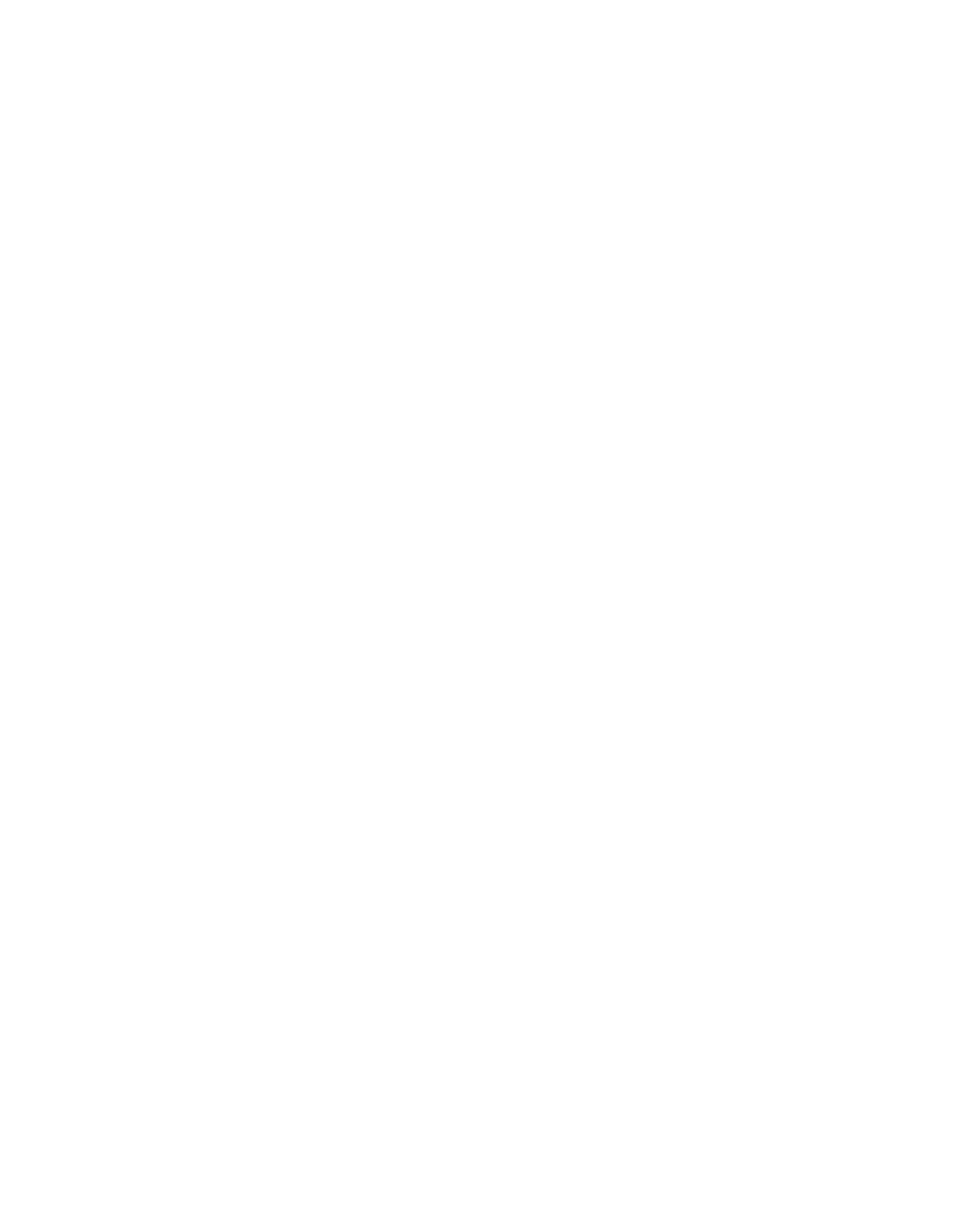# **Table of Contents**

| Student Support, Child Find, Response to Intervention, Gifted Services Page 13 |  |
|--------------------------------------------------------------------------------|--|
|                                                                                |  |
|                                                                                |  |
|                                                                                |  |
|                                                                                |  |
|                                                                                |  |
|                                                                                |  |
|                                                                                |  |
|                                                                                |  |
|                                                                                |  |
|                                                                                |  |
| Student Education Technology Acceptable Use & Safety Policy  Page 26           |  |
|                                                                                |  |
|                                                                                |  |
|                                                                                |  |
|                                                                                |  |
|                                                                                |  |
|                                                                                |  |
|                                                                                |  |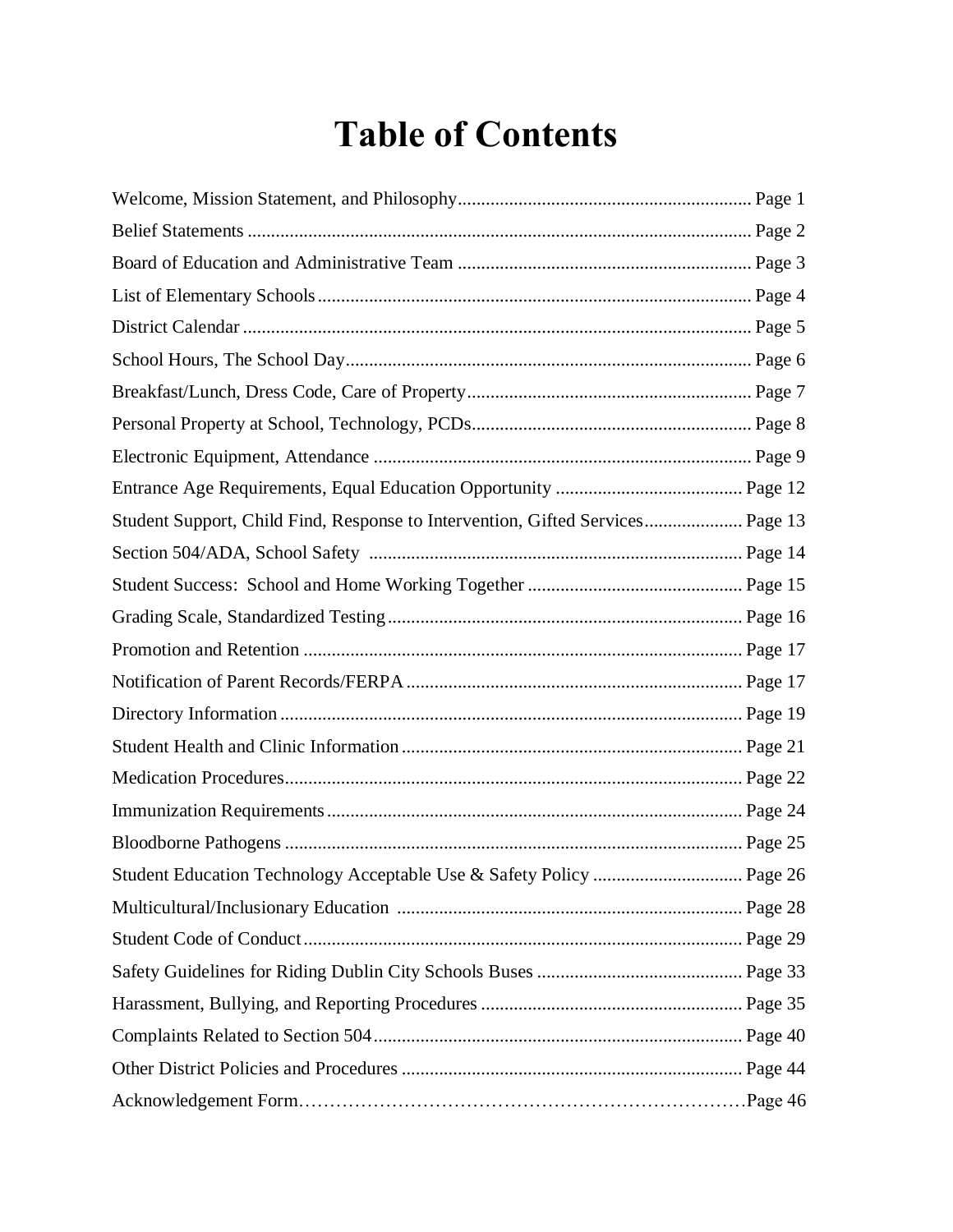# **Welcome!**

Dear Students and Parents**,** 

Welcome to Dublin City Schools! This handbook was written to help you understand the procedures and programs at your school. Please read it together and discuss. If you have any questions, please talk with your teacher or principal. We wish you a most successful school year.

We are so glad you are here!

Sincerely, The Dublin Elementary School Principals

## **Dublin City Schools Mission Statement**

We believe that all students can and must learn at high levels of achievement. It is our job to create an environment in our classrooms that results in this high level of performance. We are confident that, with our support and help, students can master challenging academic material and we expect them to do so. We are prepared to work collaboratively with colleagues, students, and parents to achieve this shared educational purpose.

# **Dublin Elementary School Philosophy**

We believe that the purpose of the Dublin Elementary Schools is to foster the physical, social, emotional, and intellectual development of individuals in order that they may function as productive members of society. The primary goal is to help develop each child to the limits of his/her potential. We recognize that each child is unique and that a variety of programs and methods is needed to meet the needs of each student.

In order to reach these goals, the elementary staff will work to:

- 1. Consider each child's ability, interest, and achievement when planning instruction and assessment.
- 2. Provide a differentiated learning experience based upon each student's needs.
- 3. Plan and deliver meaningful instruction that will prepare each child for the next steps in the educational journey.
- 4. Support students in maintaining curiosity, enthusiasm, and zest for life and learning.
- 5. Work closely with colleagues and education leaders to ensure a team-based approach to educating each child.
- 6. Maintain and enrich parent-teacher relationships.
- 7. Use a variety of techniques in instruction and assessment.
- 8. Teach each child to accept the responsibilities of citizenship by providing instruction on the rights, duties, and obligations of a citizen in a democratic society.
- 9. Encourage creativity in all areas of study.
- 10. Help each child accept the strengths and weaknesses of others and learn to work cooperatively with classmates.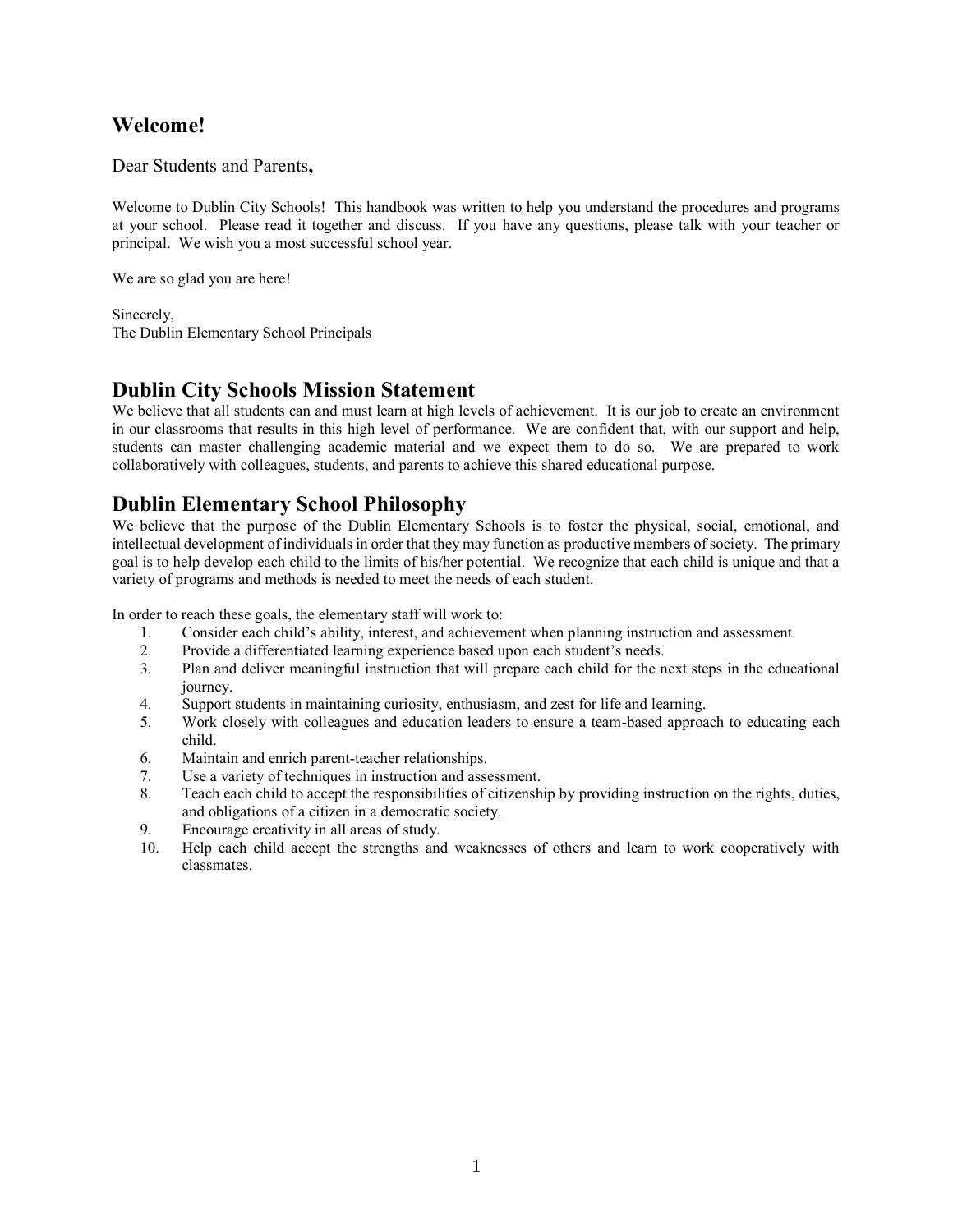# **Elementary School Belief Statements**

#### **Environment**

We believe in creating a safe and caring environment that maximizes student achievement.

#### **Professional Learning Communities**

We believe in working collaboratively with other experts in the field of education as a way to share knowledge, ideas, and skills.

#### **Relationships**

We believe that relationships are the cornerstone of all learning.

#### **Technology**

We believe that students should be able to access the world through innovation and the tools of technology.

#### **Resources**

We believe the equitable allocation of resources based on student needs optimizes student success.

#### **High Expectations**

We believe all students can develop into critical thinkers and problem solvers, and we believe all students can communicate in a meaningful way.

#### **Achievement**

We believe a strong foundation of learning enables students to reach high levels of achievement and growth.

#### **Equity**

We are committed to providing an appropriately equitable educational experience for each child.

#### **Community**

We believe the partnership between school, home, and community is an essential element of school success.

#### **Support**

We believe in providing a continuum of support for all students to achieve at their highest level.

#### **Learning Characteristics**

We believe that all students will develop talents and skills that prepare them to succeed in an ever-changing environment.

#### **Leadership**

We believe that all students have the capacity for leadership.

#### **Citizenship**

We believe that all students should develop a socially conscious understanding of the world and know the importance of contributing to society in a meaningful and positive way.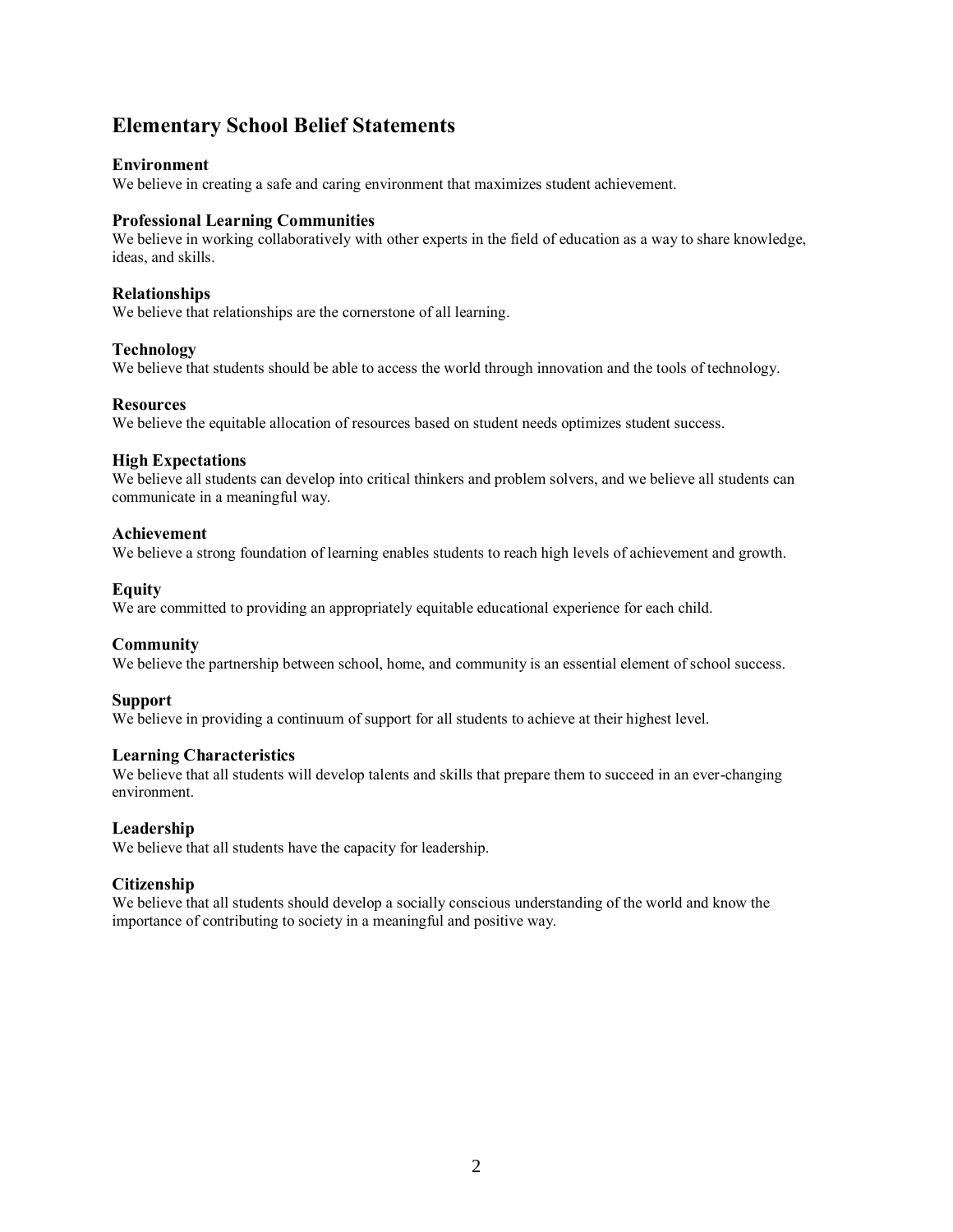# **Board of Education**

| Mr. Scott Melody (President)  | 614-763-1959 |
|-------------------------------|--------------|
| Ms. Lynn May (Vice President) | 614-209-0078 |
| Mr. Stu Harris                | 614-659-0905 |
| Mr. Chris Valentine           | 614-370-6147 |
| Mr. Rick Weininger            | 614-467-9767 |

Your Board of Education is comprised of five members, elected to a term of four (4) years by the residents of the school district. Dates, times, and locations of the regular meetings of the Board of Education are set at the organizational meeting in January. See the District's web site, www.dublinschools.net for dates, times, and locations of board meetings. All community members are invited to attend.

# **Administrative Team**

| Dr. Todd Hoadley  | Superintendent                   |
|-------------------|----------------------------------|
| Mr. Brian Kern    | Treasurer                        |
| Dr. Tracey Deagle | Deputy Superintendent            |
| Mr. Tyler Wolfe   | Director of Elementary Education |

Administration Building 5175 Emerald Parkway Dublin, OH 43017 (614) 764-5913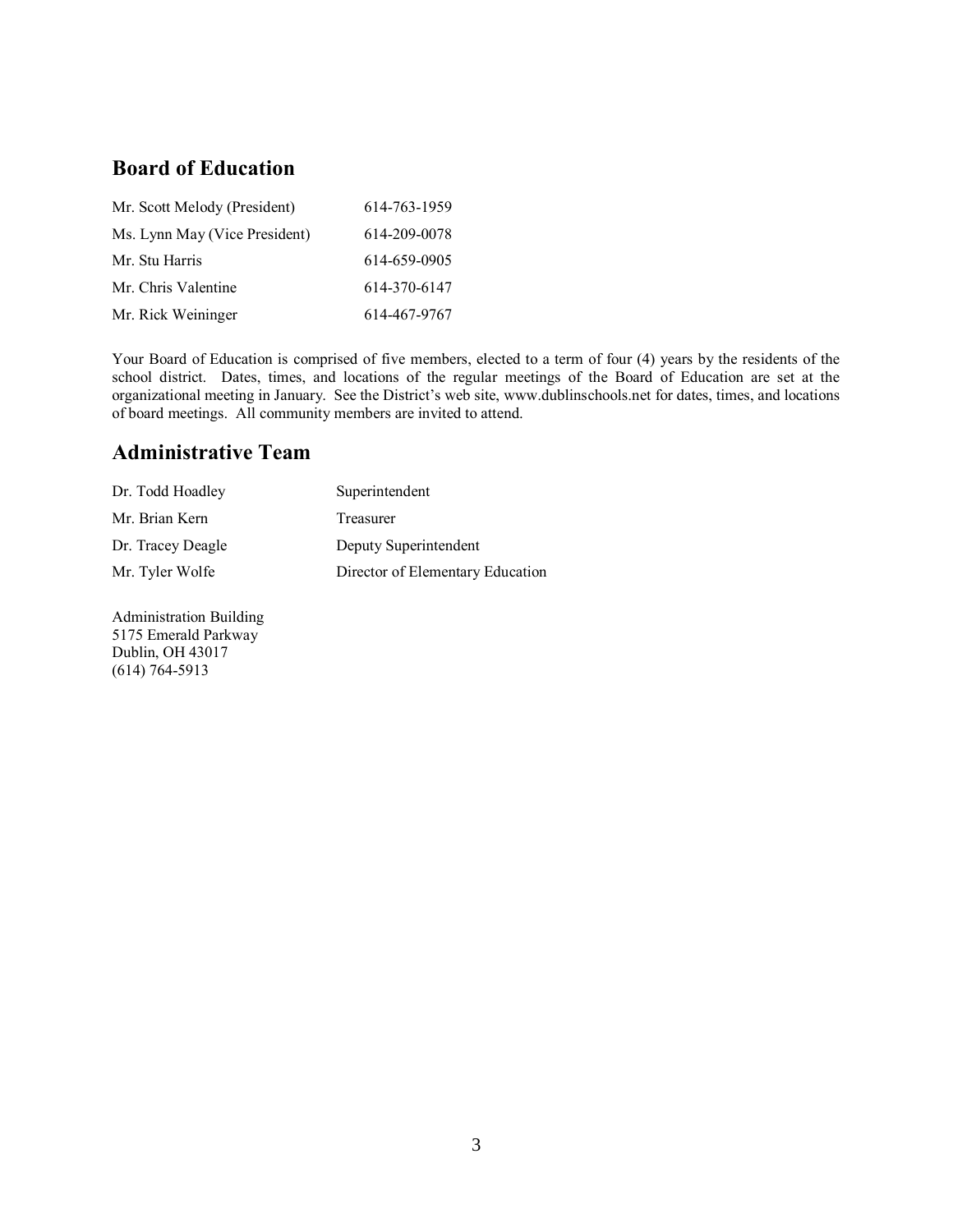#### **Elementary Schools**

Mary Emma BAILEY ELEMENTARY 4900 Brandonway Drive Dublin, OH 43017 (614) 717-6611 Principal: Mr. Shawn Ritter Administrative Intern: Ms. Blair Mallot

Albert CHAPMAN ELEMENTARY 8450 Sawmill Road Powell, OH 43065 (614) 761-5864 Principal: Mr. Scott Zeoli Assistant Principal: Ms. Kerri Templeton

Daniel WRIGHT ELEMENTARY 2335 West Case Road Columbus, OH 43235 (614) 538-0464 Principal: Mr. Lucas Bauer Assistant Principal: Mr. Burt Stellars

DEER RUN ELEMENTARY 8815 Manley Road Dublin, OH 43017 (614) 764-5932 Principal: Ms. Susann Wittig Administrative Intern: Ms. Gina Seemann

Eli PINNEY ELEMENTARY 9989 Concord Road Dublin, Ohio 43017 (614) 798-3570 Principal: Mr. Troy Ehrsam Assistant Principal: Ms. Julie Alloway

GLACIER RIDGE ELEMENTARY 7175 Glacier Ridge Boulevard Dublin, OH 43017 (614) 733-0012 Principal: Mr. Peter Kurty Assistant Principal: Ms. Sarah Wilcox GRIFFITH THOMAS ELEMENTARY 4671 Tuttle Crossing Blvd. Dublin, OH 43016 (614) 764-5970 Principal: Ms. Jennifer Davis Assistant Principal: Ms. Brittany Deschler

INDIAN RUN ELEMENTARY 80 West Bridge Street Dublin, OH 43017 (614) 764-5928 Principal: Ms. Jennifer Schwanke Assistant Principal: Ms. Jaclyn Palone

OLDE SAWMILL ELEMENTARY 2485 Olde Sawmill Blvd. Dublin, OH 43016 (614) 764-5936 Principal: Ms. Martha Barley Administrative Intern: Mr. Dustin Burger

RIVERSIDE ELEMENTARY 3260 Riverside Green Drive Dublin, OH 43017 (614) 764-5940 Principal: Ms. Staci Lutz Administrative Intern: Mr. Ben Wenger

SCOTTISH CORNERS ELEMENTARY 5950 Sells Mill Drive Dublin, OH 43017 (614) 764-5963 Principal: Ms. Lauren Barr Administrative Intern: Ms. Katy O'Neal

WYANDOT ELEMENTARY 5620 Dublinshire Drive Dublin, OH 43017 (614) 761-5840 Principal: Ms. Renae Schwartz Administrative Intern: Ms. Kate Brundrett

TRANSPORTATION GARAGE 6371 Shier-Rings Road Dublin, OH 43016 (614) 764-5926 Supervisor: Ms. Amy Salay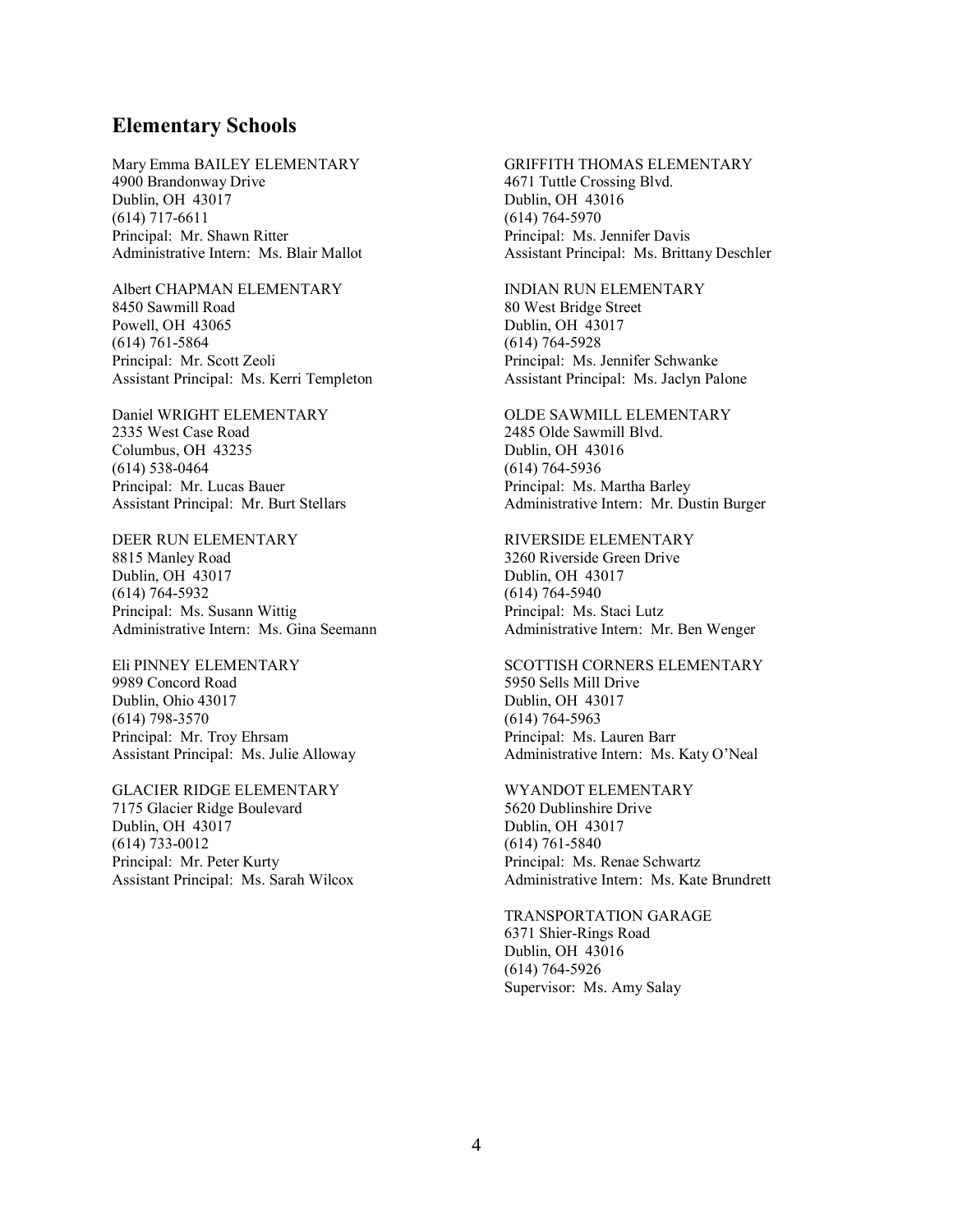| (ITY SCHOOL!                                                                                                                                                                                                                                                                                                                 |                      |                                                                                                                                                                                                          | Dublin City Schools   2019-2020 CALENDAR                                                                                                                                                                                                                                                                                                            | Approved 6/11/18<br>Revised 5/16/19                                                                                                                                                                                                                                        |
|------------------------------------------------------------------------------------------------------------------------------------------------------------------------------------------------------------------------------------------------------------------------------------------------------------------------------|----------------------|----------------------------------------------------------------------------------------------------------------------------------------------------------------------------------------------------------|-----------------------------------------------------------------------------------------------------------------------------------------------------------------------------------------------------------------------------------------------------------------------------------------------------------------------------------------------------|----------------------------------------------------------------------------------------------------------------------------------------------------------------------------------------------------------------------------------------------------------------------------|
| <b>AUGUST 2019</b><br>$\mathsf{s}$<br>M<br>$\mathbf{r}$<br>F<br>W<br>Th<br>S<br>$\mathfrak{S}$<br>$\mathbf{1}$<br>$\overline{2}$<br>9<br>10<br>8<br>5<br>7<br>$\overline{4}$<br>6<br>15<br>16<br>17<br>12<br>13<br>14<br>$\overline{11}$<br>19<br>20<br>21<br>22<br>23<br>18<br>24<br>29<br>25<br>26<br>27<br>28<br>30<br>31 | 14<br>21             | 12-13 Work/PD days for staff<br><b>First day for students</b><br>14-15 Kindergarten phase-in<br>davs<br>First day for preschool                                                                          | 14<br><b>FEBRUARY 2020</b><br>14<br>S<br>W<br>$Th$ $F$<br>M<br>T.<br>S<br>$\mathbf{1}$<br>17<br>8<br>$\overline{2}$<br>3<br>5<br>$\overline{7}$<br>4<br>6<br>9<br>12<br>13<br>14<br>15<br>10<br>11<br>19<br>21<br>18<br>20<br>22<br>16<br>17<br>23<br>25<br>26<br>24<br>27<br>28<br>29                                                              | End of second trimester<br><b>No School, Work</b><br><b>Day/Professional</b><br><b>Development Day</b><br><b>No School, Presidents'</b><br>Day                                                                                                                             |
| SEPTEMBER 2019<br>F<br>S<br>M<br>T<br>W<br>Th<br>S<br>3<br>$\overline{7}$<br>$\overline{2}$<br>5<br>4<br>6<br>$\mathbf{1}$<br>12<br>8<br>9<br>10 <sup>°</sup><br>11<br>13<br>14<br>21<br>17<br>18<br>19<br>20<br>15<br>16<br>24<br>25<br>26<br>27<br>28<br>22<br>23<br>29<br>30                                              | $\overline{2}$<br>30 | <b>No School, Labor Day</b><br><b>Family Night</b>                                                                                                                                                       | 6<br><b>MARCH 2020</b><br>T<br>$Th$ $F$<br>M  <br>W<br>S<br>S<br>$\overline{2}$<br>3<br>$\overline{4}$<br>5<br>$\overline{7}$<br>6<br>$\mathbf{1}$<br>9<br>10 <sup>°</sup><br>11<br>12<br>$\,8\,$<br>13<br>14<br>17<br>18<br>19<br>20<br>15<br>21<br>16<br>25<br>22<br>23<br>24<br>26<br>27<br>28<br>29<br>30<br>31                                 | End of third nine weeks<br>23-27 No School, Spring<br><b>Break</b>                                                                                                                                                                                                         |
| OCTOBER 2019<br>M<br>T.<br>W<br>S<br>S<br>Th<br>F<br>$\mathbf{1}$<br>3<br>$\overline{4}$<br>5<br>$\overline{2}$<br>8<br>9<br>10<br>11<br>12<br>7<br>6<br>15<br>17<br>19<br>13<br>14<br>16<br>18<br>22<br>23<br>24<br>25<br>26<br>20<br>21<br>27<br>28<br>29<br>30<br>31                                                      | 11<br>11             | End of first nine weeks<br><b>No School, Work</b><br>Day/Professional<br><b>Development Day</b>                                                                                                          | 10<br><b>APRIL 2020</b><br>T.<br>W<br>F<br>S<br>S<br>M<br>Th<br>16<br>$\mathbf{1}$<br>$\overline{2}$<br>3<br>$\overline{4}$<br>9<br>$\sqrt{5}$<br>7<br>8<br>10<br>11<br>6<br>15<br>17<br>18<br>12<br>13<br>14<br>16<br>25<br>19<br>20<br>21<br>22<br>23<br>24<br>27<br>28<br>29<br>26<br>30                                                         | <b>No School, Teacher</b><br><b>Conference Comp Day</b><br><b>Family Night</b>                                                                                                                                                                                             |
| <b>NOVEMBER 2019</b><br>M<br>T.<br>w<br>Th<br>F<br>S<br>s<br>$\mathbf{1}$<br>$\overline{2}$<br>8<br>9<br>3<br>$\overline{4}$<br>5<br>7<br>6<br>12<br>13<br> 4<br>15<br>16<br>10<br>11<br>19<br>21<br>22<br>23<br>17<br>18<br>20<br>29<br>30<br>24<br>25<br>26<br>27<br>28                                                    | 1<br>5<br>27         | <b>End of Trimester</b><br><b>No School/Work Day</b><br><b>Staff Safety Waiver</b><br>Day<br><b>No School, Teacher</b><br><b>Conference Comp</b><br>Day<br>28-29 No School,<br><b>Thanksgiving Break</b> | 15<br><b>MAY 2020</b><br>19<br>$\mathbf{r}$<br>$Th$ $F$<br>$\mathsf S$<br>S.<br>M  <br>W<br>21<br>$\mathbf{1}$<br>$\overline{2}$<br>9<br>5<br>$\overline{7}$<br>8<br>3<br>6<br>22<br>$\overline{4}$<br>16<br>10<br>11<br>12<br>13<br>14<br>15<br>19<br>20<br>21<br>22<br>23<br>17<br>18<br>24<br>27<br>28<br>29<br>30<br>25<br>26<br>31<br>24<br>25 | Last day for preschool<br><b>Last day for Seniors</b><br>Last day for<br>Kindergarten<br><b>Last day for students</b><br>(gr. 1-11) (half day A.M.)<br>Last day for staff (full day)<br>End of second semester<br>and third trimester<br>Graduation<br><b>Memorial Day</b> |
| <b>DECEMBER 2019</b><br>S<br>F<br>S<br>M<br>T<br>W<br>Th<br>$\overline{2}$<br>3<br>5<br>$\overline{7}$<br>$\mathbf{1}$<br>$\overline{4}$<br>6<br>10 <sup>°</sup><br>12<br>13<br>14<br>9<br>11<br>8<br>17<br>18<br>19<br>20<br>21<br>15<br>16<br>28<br>22<br>$23$ 24 25 26 27<br>29<br>30<br>31                               | 19<br>20             | End of second nine<br>weeks, first semester<br><b>No School, Work</b><br>Day/Professional<br><b>Development Day</b><br>23-31 No School, Winter<br><b>Break</b>                                           | <b>JUNE 2020</b><br>M<br>T<br>W<br><b>Th</b><br>F<br>S<br>S<br>$\overline{2}$<br>5<br>3<br>$\mathbf{1}$<br>$\overline{4}$<br>6<br>$\overline{7}$<br>9<br>10<br>11<br>12<br>13<br>8<br>17<br>20<br>15<br>16<br>18<br>19<br>14<br>22<br>21<br>23<br>24<br>25<br>26<br>27<br>28<br>$29$ 30                                                             |                                                                                                                                                                                                                                                                            |
| JANUARY 2020<br>s<br>M <sub>1</sub><br>T.<br>W<br>  Th<br>S<br>.F<br>$\overline{2}$<br>$\overline{4}$<br>3<br>9<br>10<br>5<br>7<br>8<br>11<br>6<br>12<br>13 14<br>15<br>16<br>17<br>18<br>19<br>21<br>22<br>23<br>24<br>25<br>20<br>29<br>30<br>31<br>26<br>28<br>27                                                         | $1 - 3$<br>20        | <b>No School, Winter</b><br><b>Break</b><br>No School, MLK Jr. Day                                                                                                                                       | If the district misses more than six (6) days of school,<br>contingency days will be used beginning on May 26.<br><b>Graduation May 24, 2020</b><br>BE SURE TO CHECK OUR WEBSITE FOR CALENDAR UPDATES!                                                                                                                                              |                                                                                                                                                                                                                                                                            |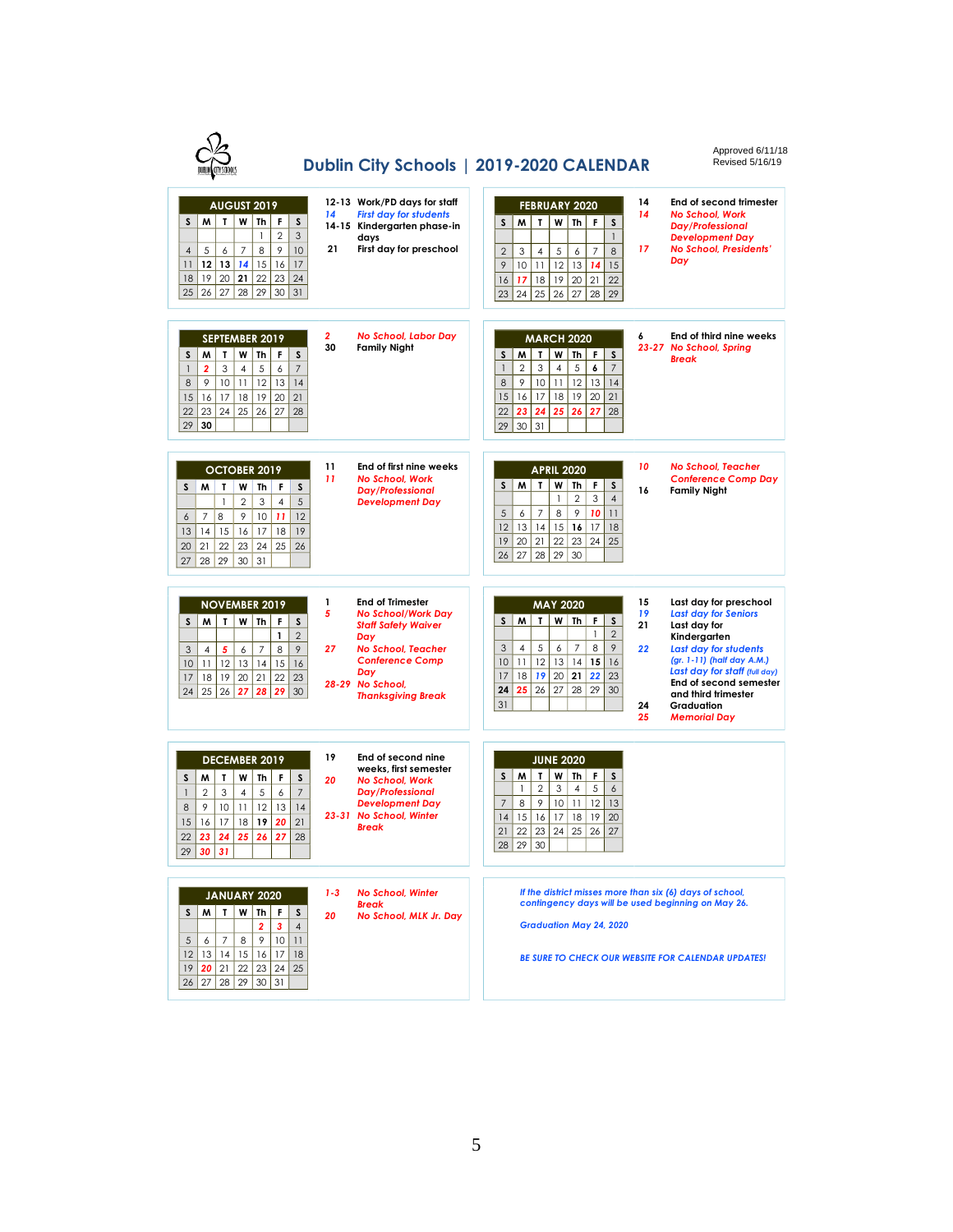# **School Hours**

| <b>Regular Day</b> |                                                    | <b>Two-Hour Delay</b> |
|--------------------|----------------------------------------------------|-----------------------|
| $9:00$ a.m.        | Students may enter buildings $\&$ go to classrooms | 11:00 a.m.            |
| $9:10$ a.m.        | Classes begin                                      | 11:10 a.m.            |
| $3:40$ p.m.        | Dismissal                                          | 3:40 p.m.             |
| $9:10$ a.m.        | AM Kindergarten classes begin                      | No a.m. Kindergarten  |
| $11:50$ a.m.       | AM Kindergarten dismissal                          |                       |
| $1:00$ p.m.        | PM Kindergarten classes begin                      | 1:00 p.m.             |
| $3:40$ p.m.        | PM Kindergarten dismissal                          | 3:40 p.m.             |
| $9:10$ a.m.        | Extended ELI classes begin                         | 11:10 a.m.            |
| $3:40$ p.m.        | Extended ELI dismissal                             | 3.40 p.m.             |
| $11:40$ a.m.       | 1-hour ELI classes begin                           | Canceled              |
| $1:10$ p.m.        | 1-hour ELI dismissal                               | Canceled              |
| $8:45$ a.m.        | AM Preschool classes begin                         | No a.m. Preschool     |
| $11:15$ a.m.       | AM Preschool dismissal                             |                       |
| $12:45$ p.m.       | PM Preschool classes begin                         | 12:45 p.m.            |
| $3:15$ p.m.        | PM Preschool dismissal                             | 3:15 p.m.             |

There will be no District staff supervision of students until 9:00 a.m. or after 3:40 p.m. However, the Dublin Latchkey program is an option for parents who need supervision for their child. Dublin Latchkey operates independently from Dublin City Schools as a non-profit organization, though they do utilize the facilities of Dublin City Schools. Dublin Latchkey can be reached at (614) 793-0871.

#### **The School Day**

#### **Arriving at School**

#### **Buses**

Students are eligible for busing if they live one mile beyond the location of the child's elementary school. If a student is eligible for busing, the bus number, pickup/drop-off times, and the location of the bus stop will be listed on the district website [\(www.dublinschools.net](http://www.dublinschools.net/)) under "STUDENT & PARENT RESOURCES."

Note that regardless of their residence, AM kindergarten students are bused home from school; PM kindergarten students are bused to school.

#### **Walking, riding bikes, or arriving by parent drop-off**

There are certain expectations for students who choose to walk, ride bikes, or be dropped off by a parent or guardian.

- 1. In the morning, students should not arrive before 9:00 a.m. Students will not be permitted to enter the building until 9:00 a.m.
- 2. At some Dublin Elementary Schools, crossing guards will be on duty before school at 8:55 a.m. and after school at 3:35 p.m. to help students safely cross intersections. Students should not pass these positions unless a crossing guard is on duty.
- 3. Students should cross the street only at corners and after looking both ways. Please note that there are no mid-day crossing guards for kindergarteners.
- 4. For safety reasons, students are not permitted to rollerblade or skateboard on school property. Bikes are permitted and can be secured in the bike racks outside the school.
- 5. Parents should take the time to review basic safety rules with their children, particularly regarding any interactions with strangers on their way to and from school.
- 6. If a parent plans to bring a child to school, we encourage you to check with your individual school to determine drop-off procedures.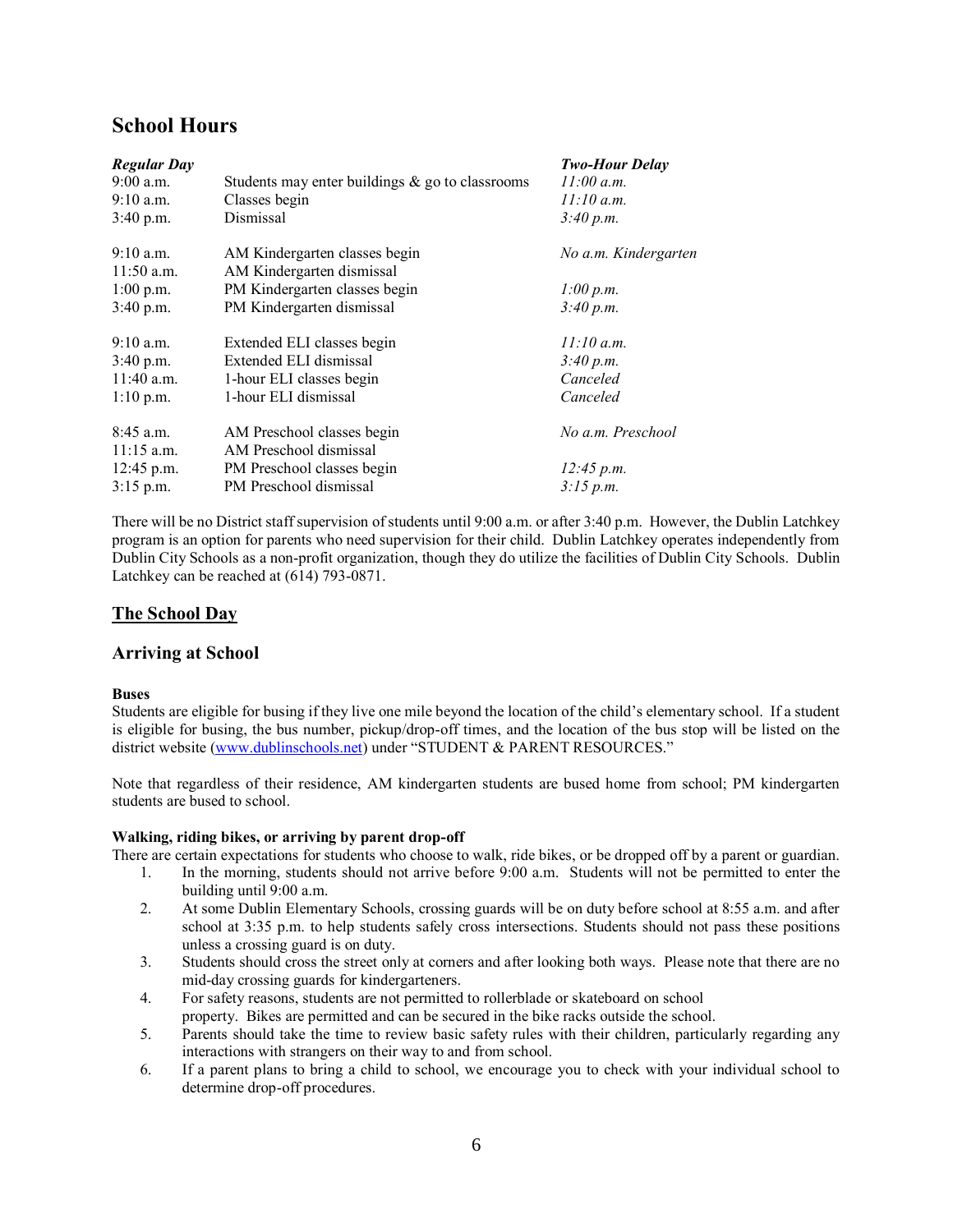#### **Breakfast/Lunch**

Dublin Elementary Schools participate in the National School Lunch Program (NSLP) and the National School Breakfast Program (NSBP), which are governed by the USDA. The breakfast and lunch programs base choices on the 2010 Dietary Guidelines for Americans. The new Dietary Guidelines for Americans, 2010, focuses on balancing calories (fewer calories taken in and more burned with physical activity), and encourages Americans to consume more healthy foods like vegetables, fruits, whole grains, fat-free and low-fat dairy products, a variety of seafood, and to consume less sodium, saturated and trans-fats, added sugars, and refined grains. You can find further information on menu, nutrition, payment options, and free/reduced meals by going to the Dublin City Schools home page [\(http://www.dublinschools.net\)](http://www.dublinschools.net/) and following the Departments link to Food Services.

If your child wishes to purchase lunch, you may put money on your child's lunch account online by going to our district web site [\(www.dublinschools.net](http://www.dublinschools.net/)) and clicking "Online Meal Payment." You may also send money into the school with your child, and it will be added to the account by the kitchen staff.

Students may also pack a lunch and purchase milk from the cafeteria.

#### **Dress Code**

Dublin students have considerable choice in their style of dress and appearance. Student appearance reflects an attitude of pride in self, school, and community. However, there are some parameters we expect our students to follow:

- 1. Clothing should be neat, clean, and modest.
- 2. Low-cut tops, see-through blouses, midriff tops, tank tops, spaghetti straps, very short skirts/shorts should be avoided.
- 3. Items that could be frightening, such as accessories including chains and/or studded accessories, are not permitted.
- 4. Clothing with writing and/or symbols that advertise or promote activities against school regulations is not permitted. For example, words or symbols that are obscene or suggestive of obscenity, alcohol, substance misuse or an unhealthy attitude toward school are not permitted.
- 5. Hats or other non-religious head coverings are not permitted to be worn in the building unless they are for a specific purpose approved by the principal.
- 6. Oversized clothing that is excessive or compromises the safety of students is not permitted.
- 7. Appropriate footwear will be worn at all times, i.e., no stacked heel shoes, no floppy sandals, no shoes with built in skates, etc.

**Note**: Individual exceptions to the dress code are acceptable if authorized by the building principal or designee.

In addition, it is very important that students are dressed appropriately for the weather. During the winter months, we do our best to continue with outdoor recess, but it is important that students come with the appropriate hats, coats, and gloves.

There are times we must have recess indoors. The following guidelines help us determine if recess will be indoors or outdoors (all temperatures include the wind chill effect):

- 20 degrees or below all recess will be indoors.
- 21-25 degrees students will be allowed one short (15 minutes) recess outdoors, with lunch recess indoors.
- 26 degrees and warmer all recess will be outdoors.

#### **Care of Property**

The Board of Education believes that the schools should help students learn to respect property and develop feelings of pride in community institutions.

The Board charges each student with responsibility for the proper care of school property and the school supplies and equipment entrusted to his/her use.

Students who cause damage to school property shall be subject to disciplinary measures, and their parents shall be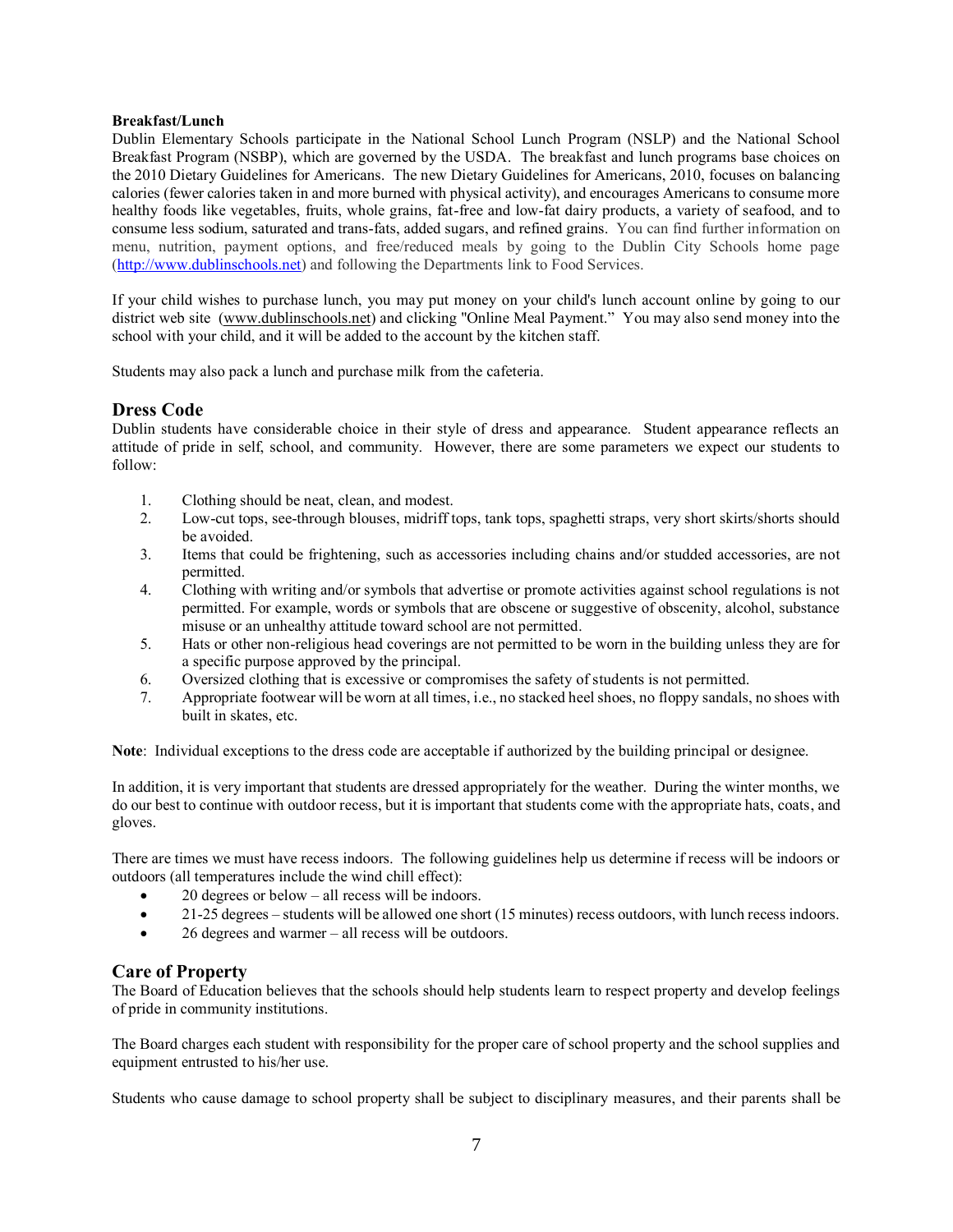financially liable for such damage to the extent of the law.

The Board authorizes the imposition of fines for the loss, damage or destruction of school equipment, apparatus, musical instruments, library material, textbooks, and for damage to school buildings.

The District may report to the appropriate juvenile authorities any student whose damage of school property has been serious or chronic in nature.

A reward may be offered by the Board for the apprehension of any person who vandalizes school property.

The Board will assume no responsibility for any personal property that students bring on to District premises.

#### **Personal Property at School**

At times, a student may bring personal property to school to share with friends or to use in the classroom. The Board assumes no responsibility for any personal property brought to school. Each school has a Lost and Found that students and parents should check for any lost items. Unclaimed items are given to charity on a regular basis.

Parents are encouraged to clearly mark their children's coats, rainwear, sweaters, hats, gloves, boots, lunch boxes, backpacks, and other personal items so that they may be easily identified and may be easily returned if they are, in fact, misplaced.

#### **Technology**

#### **Personal Communication Devices**

Possession and/or use of a personal communication device (PCD) by a student while at school during the school day is a privilege that may be forfeited by any student who fails to abide by the terms of Policy [5136,](http://www.neola.com/dublin-oh/search/policies/po5136.htm) or otherwise engages in abuse of this privilege.

The following items are considered personal communication devices: **Computers** Tablets Electronic readers Cell phones and smartphones Pagers Various web-enabled devices

Because the elementary years are a crucial time for students to develop important social skills that will allow them to interact with peers and adults, we limit use of PCDs at school. Unless approved by a supervising teacher, an administrator, or an IEP team, students are prohibited from using PCDs or having them powered on during the school day. The device must be turned completely off and thus unable to receive, send, capture, or record any communication, visual image, sound, text message or other information. This includes lunch periods, transition periods, and recess.

Students may use PCDs while riding to and from school on a school bus or other Board-provided vehicle if permitted by the bus driver, classroom teacher, or school support staff.

The Board assumes no responsibility for theft, loss, or damage to, or misuse or unauthorized use of, PCDs brought onto its District grounds.

Using a PCD in an unauthorized manner or in violation of Policy [5136](http://www.neola.com/dublin-oh/search/policies/po5136.htm) or this guideline may result in additional disciplinary action (e.g., warnings, parental notification and conferences, suspension, expulsion), confiscation of the PCD (in which case, the device will only be released/returned to the student's parent/guardian, unless the violation involves potentially illegal activity, in which case the PCD may be turned-over to law enforcement)**.**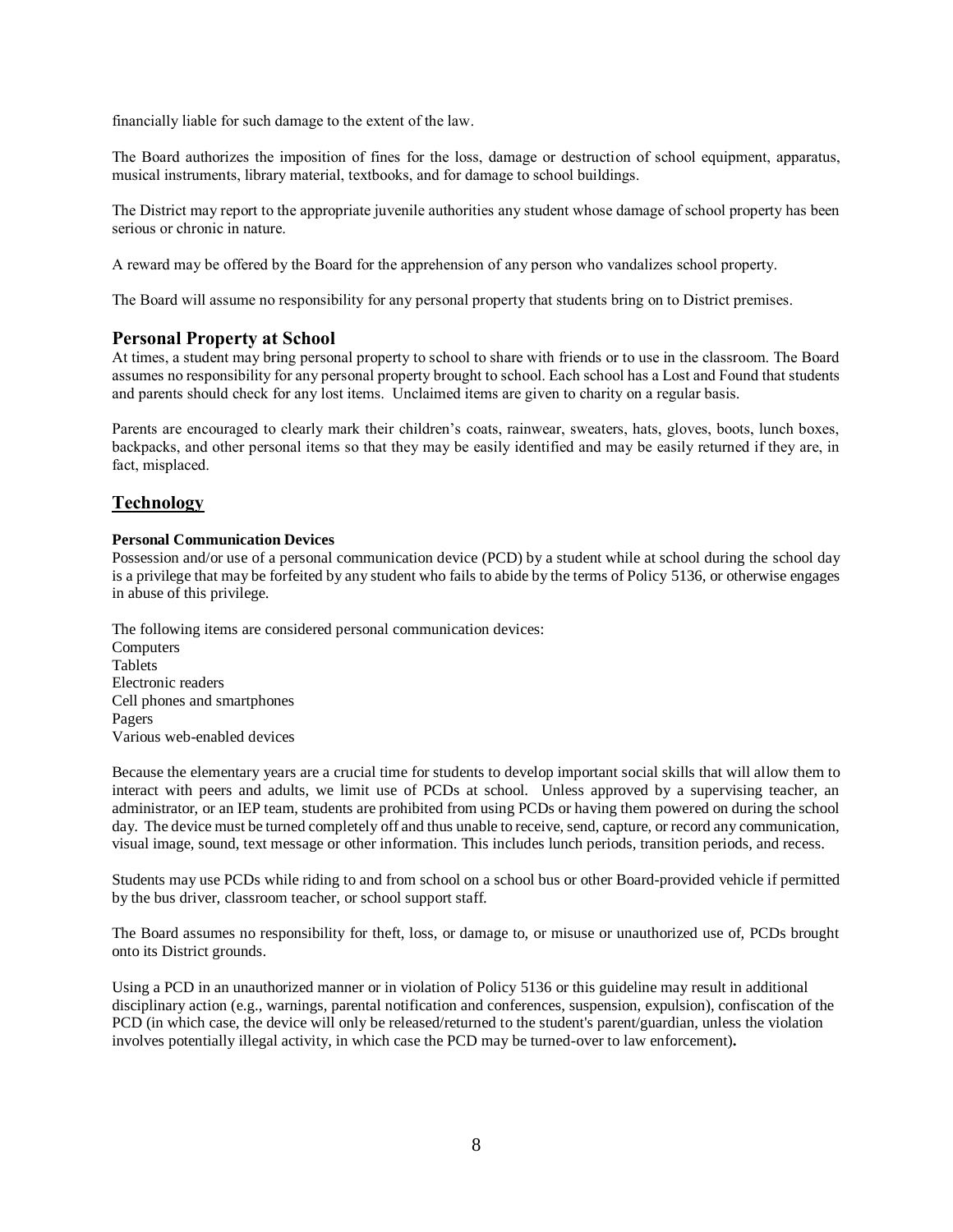#### **Sexting**

The possessing, taking, disseminating, transferring, or sharing of nude, obscene, pornographic, lewd, or otherwise illegal images or photographs, whether by electronic data transfer or otherwise (commonly called texting, emailing, or sexting, etc.) may constitute a crime under state and/or federal law. Any person possessing, taking, disseminating, or sharing nude, obscene, pornographic, lewd or otherwise illegal images or photographs may be punished under this Code of Conduct and may be reported to the appropriate law enforcement agencies.

#### **Electronic Equipment**

While in some instances the possession and use of electronic equipment or devices by a student at school may be appropriate, often the possession and use of such equipment or devices by students at school can be disruptive. Consequently, the Board of Education will supply any electronic equipment or devices necessary for participation in the educational program at school. For that reason, students shall not use or possess any electronic equipment or devices on school property or at any school-sponsored activity without the permission of the principal, the classroom teacher, or advisor/coach. Examples of this include:

- Lasers, laser pens, or pointers
- Electronic games and toys
- Cameras
- Laptops
- Gaming devices

Students are prohibited from using electronic equipment or devices in a manner that may be physically harmful to another person (e.g., shining a laser in the eyes of another student). Further, at no time may a camera or other electronic equipment/device be utilized by a student in a way that might reasonably create in the mind of another person an impression of being threatened, humiliated, harassed, embarrassed, or intimidated. More information can be found by referencing Policy 5517.01.

#### **Attendance**

#### **Daily Student Attendance**

Dublin City Schools have a commitment to provide a formal quality education to its students. To achieve this goal, students must consistently be in attendance at school. Chronic absences or tardiness disrupts the learning process, and makeup work is not a sufficient substitute for physical attendance at school. For that reason, it is important that the school and home come together as partners to assure students achieve high attendance.

#### **Compulsory Attendance**

Section 3321.04 of the Ohio Revised Code provides that every parent or guardian must enroll a child in their care fulltime in a school that conforms to the minimum standards prescribed by the State Board of Education. Such attendance must begin within the first week of the school term or within one week of the date on which the child begins to reside in the district.

The Ohio Revised Code classifies absence from school as excused or unexcused. The statutes governing school attendance are very specific and leave limited options for school authorities to excuse children from school. The following conditions constitute reasons for excused absence from school:

- 1. Personal illness
- 2. Illness in the family necessitating the presence of the child
- 3. Quarantine of the home
- 4. Death in the family
- 5. Observation or celebration of a religious holiday
- 6. National "Take Your Child to Work Day"
- 7. Travel (up to a maximum of four (4) days per school year) to participate in a District-approved enrichment or extracurricular activity
- 8. Other cause as may be acceptable to the Superintendent or designee

All other conditions for absence are considered unexcused.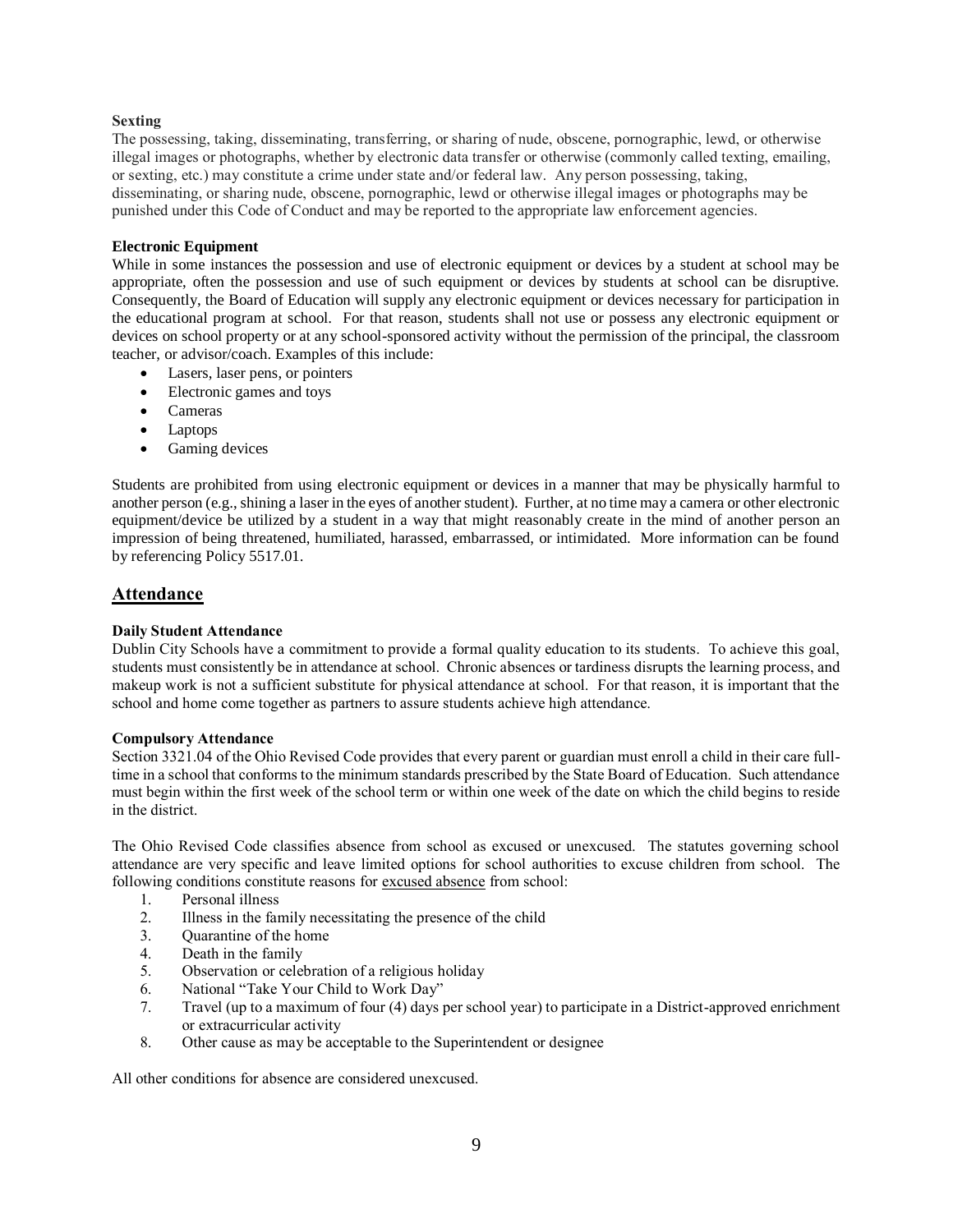It is the responsibility of the school, not the parent or guardian, to determine whether an absence is excused or unexcused.

In keeping with State Laws and Board policy, please note the following items:

- Notification letters will be sent to parents when a child is absent for 5 consecutive days, or 7 unexcused days in a semester.
- If a child misses 7 consecutive days or 10 unexcused days in a semester, the school may request a meeting with the parent/guardian to discuss the absences and make a plan for attendance.
- At the discretion of the principal, a referral to the truancy office at the Educational Service Center may be made if a student misses 10 consecutive days or 15 unexcused days in a semester.

#### **Absences**

If a student is absent from school, a parent must call the school attendance office by 9:15 a.m. to report his/her child's absence from school. If the parent does not contact the school, the school will make every reasonable attempt to contact parents.

Additionally, students must bring written notification of the absence from the parent on the day of his/her return. Failure to supply written documentation of the absence will result in an unexcused absence and the student may be considered truant. Additionally, once a student accumulates ten days of absence in the school year, a doctor's note may be required to classify the absence as excused.

#### **Extended Vacations/Extended Student Absence During the School Year**

Students are permitted to go on vacation during the school year without penalty. The purpose of this administrative guideline is to accommodate parents who must take their vacations during the school year because of company (industry) policies and the desire to enjoy that time as a family.

- A. Whenever a proposed absence-for-vacation is requested, parents must discuss it with the principal or his/her designee. The length of absence should be made clear, and those involved should have an opportunity to express their views on the potential effects of the absence.
- B. The student may be given approximate assignments and materials and pages to be completed.
- C. The time missed will be counted as an unexcused absence under HB410, but shall not be a factor in determining grades unless make-up work is not completed. If lengthy, time missed may cause the student to become "excessively absent" under the HB410 attendance law.

#### **Definitions**

Unexcused Absences: Absences by consent of the parent or with the parent's knowledge for a reason not acceptable to the school or absences that are not followed by written documentation from the parent or doctor. Unexcused absences may receive no credit for schoolwork. Examples could include: music lessons, hair appointments, oversleeping, traffic delays, Driver's Ed appointments, etc.

Habitually Truant: A student who is absent

- 30 or more consecutive hours without a legitimate excuse
- 42 or more hours in one month without a legitimate excuse
- 72 or more hours in one year without a legitimate excuse

#### Excessively Absent: A student who is absent WITH OR WITHOUT A LEGITIMATE EXCUSE

- 38 or more hours in one school month
- 65 or more hours in one school year

#### **For students determined to be habitually truant:**

- 1. Written notice will be provided to the parent/guardian
- 2. Student will be assigned to an absence intervention team

3. If the child fails to make progress after 61 days on the personalized absence intervention plan, the district will file

- a complaint in juvenile court
- 4. Counseling will be provided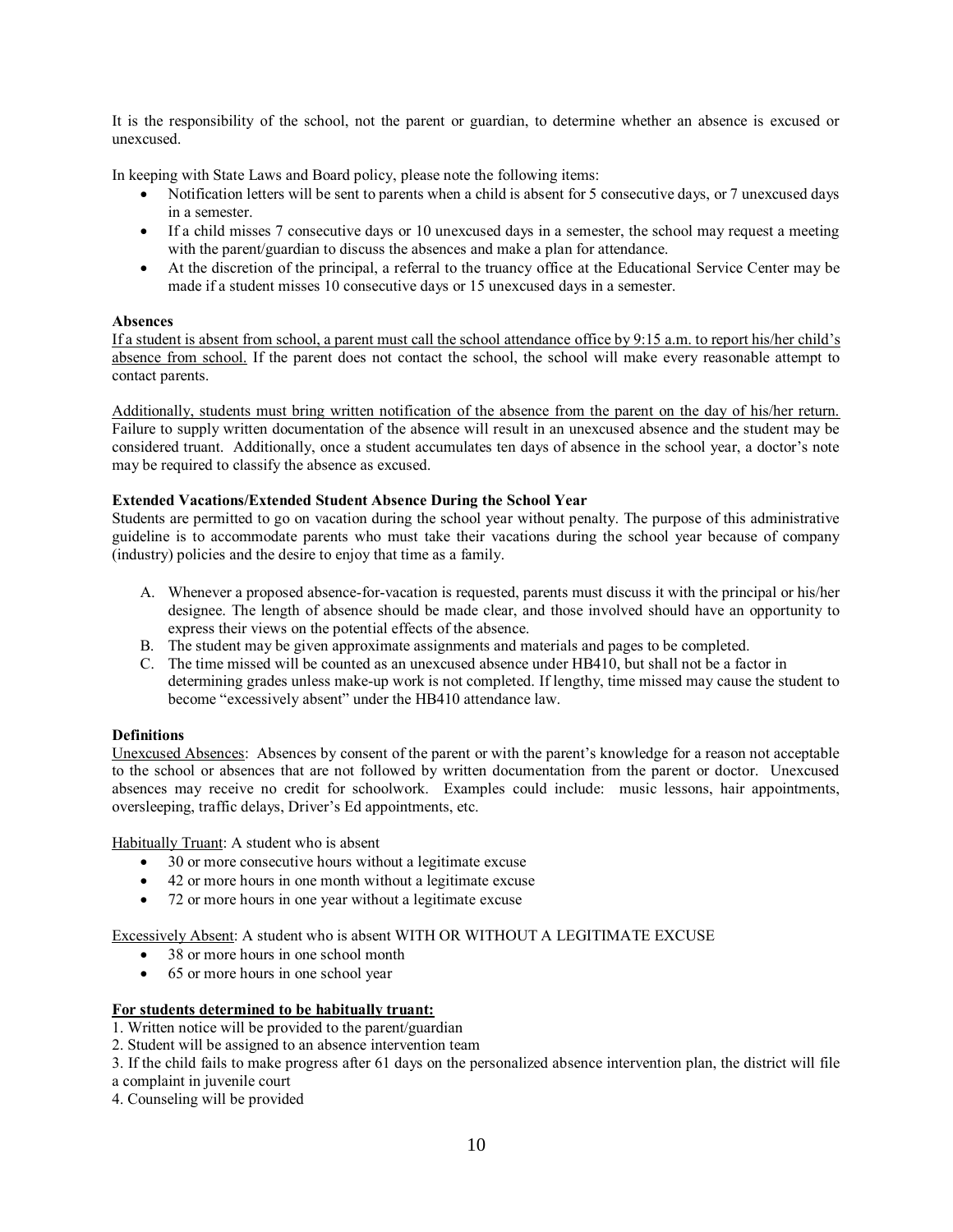5. The student's parent or guardian will be asked to attend parental involvement programs or truancy prevention mediation programs

- 6. As applicable, the registrar of motor vehicles will be notified
- 7. Children Services will be notified as deemed necessary

#### **For students determined to be excessively absent:**

- 1. Written notice will be provided to the parent/guardian
- 2. The student will follow the district's plan for absence intervention
- 3. The student and family may be referred to community resources

#### **Absence Intervention Team**

State law requires districts with a chronic absenteeism rate above 5% to establish an Absence Intervention Team for students who are habitually truant. The school based absence intervention team will establish a student-centered absence intervention plan by identifying specific barriers and solutions to attendance problems.

Membership of each team should vary based on the needs of each individual student, but each team is required to include: 1. a representative of the school or district. 2. another representative from the school or district who has a relationship with the child. 3. the child's parent/guardian.

The Absence Intervention Team may also include: 1. school psychologist, counselor or social worker. 2. representatives from a public or non-profit agency. 3. a case worker from Children Services if there is an open case or if the child is in foster care.

#### **Tardy**

When a child leaves early or arrives late to school, s/he will be considered tardy. Tardiness for reasons other than those listed as excused (above) will be considered unexcused.

Arriving late: If a student is late to school, s/he must report directly to the office. A student will be considered tardy if s/he arrives at school up to 90 minutes after the regular school day begins. If a student misses 91 to 240 minutes of school, s/he will be counted absent for one/half day.

Leaving Early: Students who have a reason to leave school during the day will be considered tardy. If picking up a child early, parents must come into the school office and sign out the child.

If a student comes to school and goes home ill, but did not stay at school for at least 90 minutes, s/he is counted absent one full day. If a child has attended school for over 90 minutes before leaving with an illness, s/he is counted absent one half day.

#### **Prearranged Absences**

If a child is going to be absent from school for foreseeable reasons, parents must complete a Prearranged Absence form. These forms may be picked up in the office at least 3 days in advance of the absence and signed by the teachers and parents. In an effort to clarify our position on vacationing and/or removing a student from school while classes are in session, Dublin City Schools has adopted the following policy:

- 1. A parent shall notify the school at least 3 days prior to the first day of absence indicating the dates the child will not be attending school. The reason for the absence will be stated.
- 2. Parents complete a Prearranged Absence Form (5200 F3).
- 3. Teachers sign the form and return it to the attendance office.

#### **Long-Term Student Absence for Travel**

The Dublin Board of Education recognizes that in exceptional circumstances, a student may need to be absent from school for an extended period of time. Ohio has specific compulsory attendance regulations, and Dublin City Schools must comply with those state statutes. Ohio Revised Code Section 3321.02 states that "every child actually a resident in the state shall be amenable to the laws relating to compulsory education, and neither he nor the person in charge of him shall be excused from the operations of the sections or the penalties under them on the grounds that the child's residency is seasonal, that the parent of the child is a resident of the other state, or that the child has attended school for the legal period in another state." The parent of a child of compulsory school age who is not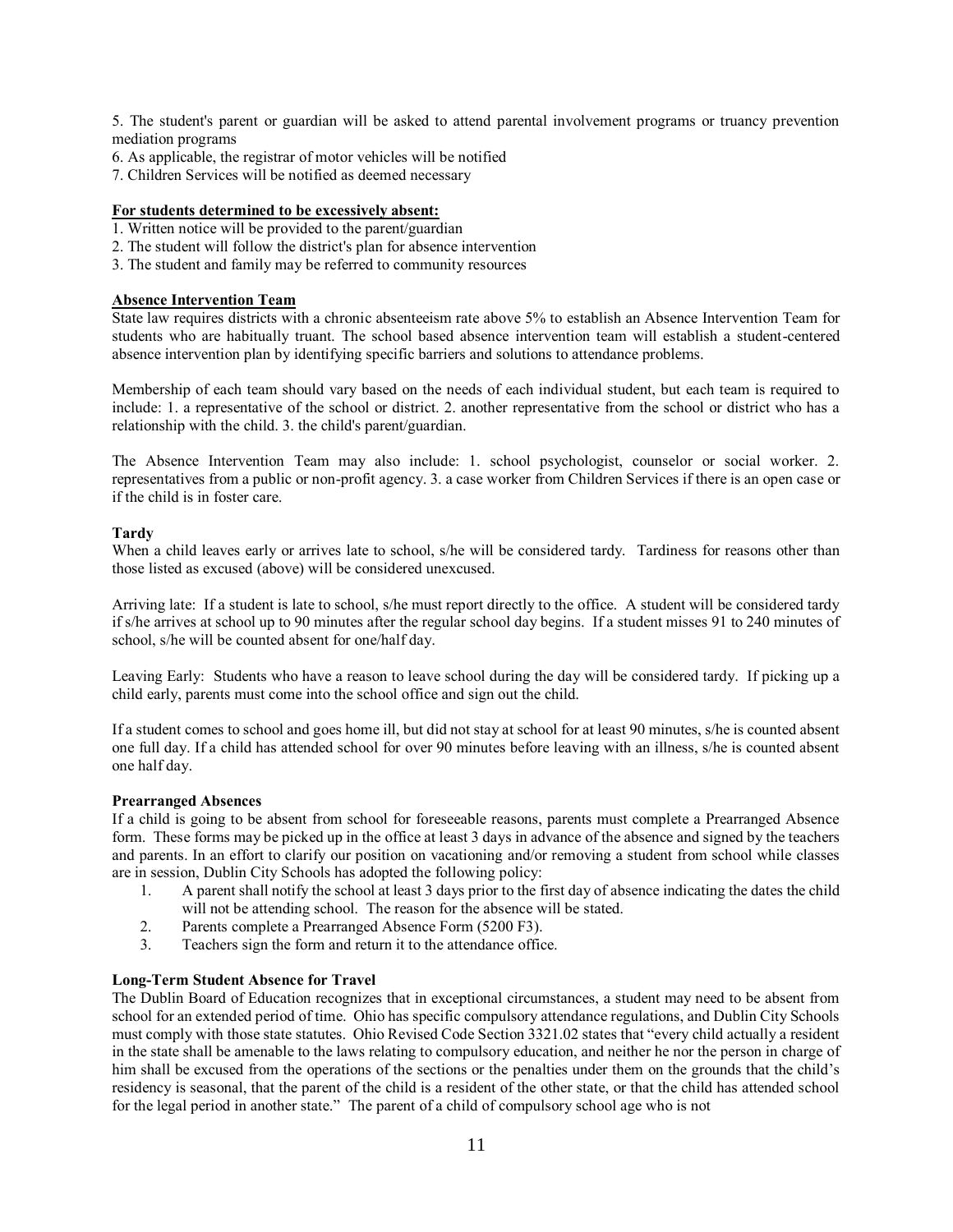employed under the age and schooling certificate must send said child through school or special education program that conforms to the minimum standards prescribed by the State Board of Education, for the full time the school or program attended is in session, which shall not be for less than thirty-two weeks per school year. Such attendance must begin within the first week of the school term or program, or within one week of the date of which the child begins to reside in the district, or within one week after his withdrawal from employment." (O.R.C. 3321.04)

The following procedures apply to long-term absences:

- 1. Any student absent for more than twenty (20) days in a school year will find that attendance records become a significant factor in a promotion or retention decision at the close of the school year.
- 2. Should a child be absent from school for thirty (30) days, the principal may make a referral to the appropriate social agency that may bring charges of parental neglect against the parents or guardians.
- 3. All absences including illness, truancy, vacation, family or personal business, or appointments to the doctor or orthodontist will be counted in the attendance tally.

Therefore, if parents are going to remove students from school for travel purposes or visitation of families in other states or countries for extended periods of time, they must follow these procedures:

- A. Notify the student's school of attendance in writing of their intent to remove their child from school for any period beyond twenty (20) days.
- B. When possible, the parent/guardian must show good and sufficient cause in advance to remove the child from school. This notification should occur two (2) weeks prior to the student's departure.

If the parent does not comply with this policy, the school district may be obligated to report the parent/guardian to the appropriate state agencies and file charges for lack of compliance with the compulsory education rules.

#### **Entrance Age Requirements**

The Board of Education establishes the following entrance age requirements for students. These requirements are consistent with current statute; further, they reflect sound educational practice because they ensure that all students receive an education appropriate to their age, social development, and physical growth.

#### **Kindergarten**

A child is eligible for entrance into kindergarten if s/he attains the age of five (5) on or before September  $30<sup>th</sup>$  of the year in which s/he applies for entrance. The Board may admit a younger child to kindergarten if the child satisfies the Early-Entrance criteria established by the Board of Education.

The Board will admit to kindergarten any child who has not attained the entrance age requirement of this District if s/he was properly enrolled in a public or chartered nonpublic school kindergarten before transferring to this District.

#### **First Grade**

A child is eligible for entrance into first grade if s/he attains the age of six (6) on or before September 30th of the year in which s/he applies for entrance and has completed the kindergarten program of this District or an equivalent program elsewhere and has been recommended by the teacher for advancement to the first grade. The Board may admit to first grade a younger child who has successfully completed an approved kindergarten program which aligns with the Ohio Department of Education's Learning and Development Standards. In addition, the board may admit a younger child to first grade if the child satisfies the Early Entrance criteria established by the Board of Education.

Each child entering the District's kindergarten or first grade program for the first time will be screened by District employees for medical or health problems as well as those related to hearing, vision, speech and communications.

#### **Equal Education Opportunity**

The Board of Education declares it to be the policy of this district to provide an equal opportunity for all students, regardless of race, color, disability, religion, sex, ancestry, age, national origin, place of residence within the boundaries of the district, or social or economic background, to learn through the curriculum offered in this district.

Any person who believes that the school or any staff person has discriminated against a student has the right to file a complaint. A formal complaint can be made in writing to the school district's Civil Rights Coordinator or District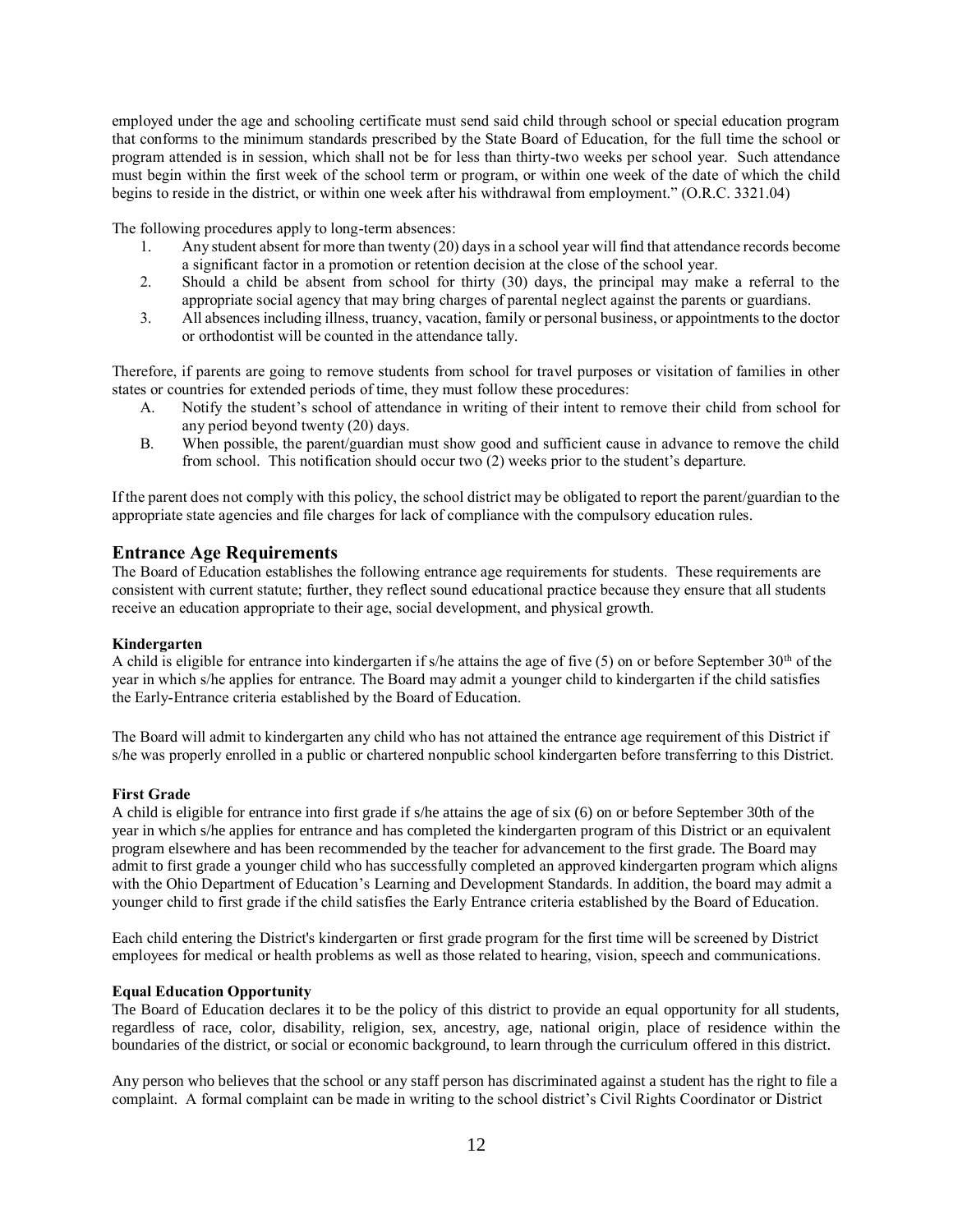Section 504/ADA Compliance Officers at: Dublin City Schools, 5175 Emerald Parkway, Dublin, OH 43017, phone (614) 764-5913. Stephanie Armbruster, Coordinator of Human Resources, is the district's Civil Rights Coordinator. The following individuals serve as the District Section 504/ADA Compliance Officers: Chris Ondrus (elementary and secondary schools; ondrus chris@dublinschools.net); Tyler Wolfe (elementary schools; wolfe\_tyler@dublinschools.net); and Tom McDonnell (secondary schools; mcdonnell\_tom@dublinschools.net).

Any complaint will be investigated and a response, in writing, will be given to the concerned person within 15 days. The Civil Rights Coordinator and District Section 504/ADA Compliance Officers can provide additional information concerning access to equal education opportunities. Under no circumstances will the district threaten or retaliate against anyone who raises or files a complaint.

#### **Student Support Services**

Dublin City Schools offers many services to ensure equal opportunity for all children, including enrichment services, early childhood education, academic intervention, Title I math, reading support programs, services to support English language learners, home instruction, special education, and related services such as speech and language therapy, physical therapy, occupational therapy, adapted physical education services, psychological services, mental health services, and transportation. Support is also available through our school counselors, substance use disorder counselors, school nurses, and alternative education opportunities.

For more information about these services, please visit the Department of Academics and Student Learning web page on the district website at www.dublinschools.net.

#### **Child Find – Help Dublin Schools Identify Children with Disabilities, Including Students Eligible for Protection Under Section 504**

Child Find is the process of locating, evaluating, and identifying children with disabilities who may be in need of special education and related services and/or may be entitled to protection from discrimination based on his/her disability. Parents, relatives, public and private agency employees, childcare providers, physicians, and concerned citizens are encouraged to help the school district find any child, age birth  $-21$ , who may have a disability and is in need of special education and related services. If you suspect a child may have a disability, help is available. Contact the Dublin City Schools Department of Student Services at 5175 Emerald Parkway in Dublin, phone 614-764-5913, or visit www.dublinschools.net.

#### **Response to Intervention**

The Dublin City School District promotes the use of the Response to Intervention (RTI) process at the building level.

Within this process, classroom teachers are the first responders in providing instruction, intervention, and enrichment to all students. Grade level teams document their efforts to support individual students and student progress through an intentional and structured progress monitoring system that captures timely and relevant data.

All staff members who contribute to the learning and the social emotional growth of students belong to one or more Formative Instructional Practice (FIP) Teams. FIP teams at each grade level conduct problem-solving meetings to discuss student concerns and to create an intervention plan as needed for identified students.

In addition, teachers can access the Core Consultation Team for ongoing support within the RTI process. This team is comprised of staff with a wide spectrum of expertise, which may include: reading support staff, the gifted intervention specialist, the school psychologist, related service staff, ELL staff, the school counselor, etc. This team monitors the academic and behavioral interventions and enrichment practices that are aligned with student needs. The team ensures that interventions and enrichment are well-documented, implemented with fidelity, and that the intensity of support matches the student's need.

#### **Gifted Education and Services**

For further information on the district's gifted services, identification practices, and enrichment, please visit Dublin City Schools gifted website, www.dublinschools.net/gifted.aspx.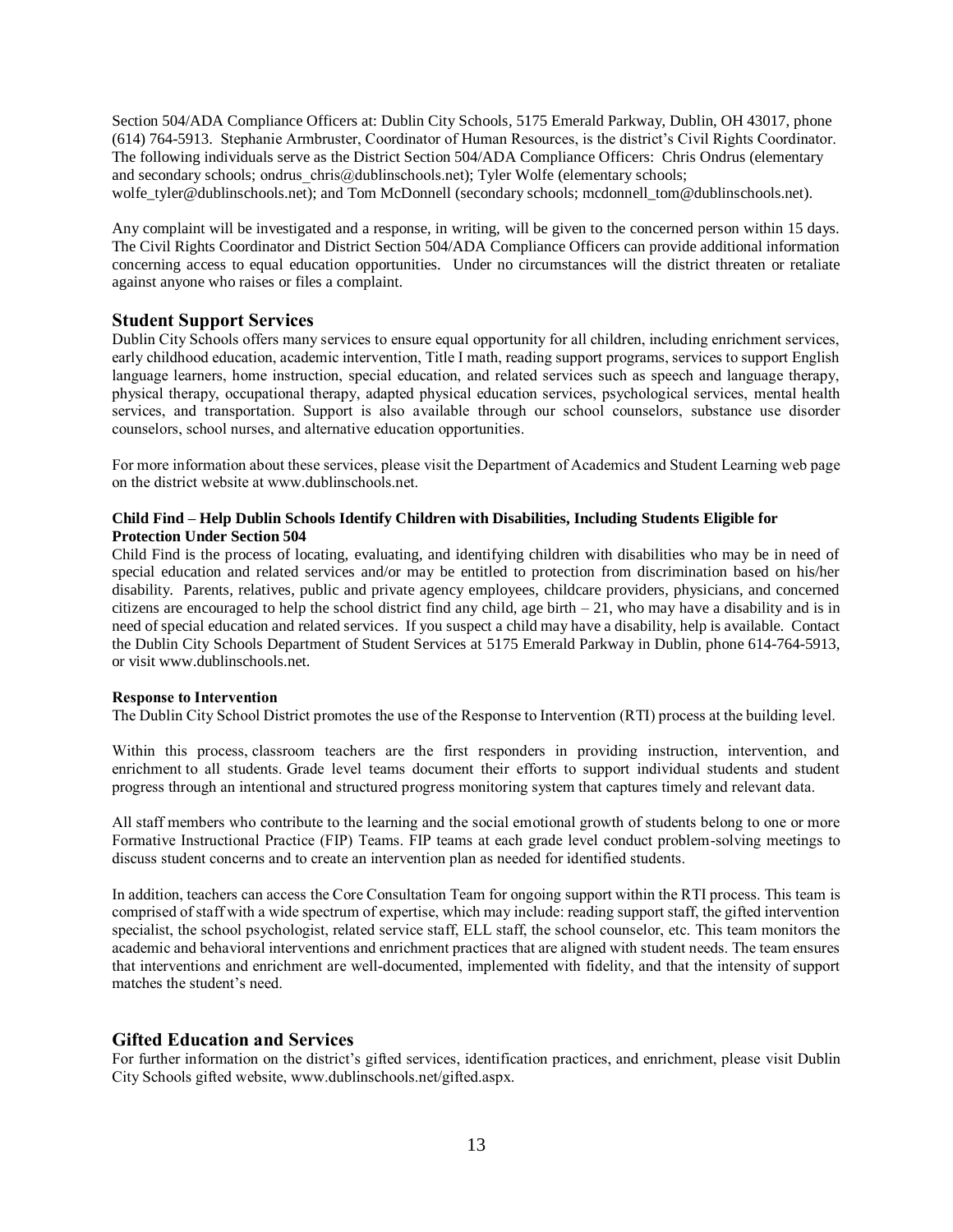#### **Individuals with Disabilities Education Improvement Act and Section 504/ADA**

The Dublin City School District provides a variety of special education programs and related services to students identified with disabilities through an evaluation process as defined by the Individuals with Disabilities Education Improvement Act (IDEIA). Free assessment is available to families to determine whether or not a disability exists. If a disability listed in the IDEIA is identified, the child can begin receiving the appropriate special education and related services through an Individualized Education Program. Parents are encouraged to be an active participant in the process.

A preschool child, age 3 through 5, with a disability is a child who has one of the following disabilities, as defined in rule 3301-51-01 of the Administrative Code: autism, intellectual disability, deaf-blindness, deafness, emotional disturbance, hearing impairment, multiple disabilities, orthopedic impairment, other health impairment, specific learning disability, speech or language impairment, traumatic brain injury, visual disability, or developmental delay.

A school age child, age 5 through 21, with a disability is a child identified with one or more of the following conditions: autism, cognitive disability, deaf-blindness, emotional disturbance, hearing impairment, multiple disabilities, orthopedic impairment, other health impairment, specific learning disability, speech or language impairment, traumatic brain injury, or visual impairment.

Title II of the Americans with Disabilities Act (ADA) and Section 504 of the Rehabilitation Act (Section 504) provide that no individual will be discriminated against on the basis of a disability. An individual with a disability means a person who has a physical or mental impairment that substantially limits one or more major life activities; or has a record of such an impairment; or has been regarded as having such an impairment. This protection applies not just to the student, but all individuals who have access to the district's programs and facilities. In addition to the District Section 504/ADA Compliance Officers, the Board has also assigned building principals to serve as Building Section 504/ADA Compliance Officers. They are responsible for arranging annual reviews and three-year eligibility meetings, and for investigating at the first step any student or parent complaints of an alleged violation, misapplication or misinterpretation of Section 504/ADA.

To inquire about the procedures or programs you may contact your building principal or the Department of Academics and Student Learning office at 764-5913.

#### **School Safety**

Student safety is the upmost priority for Dublin City Schools. The following procedures are in place to ensure student safety and effective, efficient communication to parents in the case of an emergency.

#### **Parent Notification System**

The district's parent notification system will be used in emergency situations and will not replace TV, radio, the district's web site, or the subscription email system. The system is voice activated and the recording will start when a phone is answered OR when the call is dropped into voice mail. If neither of these takes place, the system will continue to try to reach a voice for a short period of time and you may receive multiple calls in these cases. If you have caller ID, the incoming number you will see is 764-5913. If you miss the call, please do not dial this number. Listen to your voice mail message, check our web site, watch your TV, listen to your radio, or wait for the automated call to come through again. You will receive the information quicker through one of these electronic methods than waiting for someone to answer your phone call. Parents will have the opportunity to control their contact information through the district website [\(www.dublinschools.net\)](http://www.dublinschools.net/) under "STUDENT & PARENT RESOURCES," in "Update Student Information."

#### **Emergency Early Dismissal**

At the beginning of each year, parents will be asked what plan is in place for their child in the unlikely event that school is dismissed early because of an emergency. In addition, parents are encouraged to discuss this plan with their child. Emergency early dismissals will be communicated through the Parent Notification System as outlined above.

#### **Emergency Procedures — Fire/Tornado/School Safety Drills**

Each Dublin City School has thorough plans in place in the event of an emergency. These plans are filed with local and state emergency and government offices annually, and school officials conduct periodic safety drills to ensure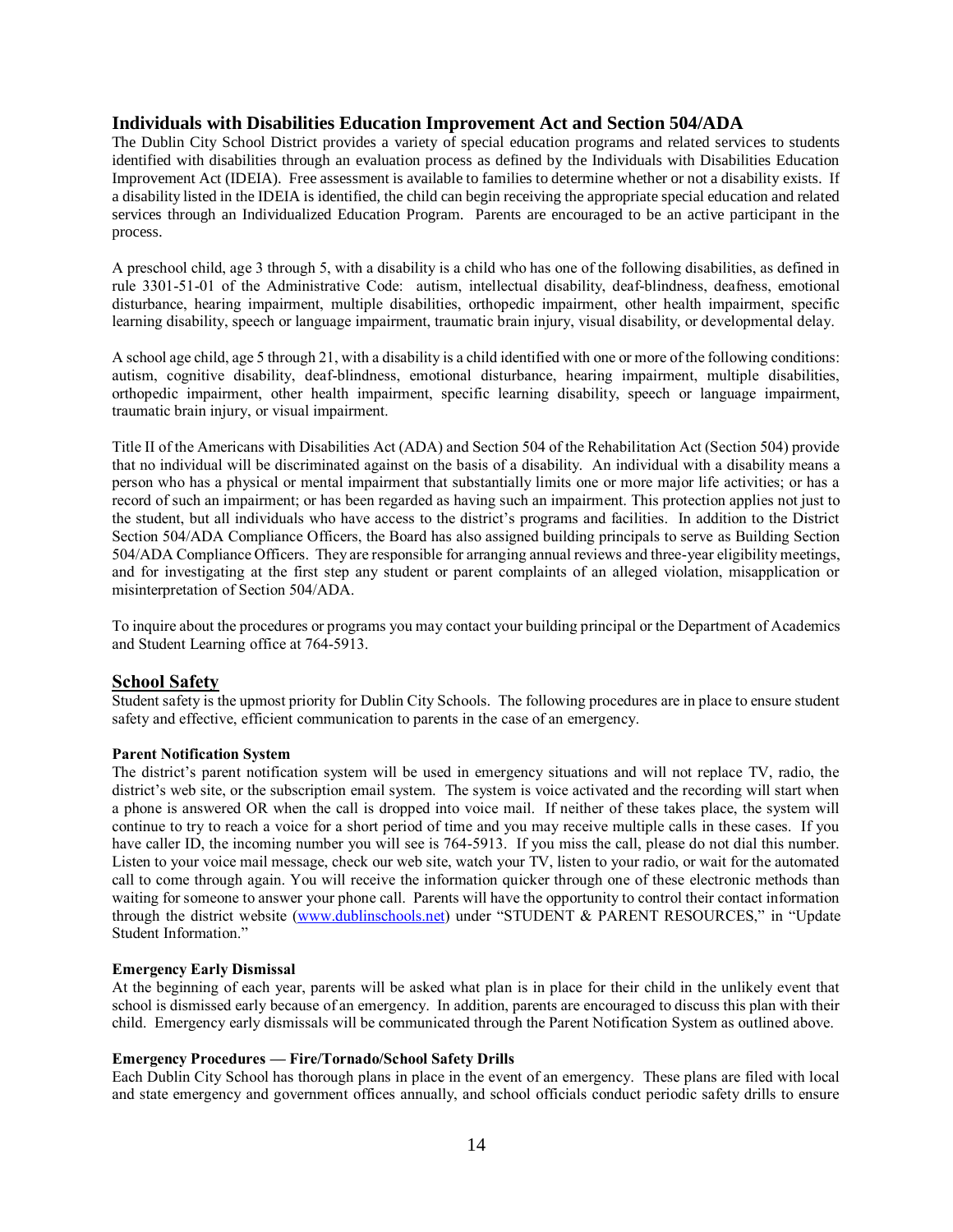students and staff are knowledgeable of emergency practices.

Fire: Each elementary school complies with all fire safety laws and will conduct fire drills in accordance with state law. Specific instructions on how to proceed during a fire drill will be provided and practiced by students with their teachers, who will be responsible for the safe, prompt and orderly evacuation of the building.

Tornado: Tornado drills will be conducted during the tornado season using the procedures prescribed by the state of Ohio.

Safety: School safety drills will take place at intervals throughout the year. Staff provides students with strategies to utilize in the event there is an unsafe situation or individual in the school setting. As is any other emergency, students, staff, and guests will be expected follow the directions of the school officials.

#### **Video Surveillance & Electronic Monitoring**

In order to protect Board property, promote security and protect the health, welfare and safety of students, staff and visitors, the Board of Education authorizes the use of video surveillance and electronic monitoring equipment on school property, in school buildings and school buses. Information obtained through video surveillance/electronic monitoring may be used to identify intruders and persons breaking the law, Board policy, or the Student Code of Conduct.

For additional information please reference Board of Education Policy #7440.01 and Administrative Guideline #7440.01 – Video Surveillance and Electronic Monitoring.

#### **Student Success: School and Home Working Together**

#### **School Begins at Home**

A positive, supportive home environment is important for children to experience success at school. Here are several suggestions for how you can prepare your child for a successful school experience.

1. Good nutrition maximizes your child's day at school. Please provide your child with a nourishing breakfast and lunch.

2. Ensure that your child arrives to school on time in clothing appropriate for the weather.

3. Teach your child to follow behavior expectations of teachers and staff. All teachers and staff (including secretaries, custodians, aides, and cooks) have authority and are responsible for the safety and success of children.

4. Talk with your child about treating other children in the same manner as she or he wishes to be treated (avoid name calling, arguing, etc.).

5. Together with your child, discuss the information in this handbook so that she or he clearly understands what is expected from him or her at school.

6. Be involved and supportive with any homework assigned.

7. If possible, be an active member of your school community. There are various opportunities to be involved, including membership in the Parent-Teacher Organization or volunteering in your child's classroom.

8. Above all else, tell your child when she or he is doing a good job in school — praise him or her for good efforts and good behavior at school. We will do the same at school.

Elementary school should be a wonderful experience for your child, but it does take effort on the behalf of teachers, students, and parents.

#### **Wellness**

Dublin elementary schools take an active role in promoting, supporting, and modeling healthy eating habits for our students. As a result, we have revised some of our former school practices regarding the distribution of edible treats to celebrate student birthdays or special events throughout the school year.

Each school has committed to a non-edible treat practice regarding birthdays or special events specific to individual students or classes of students. This means that students *will not* bring in food items for birthday treats or to celebrate events such as moving, etc. Instead, each school can help identify how to celebrate special events in ways that do not involve edible treats.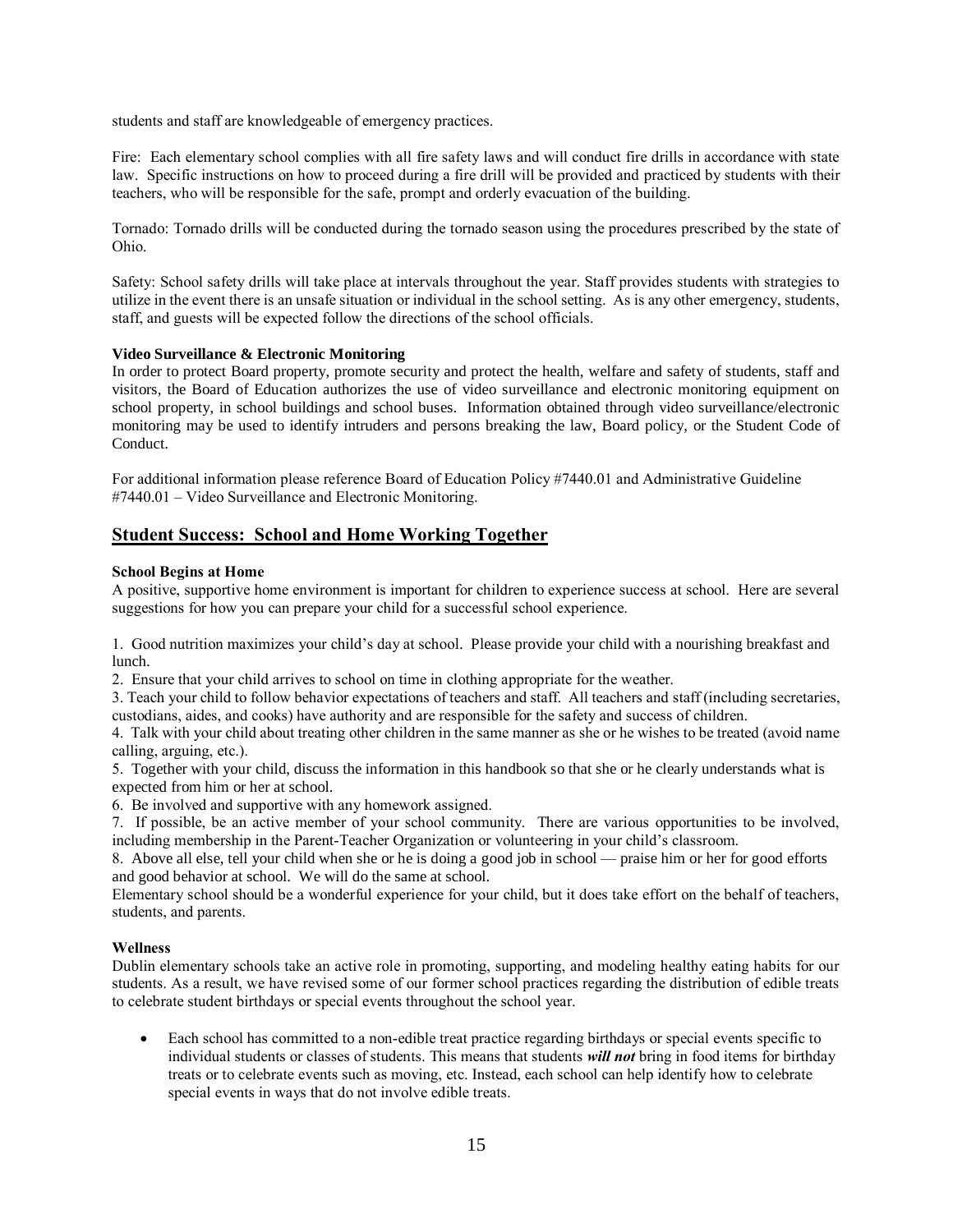• Annual **school wide celebrations** will continue to promote healthy eating as well by providing nutritional snack options such as fruits and vegetables. Schools will limit sweet treats for school wide events to one item per student.

Children embrace being recognized by their peers and teachers for special occasions. We invite the Dublin school community to join us in our efforts to promote healthy and nutritious habits in our students.

#### **Study Habits**

During conferences, many parents ask, "How can I help my child complete his homework?" or "Is it better for my child to work on his homework right after coming home from school or later in the evening?" The best reply to this question is, "What is best for your child?" Teachers and parents can work together to develop a plan that ensures successful homework habits. This plan may include:

- A consistent, scheduled time of day to complete schoolwork at home.
- A work environment free of distraction, with the appropriate supplies available at all times.
- Developing a plan each day for how to prioritize any assignments.
- If there is no assigned homework, parents should encourage students to read independently.

Homework is intended to offer additional practice on content that was covered in class. Homework is not heavily graded. If your child is spending an excessive amount of time on homework and is becoming frustrated, contact his or her teacher to discuss the situation.

#### **Reporting Pupil Progress**

Student academic progress will be reported to parents on a consistent interval throughout the year. Parent conferences and progress reports will serve to keep parents informed of pupil progress as well. Parents are urged to contact their child's teacher if concerns arise.

ProgressBook is a web-based program that is available to keep parents informed on their child's academic progress. It provides a comprehensive approach for monitoring student progress. One of the most powerful features of ProgessBook is its ability to enhance ongoing communication between parents and teachers. To learn more about ProgressBook, please speak to your child's teacher.

Parent-teacher conferences are scheduled twice each year to provide the staff with time to meet with parents after school and in the evening. Please contact your principal or teacher to arrange conferences.

#### **Grading Scale (4th and 5th Grades)**

|     | 93-100   |
|-----|----------|
| =   | 90-92    |
| =   | 87-89    |
| $=$ | 83-86    |
| =   | 80-82    |
| =   | 77-79    |
| $=$ | 73-76    |
| ≕   | 70-72    |
| $=$ | 67-69    |
| =   | 63-66    |
| $=$ | 60-62    |
| =   | 59-Below |
|     |          |

#### **Test Security/Standardized Tests**

Dublin City Schools administers state and national standardized tests, which include, but are not limited to, Ohio assessments in English, Math, Science the MAP, cognitive ability tests, PSAT, SAT and ACT. Students are not permitted to review any portion of a state or national assessment at any time prior to the test administration. In order to ensure fairness and reliability of the test scores, students are not permitted to discuss test questions or share any information regarding the content of these tests at any time. Any student who shares information in regard to state or national assessments will be subject to disciplinary action.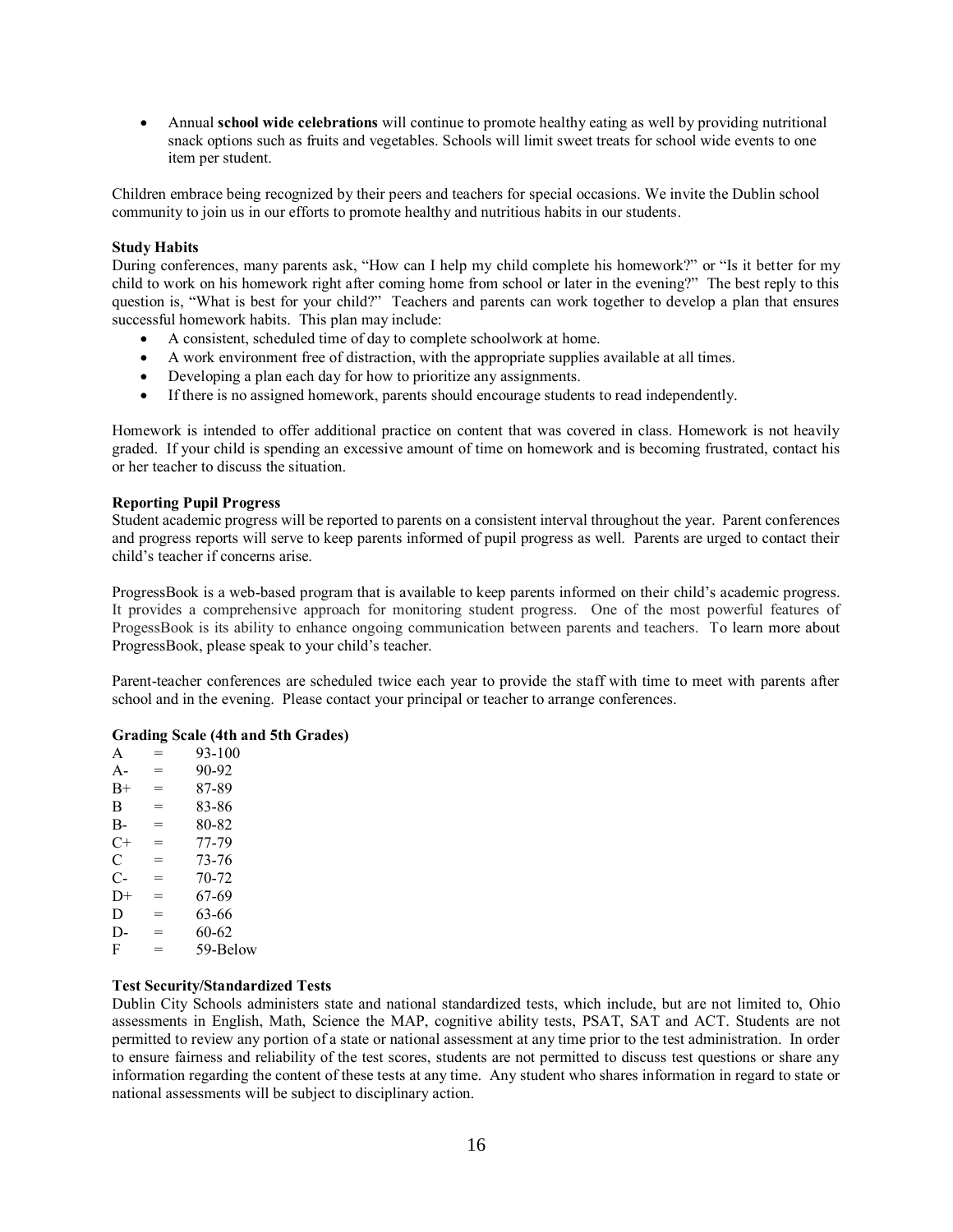#### **Promotion and Retention in the Dublin City Schools**

The decision to promote or retain a student is always made after consideration of what is best for the student. The first consideration for student retention is whether the student is able to meet at least minimum levels of knowledge and skills at this grade level, or minimum goals prescribed on the Individualized Educational Program. However, academics are not the sole factor in the determination of retention. The student's age, maturity level, emotional and social criteria, and attendance must also be considered on an individual basis. Retention shall occur only if it is viewed as an opportunity for student growth. If deemed necessary, it should occur as early as possible in a student's educational program.

#### **Promotion and Retention in Third Grade**

Any student who does not attain at least a score in the range designated by the state on a state-approved reading assessment by the end of the third grade shall not be promoted to fourth grade unless the student is excused from taking the assessment pursuant to R.C. 3301.0711(C) or one (1) of the following applies:

- A. The student is limited English proficient student who has been enrolled in United States schools for less than **three (3)** full school years and has had less than **three (3)** years of instruction in an English as a second language program; **or**
- B. The student is a child with a disability entitled to special education and related services under R.C. Chapter 3323 and the student's individualized education program (IEP) exempts the student from retention under **State law**; **or**
- C. The student demonstrates an acceptable level of performance on an alternative standardized reading assessment as determined by the ODE;
- D. all of the following apply:
	- The student is a child with a disability entitled to special education and related services under R.C. Chapter 3323.
	- The student has taken the third grade English language arts achievement assessment, as prescribed.
	- The student's IEP or Section 504 Plan shows that the student has received intensive remediation in reading for two (2) school years, but still demonstrates a deficiency in reading.
	- The student previously was retained in any of grades kindergarten to three.
	- **or**
- E. The student received intensive remediation for reading for two (2) school years but still demonstrates a deficiency in reading and was previously retained in any of grades kindergarten to three. Any such student shall continue to receive intensive reading instruction in grade four.

#### **Notification to Parents Regarding Student Records / FERPA**

#### **(See related Policy #8330, "Student Records")**

The Family Educational Rights and Privacy Act (FERPA) affords parents and students over eighteen (18) years of age ("adult students" or "eligible students") certain rights with respect to the student's education records**.** On November 12, 2009, the Board of Education adopted a policy regarding the disclosure of education records and the rights of parents and students to access education records. Copies of this policy and related guidelines are located in all school buildings and individual copies are available from the District's Records Officer ("DRO"). The DRO is responsible for the supervision of student records in the school and his/her office is located at 5175 Emerald Parkway., Dublin, OH or s/he can be reached by calling 614-760-4359.

Each student's records will be kept in a confidential file located at the student's school office. The information in a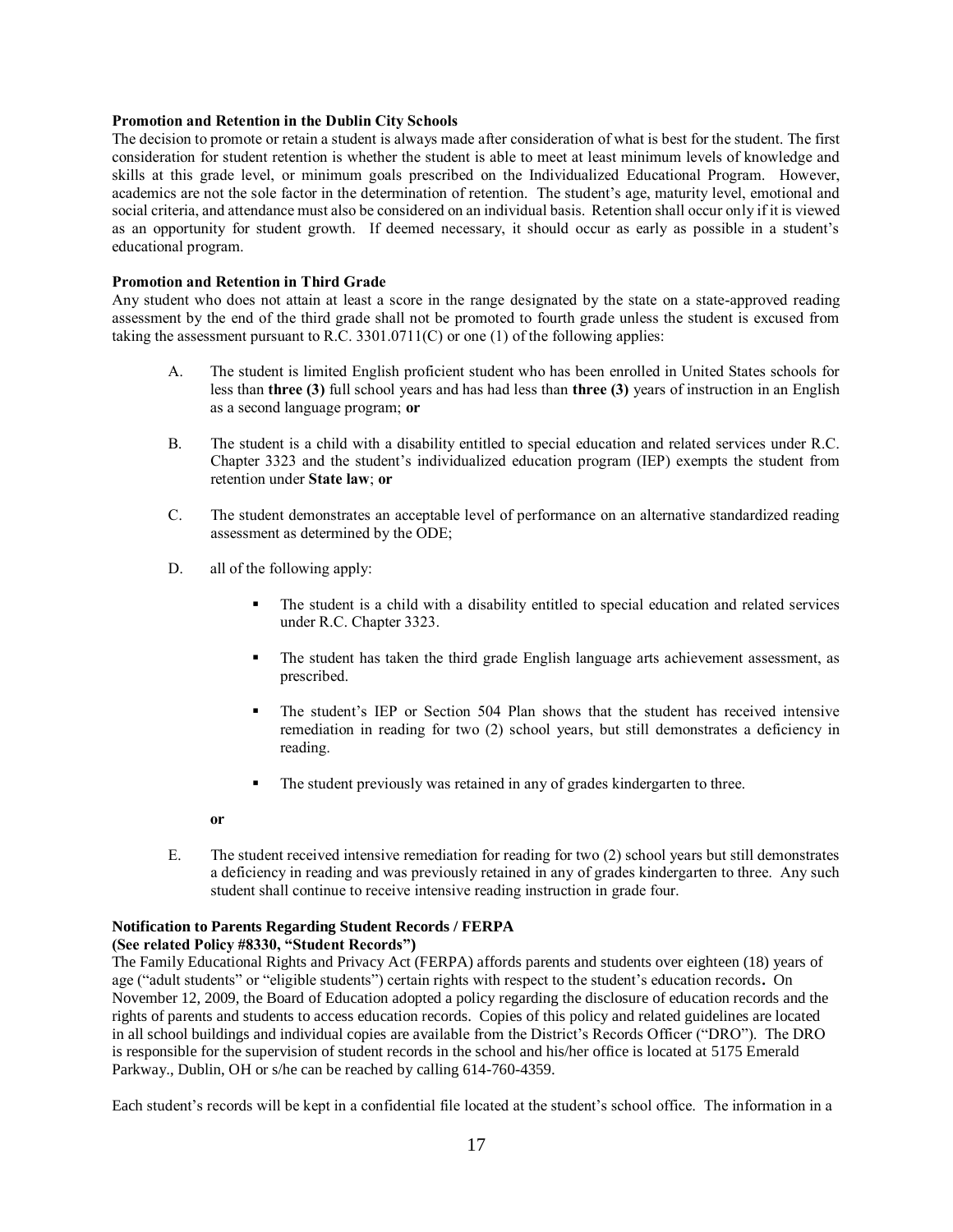student's record file will be available for review only by the parents or legal guardian of a student, an adult student and those authorized by State and Federal law and Board policy/guidelines. State and Federal law permits access by school officials who have a legitimate educational purpose. School officials for purpose of the Board's policy include a person employed by the Board as an administrator, supervisor, teacher/instructor (including substitutes), or support staff member (including health or medical staff and law enforcement unit personnel); a person serving on the Board; a person or company with whom the Board has contracted to perform a special task (such as an attorney, auditor, insurance carrier, medical consultant, or supplemental education service provider); a contractor, consultant, volunteer or other party to whom the Board had outsourced a service otherwise performed by Board employees (e.g. a therapist); or a parent or student serving on an official committee, such as a disciplinary or grievance committee, or assisting another school official in performing his/her tasks (including volunteers). An individual will have a "legitimate educational purpose" if the record is necessary in order for the school official/employee to perform an administrative, supervisory, or instructional task, or to perform a service or benefit for the student or the student's family. The Board directs that reasonable and appropriate methods (including but not limited to physical and/or technological access controls) be utilized to control access to student records and to make certain that school officials obtain access to only those education records in which they have legitimate educational interest.

In addition to school officials with a legitimate educational purpose, the Board may disclose personally identifiable information from the education records of a student without obtaining prior written consent of the parents or the eligible student:

- A. To officials of another school, school system, or institution of postsecondary education where the student seeks or intends to enroll, or where the student is already enrolled if the disclosure is for purposes related to the student's enrollment or transfer, subject to the requirements of 34 C.F.R. 99.34.
- B. To authorized representatives of the U. S. Comptroller General, the U. S. Attorney General, the U. S. Secretary of Education, or State and local educational authorities, such as the Ohio Department of Education. Disclosures under this provision may be made, subject to the requirements of 34 C.F.R. 99.35, in connection with an audit or evaluation of Federal- or State-supported education programs, or for the enforcement of or compliance with Federal legal requirements that relate to those programs. These entities may make further disclosures of personally identifiable information to outside entities that are designated by them as their authorized representatives to conduct any audit, evaluation, or enforcement or compliance activity on their behalf.
- C. In connection with financial aid for which the student has applied or which the student has received, if the information is necessary to determine eligibility for the aid, determine the amount of the aid, determine the conditions of the aid, or enforce the terms and conditions of the aid.
- D. To organizations conducting studies for, or on behalf of, the school, in order to: (1) develop, validate, or administer predictive tests; (2) administer student aid programs; or (3) improve instruction.
- E. To accrediting organizations to carry out their accrediting functions.
- F. To parents of an eligible student if the student is a dependent for IRS tax purposes.
- G. To comply with a judicial order or lawfully issued subpoena.
- H. To State and local officials or authorities in the juvenile justice system as it pertains to the system's ability to effectively serve, prior to adjudication, the student whose records were released, upon certification that the information will not be unlawfully released to third parties.
- I. To appropriate officials in connection with a health or safety emergency.
- J. Information the school has designated as "directory information," as defined below, and subject to the restrictions explained below.

A parent or adult student has the right to:

A. Inspect and review the student's education records within forty-five (45) days after the school receives a request for access or within such shorter period as may be applicable to students with disabilities. The school has a form that can be used to submit such a request. The school principal is considered the Custodian of Records ("COR") and will notify the parent or adult student of the time and place where the records can be inspected. Parents and adult students are not permitted to inspect and review the education records of other students. If there is a valid reason why a parent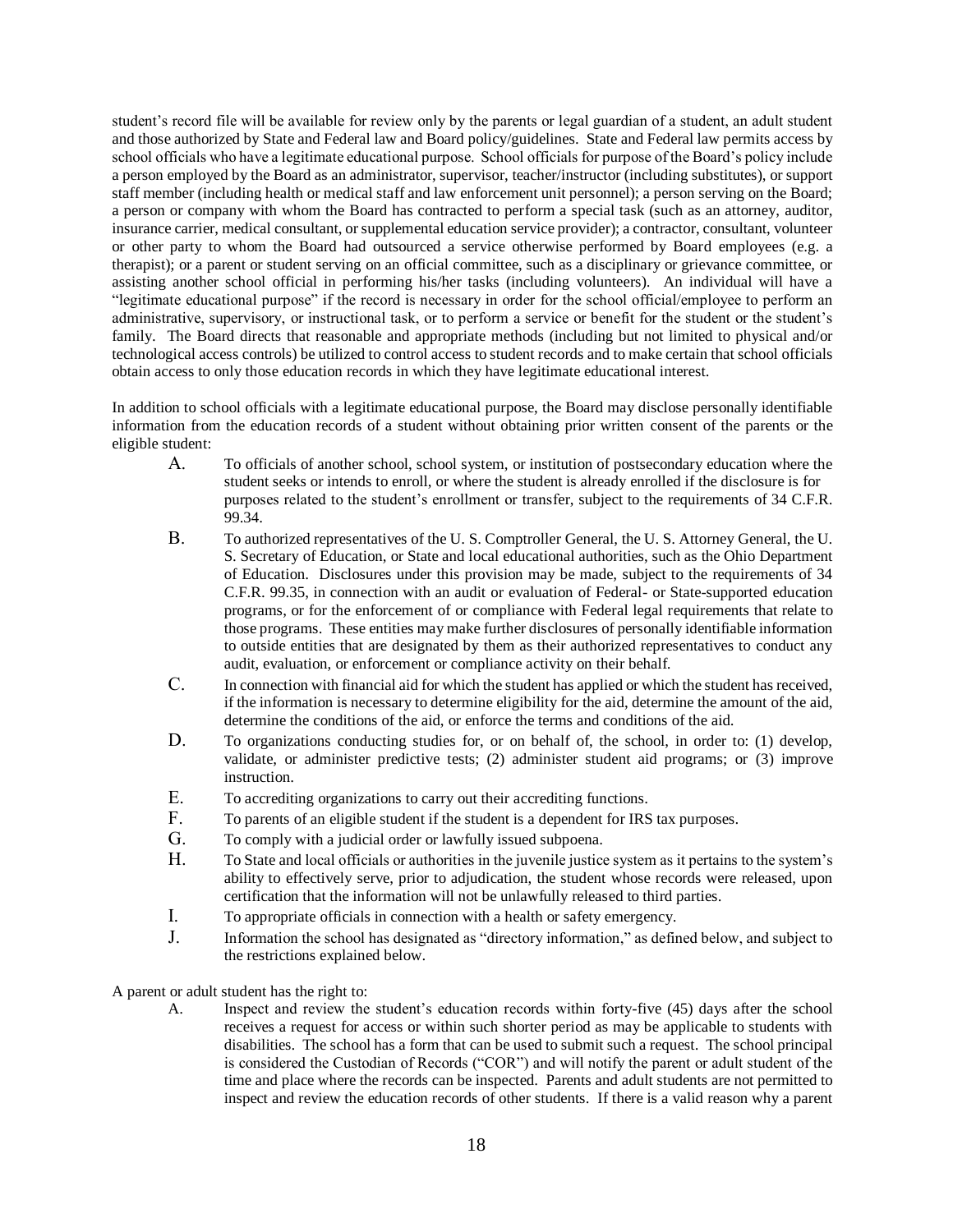or adult student cannot personally inspect and review a student's education records, or if the parent or adult student specifically requests copies of education records, the COR may arrange for copies of the requested records to be delivered to the parent or adult student directly. The Board may charge a reasonable fee for the copying of records, which may be waived under circumstances of unusual hardship.

- B. Request the amendment of the student's education records if the parent or adult student believes the record is inaccurate, misleading, or otherwise in violation of the student's privacy rights. Parents or adult students who believe that a change is necessary should ask the COR to correct the record. Such a request should be made in writing and should identify the part of the record they want changed, and specify why it should be changed. If the record is not changed to the parent's or adult student's satisfaction or if the COR informs the parent or adult student that the record does not appear to be misleading, inaccurate, or in violation of any privacy right, the parent or adult student will be informed of his/her right to request a hearing. The parent or adult student may submit a written request for a hearing. A hearing officer who will submit his/her findings to the Superintendent will conduct the hearing. The Superintendent will make the final decision concerning whether to change the record. A parent or student who remains dissatisfied with the final decision of the Superintendent may request that an explanatory statement be placed in the student's file explaining the basis for the disagreement. The school has a form that may be used to identify which information in the record the parent or adult student believes is inaccurate, misleading, or a violation of the student's privacy rights, and to specify why it is inappropriate.
- C. Consent to disclosures of personally identifiable information contained in the student's education records, except to the extent that Federal and/or State law authorizes disclosure without consent (e.g. disclosure to school officials with legitimate educational interests). The school's AG 8330 describes those exceptions and is available upon request. Upon request, the school discloses education records without consent to officials of another school district in which a student seeks or intends to enroll.
- D. Challenge the Board's noncompliance with a parent's request to amend the records through a hearing. If the COR decides not to amend the record, the parent or adult student will be so notified and provided the opportunity for a hearing. Additional information concerning the hearing will be provided when the individual is notified of the opportunity for a hearing. (See paragraph B above).
- E. Obtain a copy of the District's policy and administrative guideline on student records (Policy 8330 and AG 8330).

#### **Directory Information**

Both FERPA and Ohio's Student Privacy Law (R.C. 3319.321) require that the Board, with certain exceptions, obtain a parent or adult student's written consent prior to the disclosure of personally identifiable information about a student. However, the Board may disclose appropriately designated "directory information" without written consent, unless the parent or adult student advises the Board to the contrary in accordance with District procedures. The primary purpose of directory information is to allow the Board to include this type of information in certain school publications. Examples include: a playbill, showing a student's role in a drama/musical production; the annual yearbook; honor roll or other recognition lists; graduation programs and sports activity sheets (e.g. showing weight and height of team members). Directory information, which is information that is generally not considered harmful or an invasion of privacy if released, can also be disclosed to outside organizations without a parent's or adult student's prior written consent. In addition, two (2) Federal laws require the District to provide military recruiters, upon request, with three (3) directory information categories, names, addresses, and telephone listings – unless parents or adult students have advised the District that they do not want their student's information disclosed without their prior written consent.

Each year the District will provide public notice to students and their parents of its intent to make available, upon request, certain information known as "directory information." The Board designates as student "directory information": a student's name; address; phone number; date and place of birth; major field of study; participation in officially-recognized extra-curricular activities and sports; height and weight, if a member of an athletic team; dates of attendance; (not including specific daily records of a student's attendance); date of graduation; and honors and awards including honor rolls and scholarships.

The District will make the above information available upon a legitimate request unless a parent, guardian, or adult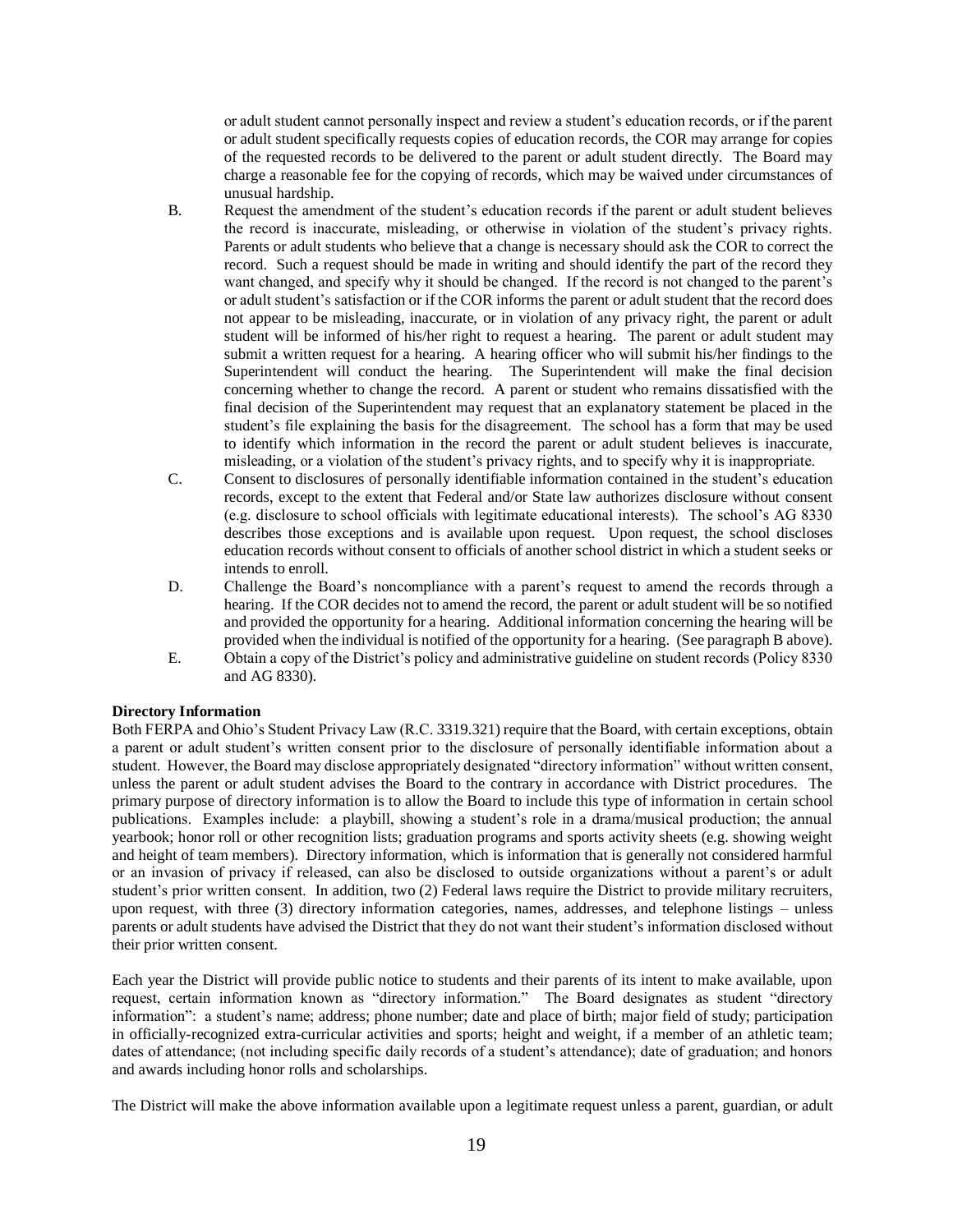student notifies the school in writing within ten (10) days (refer to Policy 8330) from the date of this notification that s/he will not permit distribution of any or all such information.

Parents or eligible students who choose to prohibit the Board from disclosing any or all such directory information may not prevent the Board from requiring a student to wear, publicly display, or disclose a student ID card or badge that exhibits directory information. Students enrolled in online courses or programs sponsored or conducted by the Board must disclose or permit the disclosure of the student's name, identifier, or school email address in a class in which the student is enrolled.

#### **Specific Events/Activities**

The Protection of Pupil Rights Amendment ("PPRA") requires the Board to notify parents and eligible students and obtain consent to allow parents or eligible students to opt the student out of participating in certain school activities. These activities include a student survey, analysis, or evaluation that concerns one (1) or more of the following eight (8) areas ("protected information surveys"):

- 1. Political affiliations or beliefs of the student or the student's parent;
- 2. Mental or psychological problems of the student or the student's family;
- 3. Sex behavior or attitudes;
- 4. Illegal, anti-social, self-incriminating, or demeaning behavior;
- 5. Critical appraisals of other with whom respondents have close family relationship;
- 6. Legally recognized privileged relationships, such as those of lawyers, physicians, and ministers;
- 7. Religious practices, affiliations, or beliefs of the student or the student's parent, and/or;
- 8. Income, other than as required by law to determine program eligibility.

This requirement also applies to the collection, disclosure or use of student information for marketing purposes ("marketing surveys"), and certain physical exams and screenings.

Parents have the right to inspect upon request a survey created by a third party before the survey is administered or distributed by the school to its students. See Board Policy 2416 concerning the procedures for making such a request.

Parents have the right to inspect upon request any instrument used in the collection of personal information from students for the purpose of marketing or selling that information (or otherwise providing that information to others for that purpose) before the instrument is administered or distributed to the students. See Board Policy 2416 concerning the procedures for making such a request.

Parents have the right to inspect upon request any instructional material used as a part of the educational curriculum for their student. See Board Policy 2416 for the procedures for making such a request.

Any parent or student who believes that the school district has failed to comply with the Family Education Rights and Privacy Act ("FERPA") or the Protection of Pupil Rights Amendment ("PPRA"), may file a complaint directly with the Family Policy Compliance Office, U.S. Department of Education, 400 Maryland Avenue, S.W., Washington, D.C. 20202-8520.

This Notice will be transmitted to disabled parents and students or to non-English speaking parents and students in a format designed to accommodate their disability or in their native language. Call the Office of the Superintendent at 614-764-5913 for assistance and information.

#### **Student Health**

#### **Clinic Information**

A student health clinic is located in all elementary, middle and high school buildings. A full time clinic aide, in consultation with a school nurse who covers multiple buildings, staffs the clinic. When the clinic aide, school nurse, or a substitute is not available in the clinic, the building office staff will assist with student care.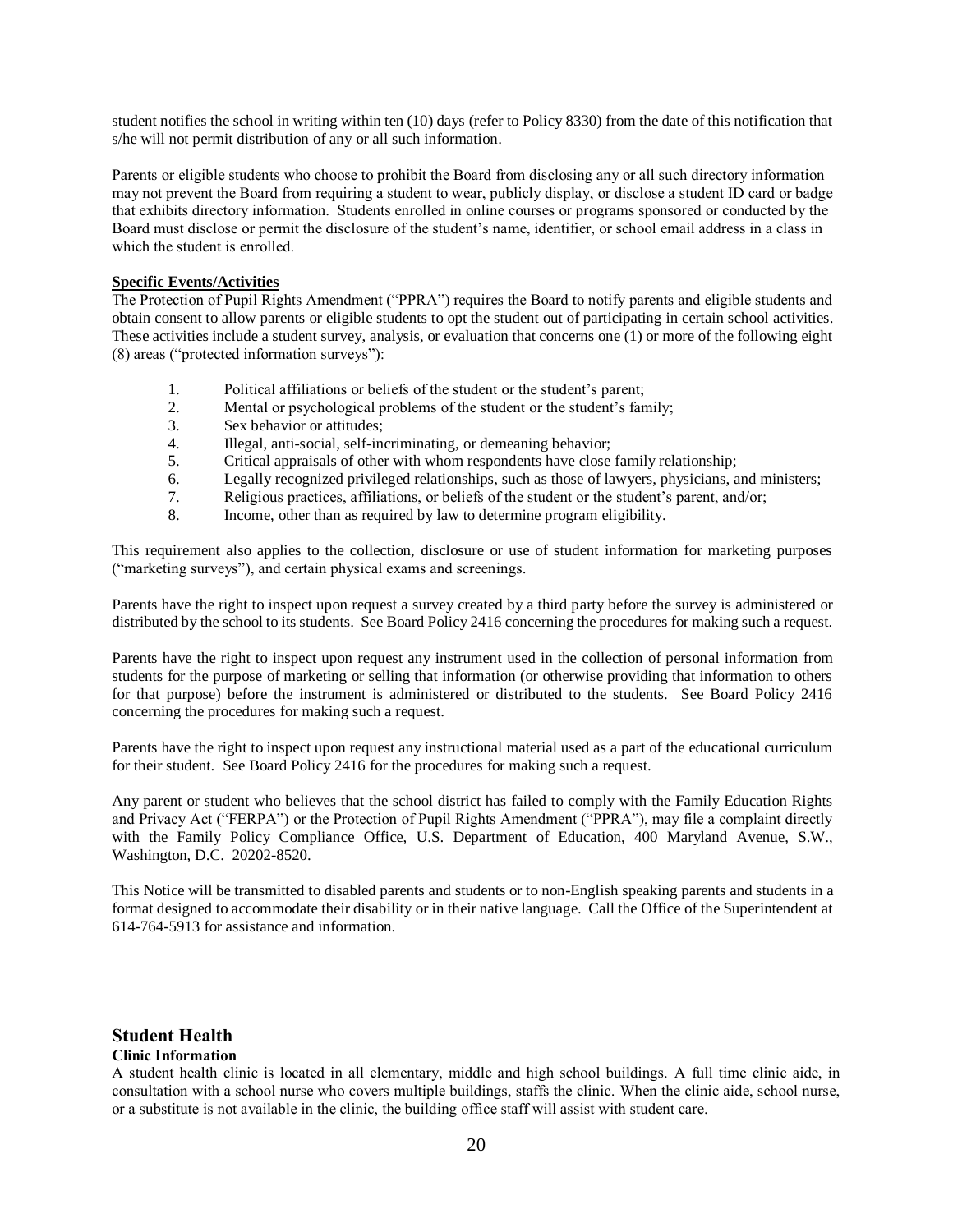Clinic staff offers basic first aid, emergency care, medication administration, and vision and hearing screenings. Routine vision and/or hearing screenings are conducted each year for all kindergarten students, first, third, fifth, seventh, ninth, and eleventh grade students, and all new students to the district. Additionally, if a staff member, parent/guardian or a student has a concern about a student's vision or hearing, the clinic staff will screen the child upon request. Clinic staff also ensures compliance with Ohio's medication and immunization laws, monitors for communicable diseases, and assists students with required medical care as ordered by a healthcare provider.

At the beginning of each school year, parents/guardians are required by law (ORC 3313.712) to complete an Emergency Medical Authorization Form for each student. This form is to enable parents/guardians to authorize the provision of emergency treatment for children who become ill or injured while under school authority, when a parent/guardian cannot be reached. The form can be accessed online at [CareDox.](https://secure.caredox.com/accounts/login?utc_source=marketingwebsite&utm_medium=web) Throughout the school year, please remember to update your student's Emergency Medical Authorization Form if there are changes to phone numbers, or your child's health care information. Students will be excluded from participating in field trips, school sponsored athletics, and extracurricular activities until this requirement has been met. **Please note: If a student becomes ill or is injured during normal school hours, they will only be released to individuals listed on the Emergency Medical Authorization Form.** Contact the school of attendance health clinic with questions.

**Parents/guardians are encouraged to contact the school nurse prior to the first day of attendance with any health concerns or conditions that could affect their child's learning, attendance, or safety at school.** It is also recommended that parents/guardians list their child's health concerns and medications on the district's electronic health record. This is especially important if a child has life-threatening allergies, seizures, diabetes, or concerns. The school nurse will work with the parents/guardians to develop a health care plan for students who require preventative or medical interventions at school when appropriate. This plan will be shared with school staff that work with or supervise the student.

#### **Injury and Illness Procedures**

The clinic is always open during the school day and staff is available to care for students who are feeling ill or have an injury that requires attention. If it is not an emergency situation, students should ask their teacher to go to the clinic so the teacher will know the location of the student. High school and middle school students will be required to secure a hall pass from their teacher to go to the clinic unless it is an emergency.

Students who become ill or injured at school will need to be seen in the clinic for care. If a student phones or texts a parent/guardian reporting he/she is not feeling well; the parent/guardian should encourage their child to go to the clinic to be evaluated, as the clinic staff needs to directly communicate with the parent/guardian. If the student appears too ill/injured to remain in school, the clinic staff will contact parents/guardians to make the arrangements for the child to go home. If an injury or illness appears life threatening, staff will summon the emergency squad. Every effort will be made to notify parents/guardians of this necessity.

If a student is ill or injured and must be dismissed early, the student will only be released to those listed on the Emergency Medical Authorization Form. Dismissal procedure of ill or injured students varies by the grade level as follows:

#### ELEMENTARY AND MIDDLE SCHOOL STUDENTS

Elementary and Middle School students may be released only to a parent whose signature is on file in the school office or to a properly-identified person authorized on the Emergency Medical Authorization Form by the parent to act on their behalf.

#### HIGH SCHOOL STUDENTS

A high school student may be released "on his/her own" only with verified parental or designated emergency contacts' permission.

Students returning to school on crutches or in a wheelchair should be seen in the clinic before going to class to obtain a buddy pass.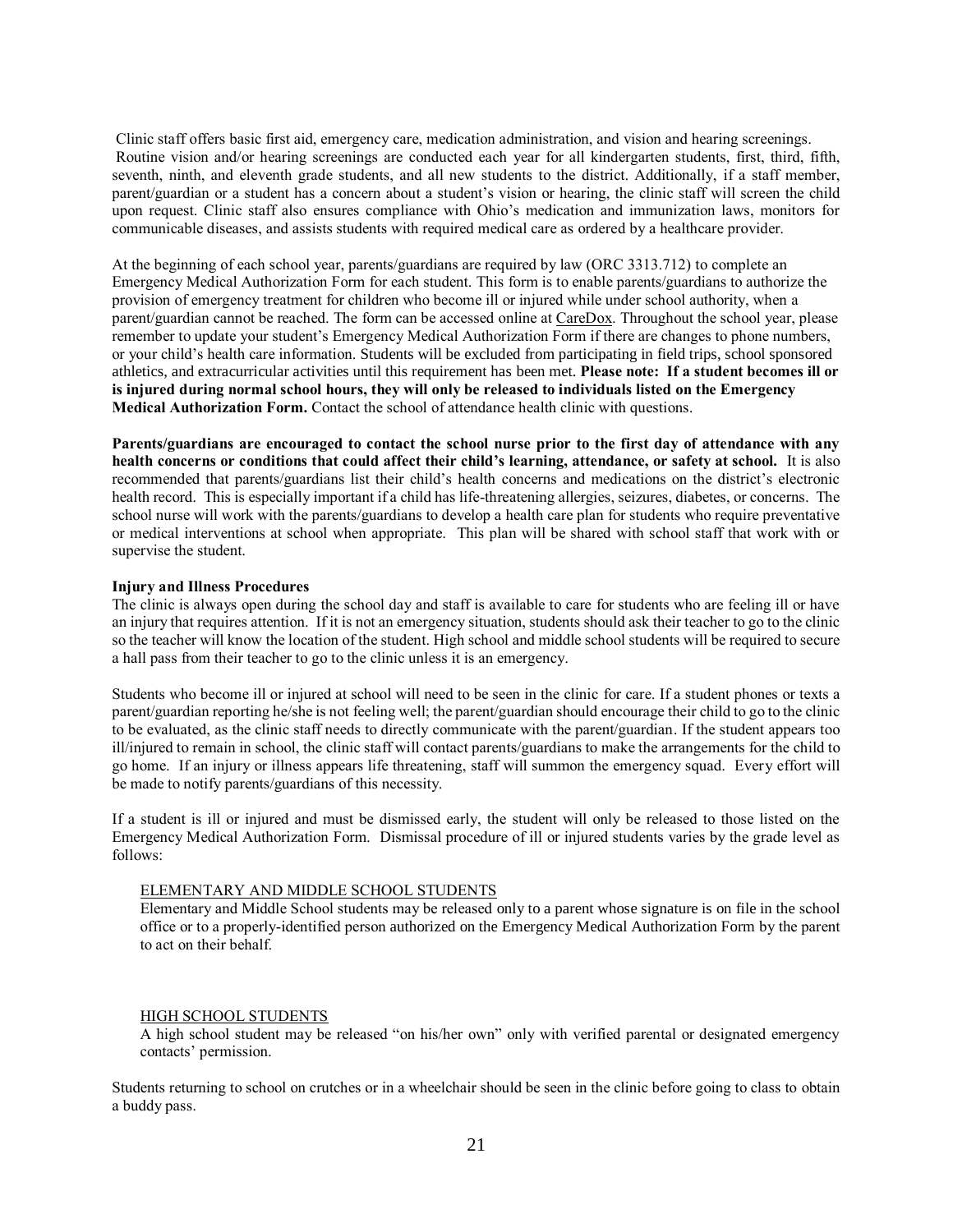#### **Medical Referral for Illness/Injury**

- 1. The clinic health care team is not designated to replace the family physician or to dictate medical care. The choice of health care provider and initiation of medical referral always remains at the discretion of the parents.
- 2. Your family physician should be contacted if: problems develop with an injury/illness, the condition worsens, or the condition persists for an extended period of time. It is important when an ill/injured student returns to school that any new or remaining problems be reported to the clinic staff.
- 3. All students evaluated by their family physician should provide a note from the physician indicating the nature of the illness/injury, course of treatment, and any activity restrictions. The notification should be provided to the clinic staff.

#### **Control of Casual Contact Communicable Diseases and Pests**

Dublin City Schools follow the recommendations of the Ohio Department of Health regarding school exclusion requirements for communicable illnesses. When a child is ill, appears to be ill, has been diagnosed with a communicable, untreated illness, or has an illness still considered contagious, the clinic and administrative staff have the authority to exclude or isolate the student. In accordance with District Policy 8450, students having symptoms of fever 100 degrees or higher, vomiting, diarrhea, or other signs of a possible communicable disease, will be excluded until they are symptom-free for 24 hours without the assistance of medication.

In accordance with OAC 3701-3-13, when head lice are detected on a child at school, the child shall be excluded from school until after the first treatment. A parent/guardian will be notified to pick up the student for treatment that day. The parent/guardian and child are expected to report back to the school clinic for re-examination the following school day. If the student is found to be free of live lice, he/she will return to the classroom. Students with live lice will be re-excluded for further treatment.

For more information on communicable diseases and the guidelines for treatment and exclusion from school, please visit the [Ohio Department of Health'](http://www.odh.ohio.gov/healthresources/infectiousdiseasemanual.aspx)s website.

#### **Medication Procedures**

If a child requires medications at school, a parent/guardian is responsible for providing the school with the medication as well as the appropriate medication request form. District forms for all medication authorizations are available on the district's web site [\(www.dublinschools.net/MedicalHealthForms.aspx\)](http://www.dublinschools.net/MedicalHealthForms.aspx) or in the clinic. Parents/guardians of students who participate in District-sponsored, after school, extracurricular activities are also required to provide a separate Glucagon kit, epinephrine autoinjector, or other emergency medication to the coach or supervising staff member.

#### **Use of Medications (Policy 5330)**

#### **[Please check the website, [www.dublinschools.net,](http://www.dublinschools.net/) for any possible revisions to this policy made during the school year.]**

The Board of Education shall not be responsible for the diagnosis and treatment of student illness. With the exception of diabetes care covered under Policy 5336, the administration of prescribed medication and/or medically-prescribed treatments to a student during school hours will be permitted only when failure to do so would jeopardize the health of the student, the student would not be able to attend school if the medication or treatment were not made available during school hours, or if the child is disabled and requires medication to benefit from his/her educational program.

For purposes of this policy, "medication" shall include all medicines including those prescribed by a licensed health professional authorized to prescribe drugs and any nonprescribed (over-the-counter) drugs, preparations, and/or remedies. "Treatment" refers both to the manner in which a medication is administered and to health-care procedures which require special training, such as catheterization.

Except as set forth in Policy 5330.02 (Procurement and Use of Epi-Pens) and Policy 5330.04 (Procurement and Use of Naloxone), before any medication (i.e., a drug) or treatment may be administered to any student during school hours, the Board shall require a written statement from a licensed health professional authorized to prescribe drugs ("prescriber") accompanied by the written authorization of the parent (see Administrative Guideline 5330-Use of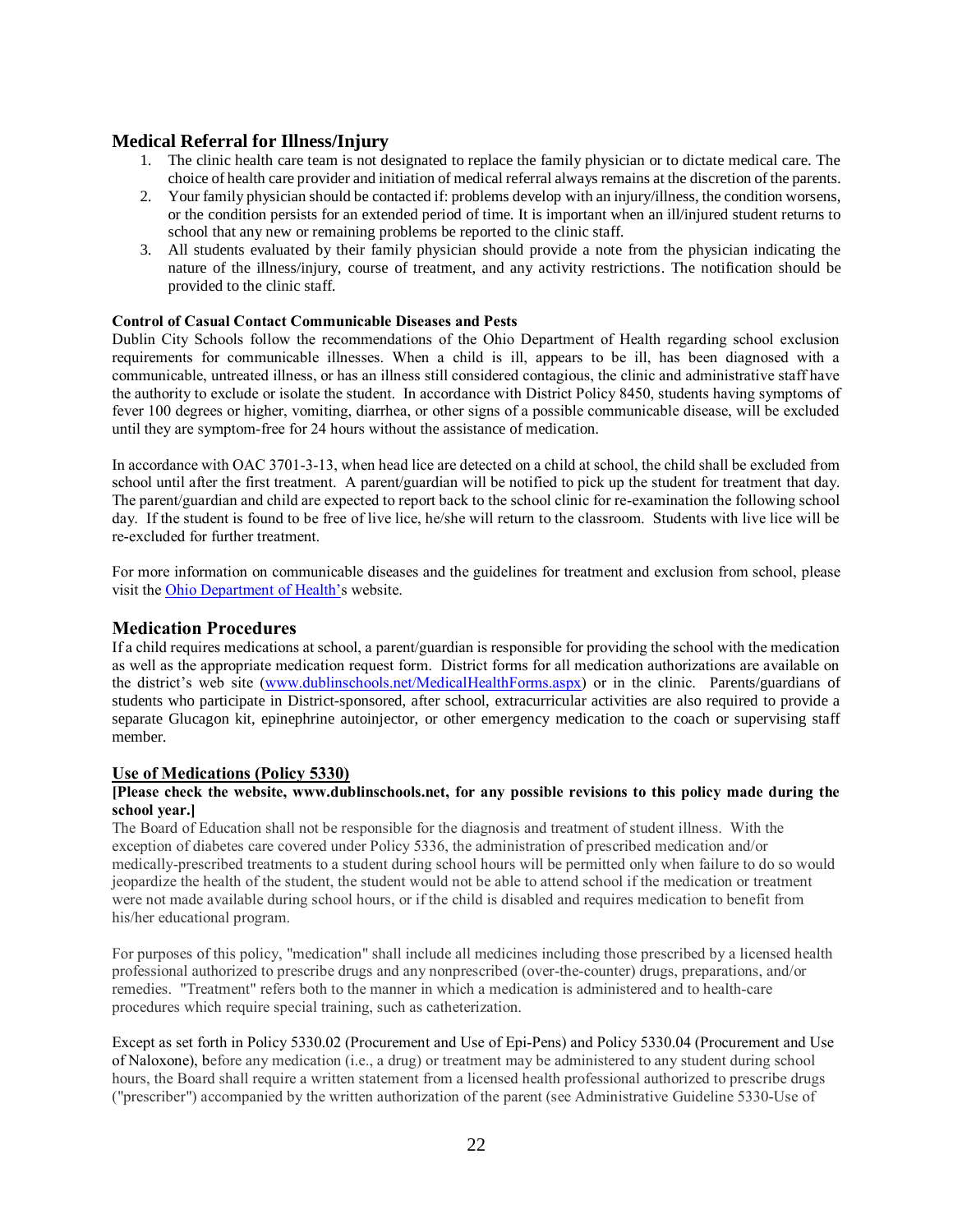Medications). These authorization forms shall be kept on file in the school clinic and made available to the persons designated by this policy as authorized to administer medication or treatment. A copy of the parent's written request and authorization and the prescriber's written statement must be given, by the next school day following the District's receipt of the documents, to the person authorized to administer drugs to the student for whom the authorization and statement have been received. No student is allowed to provide or sell any type of over-thecounter medication to another student. Violations of this rule will be considered violations of Policy 5530 - Drug Prevention and of the Student Code of Conduct.

Students in grades 6-12 may carry and self-administer non-prescription medications, if a signed parent consent form is filed in the school clinic (see Administrative Guideline 5330-Use of Medications). This authorization form is good for one school year. The student may carry a one-day supply of the medication. This medication is for the use of the student only and cannot be shared. School personnel are not responsible for administering or supervising nonprescription medication self-administered by student(s) unless a physician's form is completed (see Form 5330 F1 – Request for Administration of Prescription and Non-Prescription Medication by School Personnel).

Only medication in its original container; labeled with the date, if a prescription; the student's name; and exact dosage will be administered. The Superintendent shall determine a location in each building where the medications to be administered under this policy shall be stored, which shall be a locked storage place, unless the medications require refrigeration in which case they shall be stored in a refrigerator in a place not commonly used by students, and unless the medication to be administered is diabetes medication, which must be kept in an easily accessible location pursuant to Policy 5336.

Parents or their designee whom are listed on the student's emergency authorization form may administer medication or treatment, but only in the presence of a designated school employee, with the exception of diabetes care covered under Policy 5336.

Additionally, students may administer medication or treatment to themselves, if authorized in writing by their parents and a licensed health professional authorized to prescribe drugs, but only in the presence of a designated school employee with the exception of students authorized to attend to their diabetes care and management pursuant to Policy 5336.

However, students shall be permitted to carry and use, as necessary, an asthma inhaler, provided the student has prior written permission from his/her parent and physician and has submitted Form 5330 F2 – Request for Student to Carry and Administer Own Prescription Medication by Inhaler, to the principal and any school nurse assigned to the building.

Additionally, students shall be permitted to carry and use, as necessary, an epinephrine autoinjector to treat anaphylaxis, provided the student has prior written approval from the prescriber of the medication and his/her parent/guardian, if the student is a minor, and has submitted written approval (see Form 5330A E F1 – Allergy and Anaphylaxis Emergency Orders and Care Plan) to the principal and any school nurse assigned to the building. The parent/guardian or the student shall provide a back-up dose of the medication to the principal or school nurse. This permission shall extend to any activity, event, or program sponsored by the school or in which the school participates. In the event epinephrine is administered by the student or a school employee at school or at any of the covered events, a school employee shall immediately request assistance from an emergency medical service provider (911). Students with diabetes authorized to attend to their diabetes care and management may do so in accordance with Policy 5336.

Students shall be permitted to possess and self-administer over-the counter topical sunscreen products while on school property or at a school-sponsored events.

With the exception of diabetes care covered under Policy 5336, only employees of the Board who are licensed health professionals or who have completed a drug administration training program conducted by a licensed health professional and are designated by the Board, may administer medications to students in school.

Provided staff have completed the requisite training, the following staff are authorized to administer medication and treatment to students: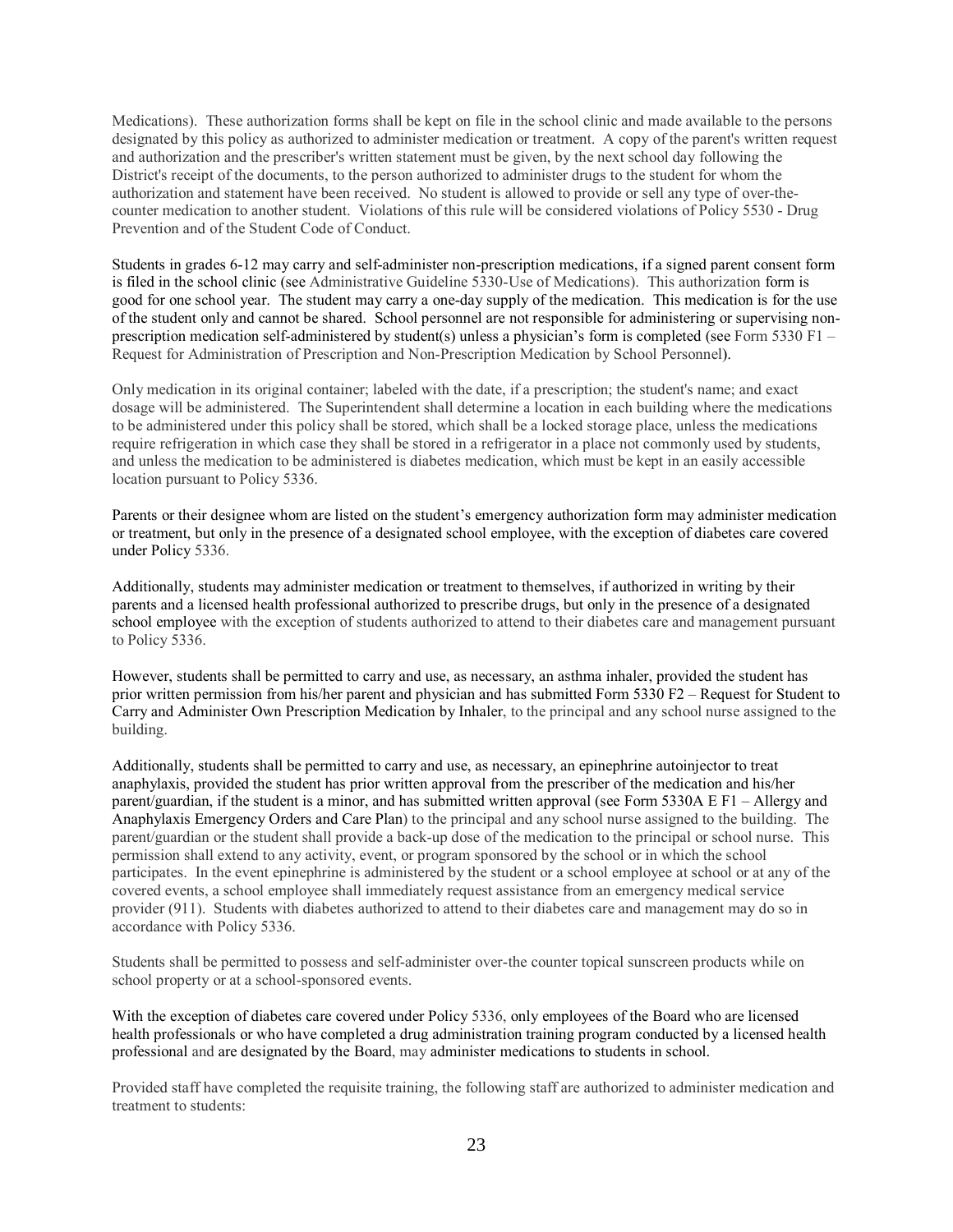- A. principal
- B. teacher
- C. school nurse
- D. building secretary
- E. aide
- F. others as designated by student's IEP and/or 504 plan

No employee will be required to administer a drug to a student if the employee objects, on the basis of religious convictions, to administering the drug.

With the exception of diabetes care covered under Policy 5336, the Board shall permit the administration by a licensed nurse or other authorized staff member of any medication requiring injection or the insertion of a device into the body when both the medication and the procedure are prescribed by a licensed health professional authorized to prescribe drugs and the nurse/staff member has completed any and all necessary training.

Students who may require administration of an emergency medication may have such medication in their possession upon written authorization of their parent(s) and prescriber or, such medication, upon being identified as aforenoted, may be stored in the school clinic and administered in accord with this policy and Policy 5336.

All dental disease prevention programs, sponsored by the Ohio Department of Health and administered by school employees, parents, volunteers, employees of local health districts, or employees of the Ohio Department of Health, which utilize prescription drugs for the prevention of dental disease and which are conducted in accordance with the rules and regulations of the Ohio Department of Health are exempt from all requirements of this policy.

The Superintendent shall prepare administrative guidelines, as needed, to address the proper implementation of this policy.

(End of Policy 5330)

#### **2019-2020 IMMUNIZATION REQUIREMENTS**

Ohio Law requires each student to demonstrate compliance of immunizations requirements via medical documentation. **Please provide a record to the clinic by the 14th day from the first day of attendance. If no immunization record was provided when the student registered, a record must be submitted to the school showing compliance by the 14th day of school to avoid exclusion as required by Ohio Law (ORC 3313.671).**

\*NOTE: The clinic staff will review all student immunization records for compliance with Ohio law. The number of required immunizations for each child may vary depending on the child's grade, child's age, route of vaccine administration, manufacturer's brand of vaccine, and the child's disease and health history. The school nurse or clinic aide will contact you if additional vaccines are required.

Please contact the building school nurse, your child's healthcare provider or the Ohio Department of Health Immunization Program at (800) 282-0564 if you have questions or concerns about your immunizations.

| <b>VACCINES</b>                                   | 2019-2020<br><b>IMMUNIZATIONS FOR SCHOOL ATTENDANCE</b>                                                                                                                                                                                                                                                               |
|---------------------------------------------------|-----------------------------------------------------------------------------------------------------------------------------------------------------------------------------------------------------------------------------------------------------------------------------------------------------------------------|
| DTaP/DT/Td/Tdap<br>Diphtheria, Tetanus, Pertussis | <u>K</u><br>Four (4) or more doses of DTaP or DT, or any combination. If all four doses were given before the $4th$<br>birthday, a fifth (5) dose is required. If the fourth dose was administered at least six months after the<br>third dose, and on or after the $4th$ birthday, a fifth (5) dose is not required. |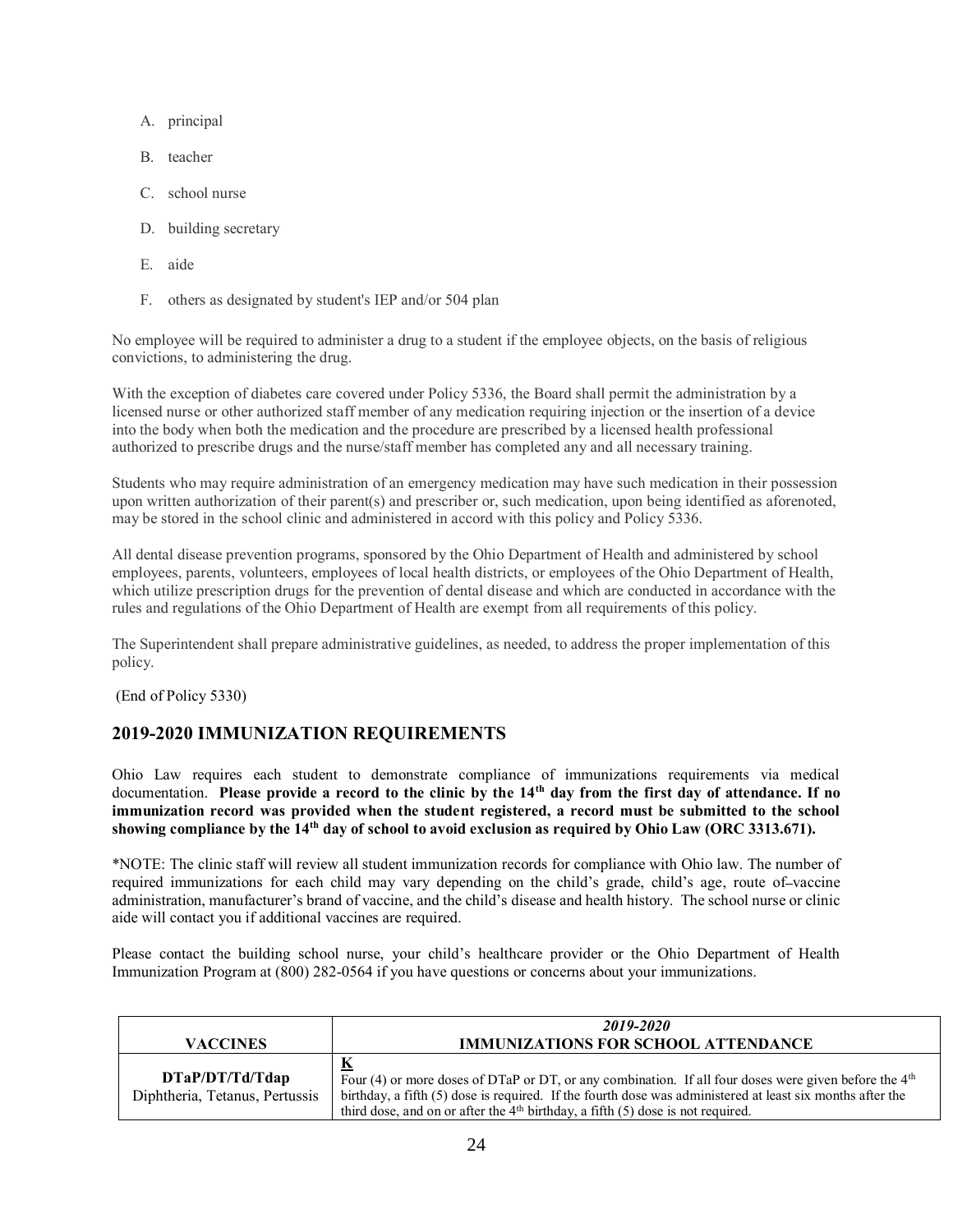|                                       | Grades 1-12<br>Four (4) or more doses of DTaP or DT, or any combination. Three doses of Td or a combination of Td<br>and Tdap is the minimum acceptable for children age seven $(7)$ and up.<br>Grades 7-12<br>One (1) dose of Tdap vaccine must be administered prior to entry.                                                                                                                                                                                                                                                          |
|---------------------------------------|-------------------------------------------------------------------------------------------------------------------------------------------------------------------------------------------------------------------------------------------------------------------------------------------------------------------------------------------------------------------------------------------------------------------------------------------------------------------------------------------------------------------------------------------|
| <b>POLIO</b>                          | K-9<br>Three (3) or more doses of IPV. The FINAL dose must be administered on or after the $4th$ birthday<br>regardless of the number of previous doses. If a combination of OPV and IPV was received, four (4)<br>doses of either vaccine are required.<br><b>Grades 10-12</b><br>Three (3) or more doses of IPV or OPV. If the third dose of either series was received prior to the fourth<br>birthday, a fourth (4) dose is required. If a combination of OPV and IPV was received, four (4) doses of<br>either vaccine are required. |
| <b>MMR</b><br>Measles, Mumps, Rubella | $K-12$<br>Two (2) doses of MMR. Dose 1 must be administered on or after the first birthday. The second dose must<br>be administered at least 28 days after dose 1.                                                                                                                                                                                                                                                                                                                                                                        |
| <b>HEP B</b><br>Hepatitis B           | $K-12$<br>Three (3) doses of Hepatitis B. The second dose must be administered at least 28 days after the first dose.<br>The third dose must be given at least 16 weeks after the first dose and at least 8 weeks after the second<br>dose. The last dose in the series (third or fourth dose) must not be administered before age 24 weeks.                                                                                                                                                                                              |
| Varicella<br>Chickenpox               | $K-9$<br>Two (2) doses of varicella vaccine must be administered prior to entry. Dose 1 must be administered on<br>or after the first birthday. The second dose should be administered at least three (3) months after dose<br>one $(1)$ ; however, if the second dose is administered at least 28 days after first dose, it is considered<br>valid.<br><b>Grades 10-12</b><br>One (1) dose of varicella vaccine must be administered on or after the first birthday.                                                                     |
| MCV4<br>Meningococcal                 | Grades 7-10<br>One $(1)$ dose of meningococcal (serogroup A, C, W, and Y) vaccine must be administered on or after the<br>10th birthday and prior to entry.<br>Grade 12<br>Two $(2)$ doses of meningococcal (serogroup A, C, W, and Y) vaccine must be administered prior to<br>entry. The 1st dose must be administered on or after the 10th birthday.                                                                                                                                                                                   |

#### **Tuberculosis (TB) Requirements**

All new students to the district who have spent more than 30 consecutive days in a TB endemic region within the past five years or who were born in a TB endemic region must also present evidence of a *negative* Tuberculin (TB) test before they can attend school. The TB test must have been completed within the past year in the United States. Current enrolled students who spend 30 or more consecutive days in a TB endemic region will also be required to have a negative Tuberculin (TB) test before returning to school.

#### **Bloodborne Pathogens**

The Dublin City Schools Board of Education recognizes that staff/students incur some risk of infection and illness each time they are exposed to blood or other potentially infectious materials. While the risk to staff/students of exposure to body fluids due to casual contact with individuals in the school environment is extremely low, the Board regards any such risk as serious.

The school district seeks to provide a safe educational environment for students and has taken appropriate measures to protect those students who may be exposed to bloodborne pathogens in the school environment and/or during their participation in school-related activities. The staff is taught to assume that all body fluids are potentially infectious and to follow standard precautions to reduce risks and minimize and/or prevent the potential for accidental infection.

A district Exposure Control Plan is in place for staff to eliminate or reduce the risk of student and staff exposure to bloodborne pathogens. A bloodborne pathogen is a pathogenic microorganism that is present in human blood and can cause disease in humans. These microorganisms include, but are not limited to, Hepatitis B and C Viruses (HBV and HBC) and Human Immunodeficiency Virus (HIV).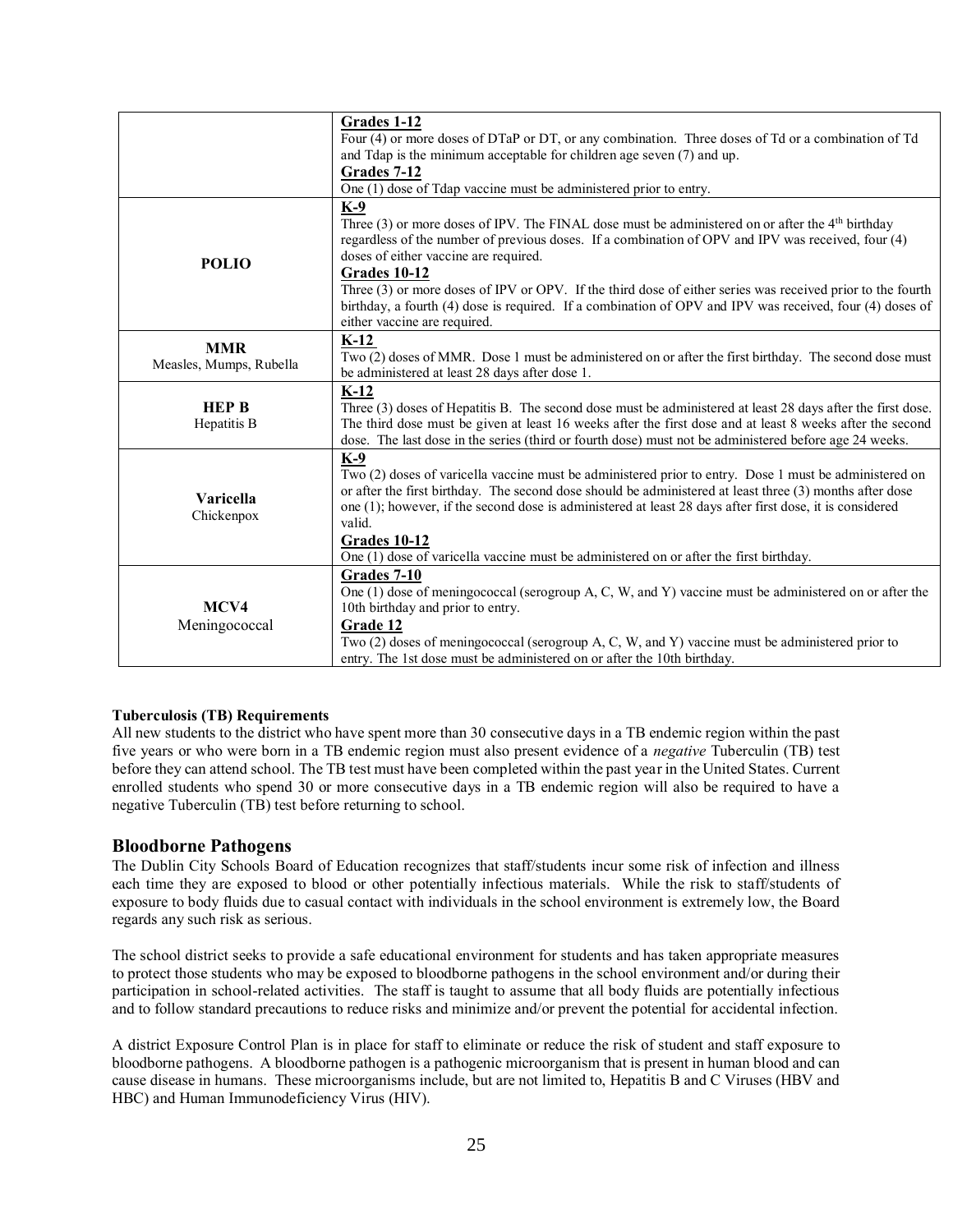Whenever a student has contact with blood or other potentially infectious material, the child must immediately notify the nurse/clinic aide. Staff will assist your child in cleansing the exposed area. The parent/guardian of a student who is exposed will be contacted regarding the exposure and encouraged to consult with the student's physician concerning any necessary post-exposure testing or treatment.

As required by Federal law, parent/guardian will be requested to have their child's blood tested for HIV and HBV when a staff member has been exposed to their blood. Any testing is subject to laws protecting confidentiality.

#### **Student Education Technology Acceptable Use and Safety Policy (Policy 7540.03)**

#### **[Please check the website, [www.dublinschools.net,](http://www.dublinschools.net/) for any possible revisions to this policy made during the school year.]**

Technology has fundamentally altered the ways in which information is accessed, communicated, and transferred in society. As a result, educators are continually adapting their means and methods of instruction, and the way they approach student learning, to incorporate the vast, diverse, and unique resources available through the Internet. The Board provides Education Technology so that students can acquire the skills and knowledge to learn effectively and live productively in a digital world. The Board of Education provides students with access to the Internet for limited educational purposes only and utilizes online educational services to enhance the instruction delivered to its students. The District's Internet system does not serve as a public access service or a public forum, and the Board imposes reasonable restrictions on its use consistent with its limited educational purpose.

This and its related administrative guidelines and the Student Code of Conduct govern students' use of the District's personal communication devices (that is, according to Policy 5136, computers, laptops, tablets, e-readers, cellular/mobile telephones, smartphones, and any other web-enabled device), network, and Internet connection and online educational services ("Education Technology" or "Ed-Tech").

This policy and its related administrative guidelines and the Student Code of Conduct also govern students' use of their personal communication devices (that is, according to Policy 5136, computers, laptops, tablets, e-readers, cellular/mobile telephones, smartphones, and any other web-enabled device), when connected to the District's network, the District's Internet connection, and online educational services ("Education Technology" or "Ed-Tech").

The due process rights of all users will be respected in the event there is a suspicion of inappropriate use of the Education Technology. Users have no right or expectation to privacy when using the Ed-Tech (including, but not limited to, privacy in the content of their personal files, e-mails, and records of their online activity while on the network and Internet).

First, and foremost, the Board may not be able to technologically limit access, through its Education Technology, to only those services and resources that have been authorized for the purpose of instruction, study and research related to the curriculum. Unlike in the past when educators and community members had the opportunity to review and screen materials to assess their appropriateness for supporting and enriching the curriculum according to adopted guidelines and reasonable selection criteria (taking into account the varied instructional needs, learning styles, abilities, and developmental levels of the students who would be exposed to them), access to the Internet, because it serves as a gateway to any publicly available file server in the world, opens classrooms and students to electronic information resources that may not have been screened by educators for use by students of various ages.

Pursuant to Federal law, the Board has implemented technology protection measures, which protect against (e.g., filter or block) access to visual displays/depictions/materials that are obscene, constitute child pornography, and/or are harmful to minors, as defined by the Children's Internet Protection Act. At the discretion of the Board or the Superintendent, the technology protection measures may be configured to protect against access to other material considered inappropriate for students to access. The Board also utilizes software and/or hardware to monitor online activity of students to restrict access to child pornography and other material that is obscene, objectionable, inappropriate and/or harmful to minors. The technology protection measures may not be disabled at any time that students may be using the Education Technology, if such disabling will cease to protect against access to materials that are prohibited under the Children's Internet Protection Act. Any student who attempts to disable the technology protection measures will be subject to discipline.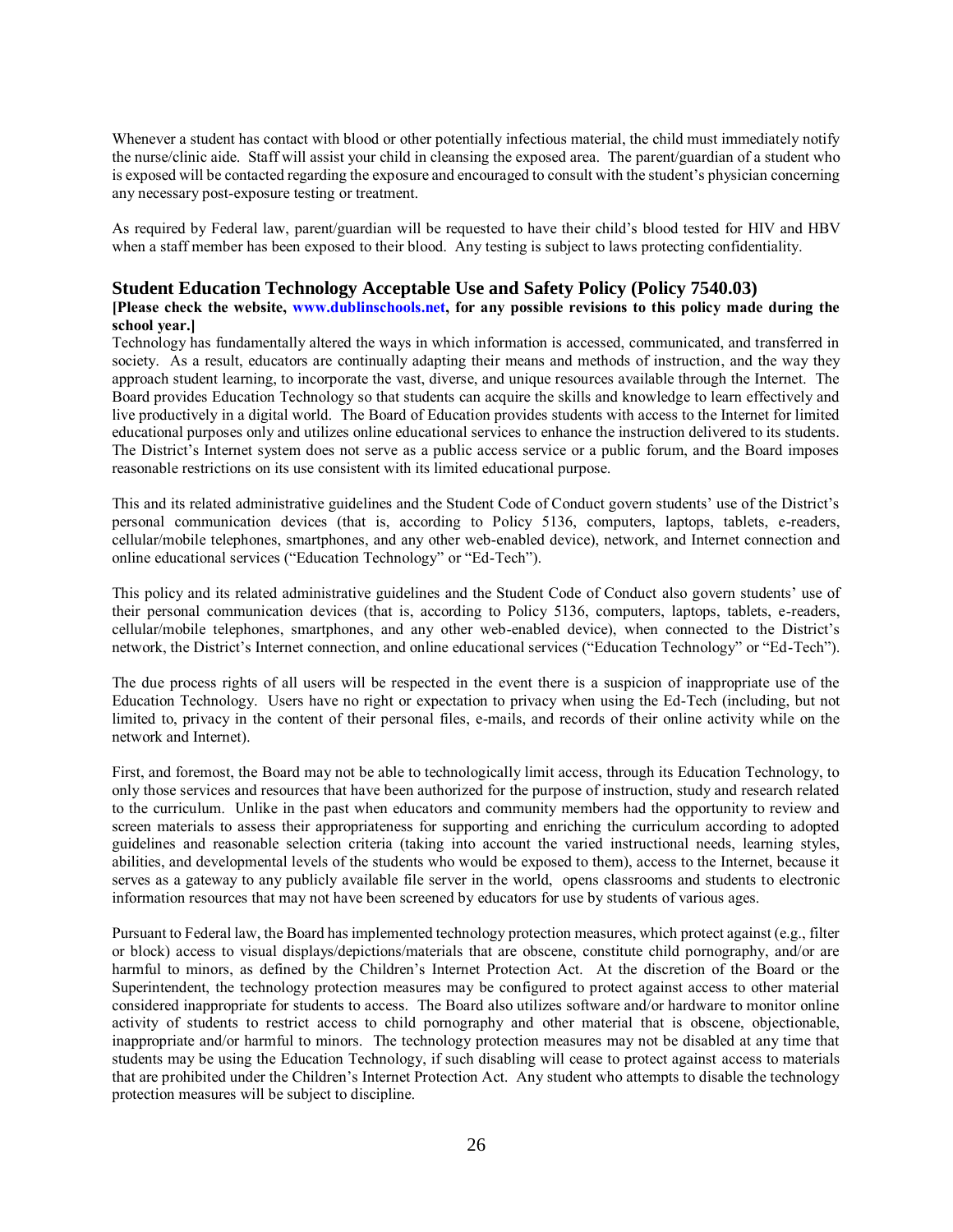The Superintendent or Chief Academic Officer may temporarily or permanently unblock access to websites or online educational services containing appropriate material, if access to such sites has been inappropriately blocked by the technology protection measures. The determination of whether material is appropriate or inappropriate shall be based on the content of the material and the intended use of the material, not on the protection actions of the technology protection measures.

Parents are advised that a determined user may be able to gain access to services and/or resources on the Internet that the Board has not authorized for educational purposes. In fact, it is impossible to guarantee students will not gain access through the Internet to information and communications that they and/or their parents may find inappropriate, offensive, objectionable or controversial. Parents of minors are responsible for setting and conveying the standards that their children should follow when using the Internet.

Pursuant to Federal law, students shall receive education about the following:

- A. safety and security while using e-mail, chat rooms, social media, and other forms of direct electronic communications
- B. the dangers inherent with the online disclosure of personally identifiable information
- C. the consequences of unauthorized access (e.g., "hacking", "harvesting", "digital piracy", etc.), cyberbullying and other unlawful or inappropriate activities by students online, and
- D. unauthorized disclosure, use, and dissemination of personal information regarding minors

Staff members shall provide instruction for their students regarding the appropriate use of technology and online safety and security as specified above. Furthermore, staff members will monitor the online activities of students while at school.

Monitoring may include, but is not necessarily limited to, visual observations of online activities during class sessions; or use of specific monitoring tools to review browser history and network, server, and computer logs.

Building principals are responsible for providing training so that Internet users under their supervision are knowledgeable about this policy and its accompanying guidelines. The Board expects that staff members will provide guidance and instruction to students in the appropriate use of the Education Technology. Such training shall include, but not be limited to, education concerning appropriate online behavior, including interacting with other individuals on social networking websites and in chat rooms and cyberbullying awareness and response. All Internet users (and their parents if they are minors) are required to sign a written agreement to abide by the terms and conditions of this policy and its accompanying guidelines.

Students will be assigned a school email account that they are required to utilize for all school-related electronic communications, including those to staff members and individuals and/or organizations outside the District with whom they are communicating for school-related projects and assignments. Further, as directed and authorized by their teachers, they shall use their school-assigned email account when signing-up/registering for access to various online educational services, including mobile applications/apps that will be utilized by the student for educational purposes.

Students and staff members are responsible for good behavior on the Board's computers/network and the Internet just as they are in classrooms, school hallways, and other school premises and school sponsored events. Communications on the Internet are often public in nature. General school rules for behavior and communication apply. The Board does not sanction any use of the Education Technology that is not authorized by or conducted strictly in compliance with this policy and its accompanying guidelines.

Users who disregard this policy and its accompanying guidelines may have their use privileges suspended or revoked, and disciplinary action taken against them. Users of the Board's Education Technology are personally responsible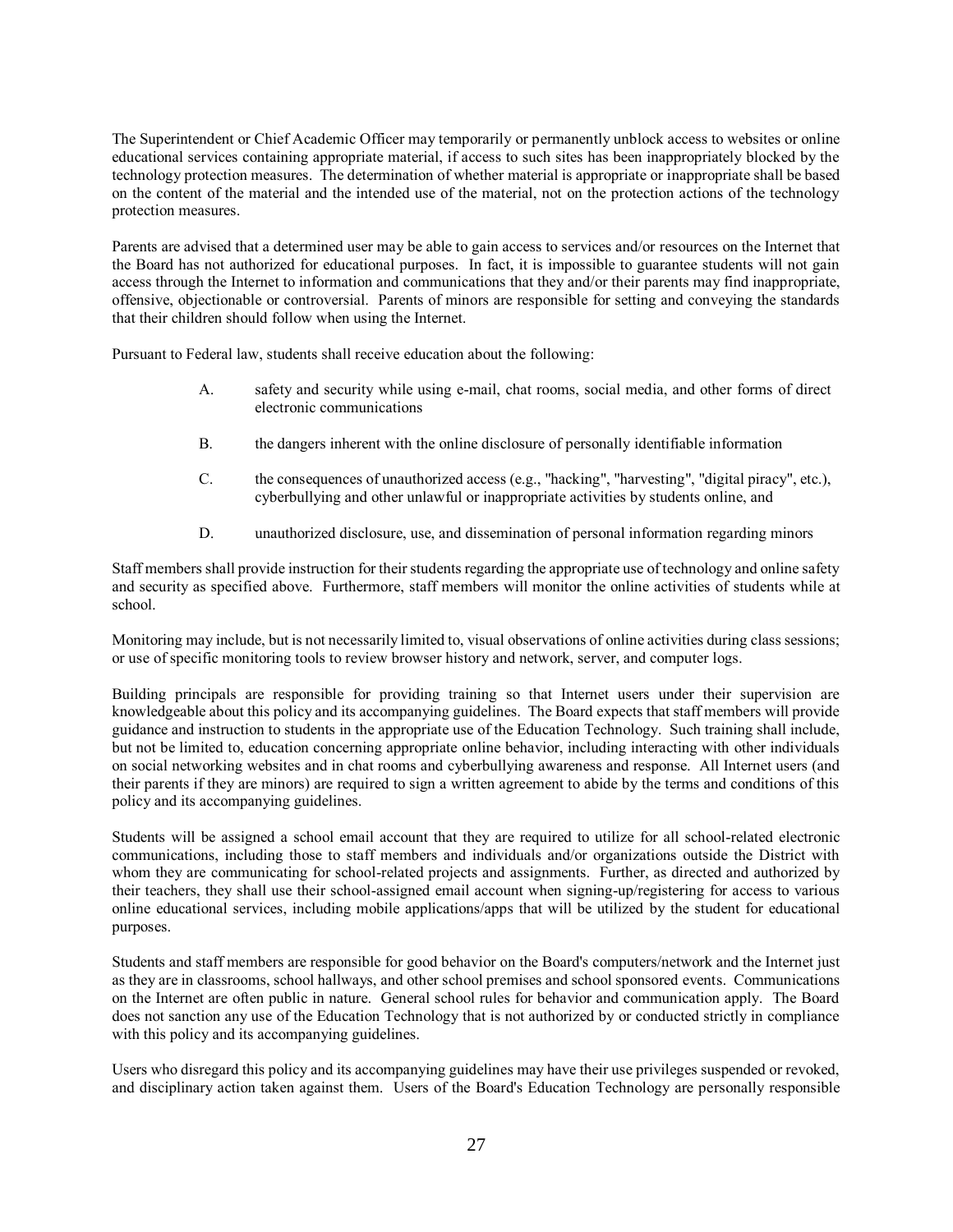and liable, both civilly and criminally, for uses of the Ed-Tech not authorized by this Board policy and its accompanying guidelines.

The Board designates the Superintendent and Chief Academic Officer as the administrators responsible for initiating, implementing, and enforcing this policy and its accompanying guidelines as they apply to students' use of the District's Education Technology. (End of Policy 7540.03)

#### **Multicultural/Inclusionary Education (Policy 2211)**

#### **[Please check the website, [www.dublinschools.net,](http://www.dublinschools.net/) for any possible revisions to this policy made during the school year.]**

Throughout the history of our nation, the concept of people of many and varied cultures and backgrounds living and working together to build a better America has been a symbol of pride and hope. The pluralism of cultures has been an essential ingredient in the development of our society and is reflected in the public schools. Historically, the school curriculum reflected most strongly the culture of the majority. However, to help students understand themselves and others, to appreciate and value strengths, weaknesses, likenesses, and differences in all people, the school curriculum and all instructional materials should reflect an inclusionary perspective.

The concept of pluralism has been traditionally described by the use of a term called "multicultural education." The Dublin City Board of Education believes that the idea of pluralism is larger and more encompassing than multicultural education, and should be expanded to focus on an inclusionary philosophy of education.

Inclusion is a philosophy whereby our district staff should promote equity and access for all students regardless of race, color, religion, ancestry, ethnicity, national origin, gender, disability, economic status, and/or learning styles.

The Dublin City Schools Board of Education believes and declares that:

- Multicultural/Inclusionary Education is of vital importance to the process of:
	- o The personal development of all students and staff;
	- o The achievement of harmony within our community;
	- o The stability and success of our nation.
- Infusion of specific content throughout the Dublin City Schools' curriculum will promote acceptance, understanding, cooperation, and appreciation of diverse groups of people. It challenges and rejects all forms of illegal discrimination in schools and society and accepts and affirms the pluralism (ethnic, racial, linguistic, religious, economic, and gender) that students, their communities, and teachers represent.
- Administrators, teachers, and other support staff should receive professional development training, which will enable them to foster understanding, acceptance, and positive relations among people of different backgrounds.

A philosophy of education that supports inclusionary practices can only be developed through a total school and community commitment toward providing students with educational experiences that will prepare them for leadership in the 21st century.

(End of Policy 2211)

#### **Student Code of Conduct**

#### **Student Rights and Responsibilities**

The rules and procedures of the school are designed to allow each student to obtain a safe, orderly and appropriate education. Students can expect their rights to freedom of expression and association and to fair treatment as long as they respect those rights for their fellow students and the staff. Students are expected to follow teacher directions and obey all school rules. Disciplinary procedures are designed to ensure due process (a fair hearing) before a student is removed because of his or her behavior.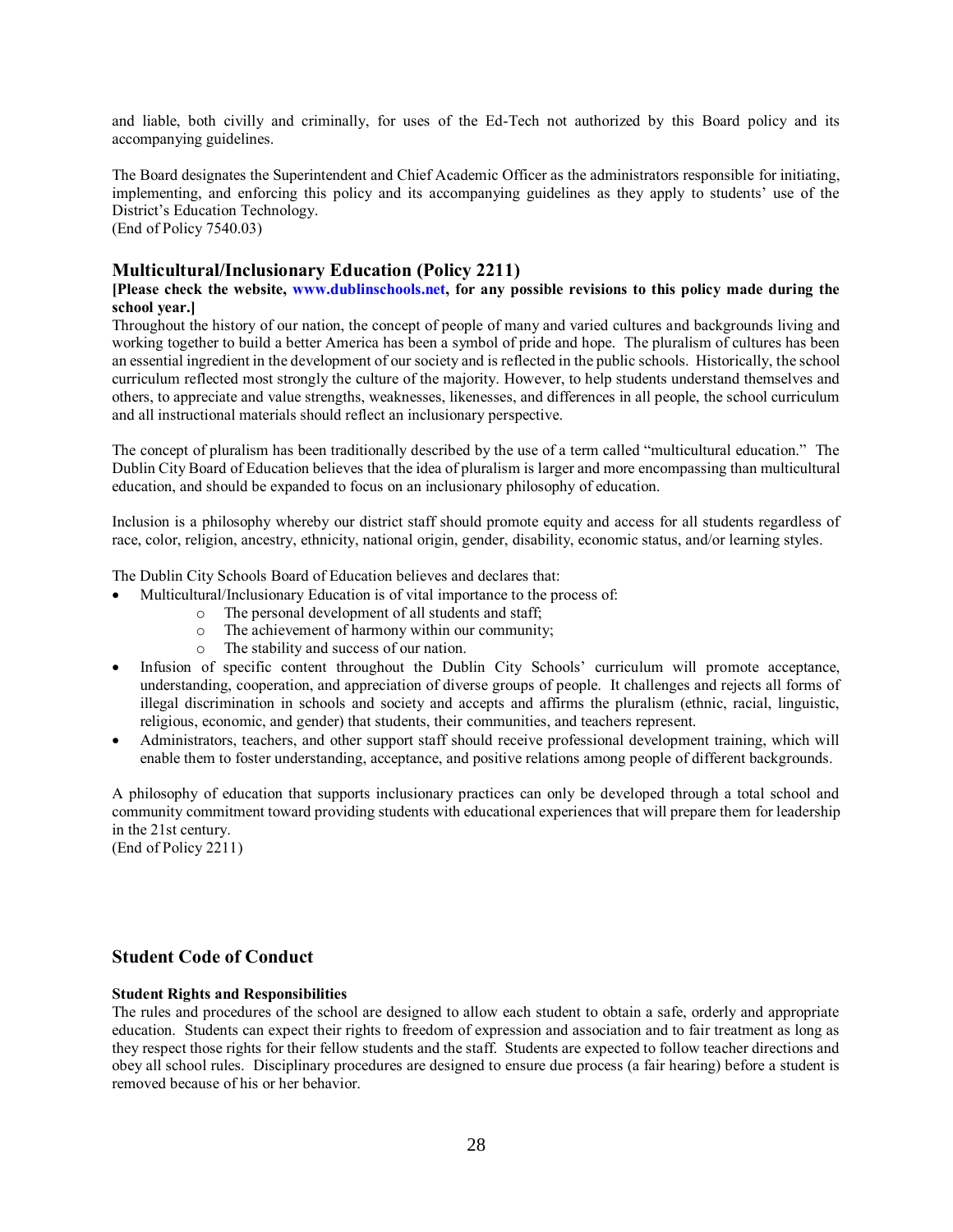Parents have the right to know how their child is succeeding in school and will be provided information on a regular basis, and as needed, when concerns arise. Many times it will be the responsibility of the student to deliver that information. Parents are encouraged to build a two-way link with their student's teachers and support staff by informing the staff of suggestions or concerns that may help their child better accomplish his or her educational goals.

The staff expects students to arrive at school prepared to learn. It is the student's responsibility to arrive on time and be prepared to participate in the educational program. If, for some reason, this is not possible, the student should seek help from the school counselor or principal.

#### **Disciplinary Procedures**

A violation of any rule may result in disciplinary action including assigned work; promotion or retention or credit penalties; detention; loss of privileges; written notice to or conference with parents; compensatory payment of damages; out-of-school suspension; in-school monitoring program; expulsion; emergency removal; or referral to Franklin County Children's Services and/or Juvenile Court and other appropriate agencies.

A student shall not, in any way, aid or abet another student in violating the rules of conduct. Students behaving in this manner will be disciplined according to the severity and circumstances surrounding the rule being violated. If the disciplinary action includes an out-of-school suspension, a student is eligible to earn credit for the work missed while on a suspension. When disciplinary action takes place, all adopted Board of Education due process procedures will be followed.

The following behavioral infractions may lead to disciplinary action:

*Rule 1.* **Narcotics, alcoholic beverages, drugs, drug paraphernalia, counterfeit controlled substances, or mood altering chemicals of any kind:** A student shall not buy, sell, attempt to sell, supply, apply, possess, use, transmit, conceal, be under the influence of the aforementioned items, assist and/or facilitate in the sale of the aforementioned items, or otherwise violate regulations "counterfeit controlled substances" or "Substance Misuse."

"Possession" includes, without limitation, retention on the student person or in purses, wallets, lockers, desks, or automobiles parked on school property.

"Under the Influence" is defined as manifesting signs of chemical misuse, such as restlessness, staggering, odor of chemicals, memory loss, abusive language or behavior, falling asleep in class, or any other behavior not normal for the particular student.

"Mood Altering Chemical" includes, without limitation, narcotics, depressants, stimulants, hallucinogens, counterfeit controlled substances, marijuana, alcohol, and prescription drugs, non prescription medications which are taken for unauthorized or abusive purposes or in doses above the recommended dosage on the packaging, unless authorized by a medical prescription from a licensed physician and kept in the original container, which shall state the student's name and the directions for proper use.

"Instrument or paraphernalia" shall include, but not be limited to, equipment or apparatus designed or used for the purpose of measuring, packaging, distributing, or facilitating the use of drugs, pipes, roach clips, syringes and hypodermic needles, cocaine spoons, rolling papers, and drug kits.

The principal may arrange for a test for blood-alcohol to be conducted on a student whenever she or he has individualized reasonable suspicion to believe that a student has consumed an alcoholic beverage. The student will be taken to a private administrative or instructional area on school property with at least one other member of the teaching or administrative staff present as a witness to the test. The purpose of the test is to determine whether or not the student has consumed an alcoholic beverage. The amount of consumption is not relevant, except where the student may need medical attention.

*Rule 2***. Disruption to School:** A student shall not by use of violence, force, coercion, threat, noise, passive resistance, false alarm (including fire and bomb threats), or other disorderly conduct cause or attempt to cause material disruption or obstruction to the normal school operations.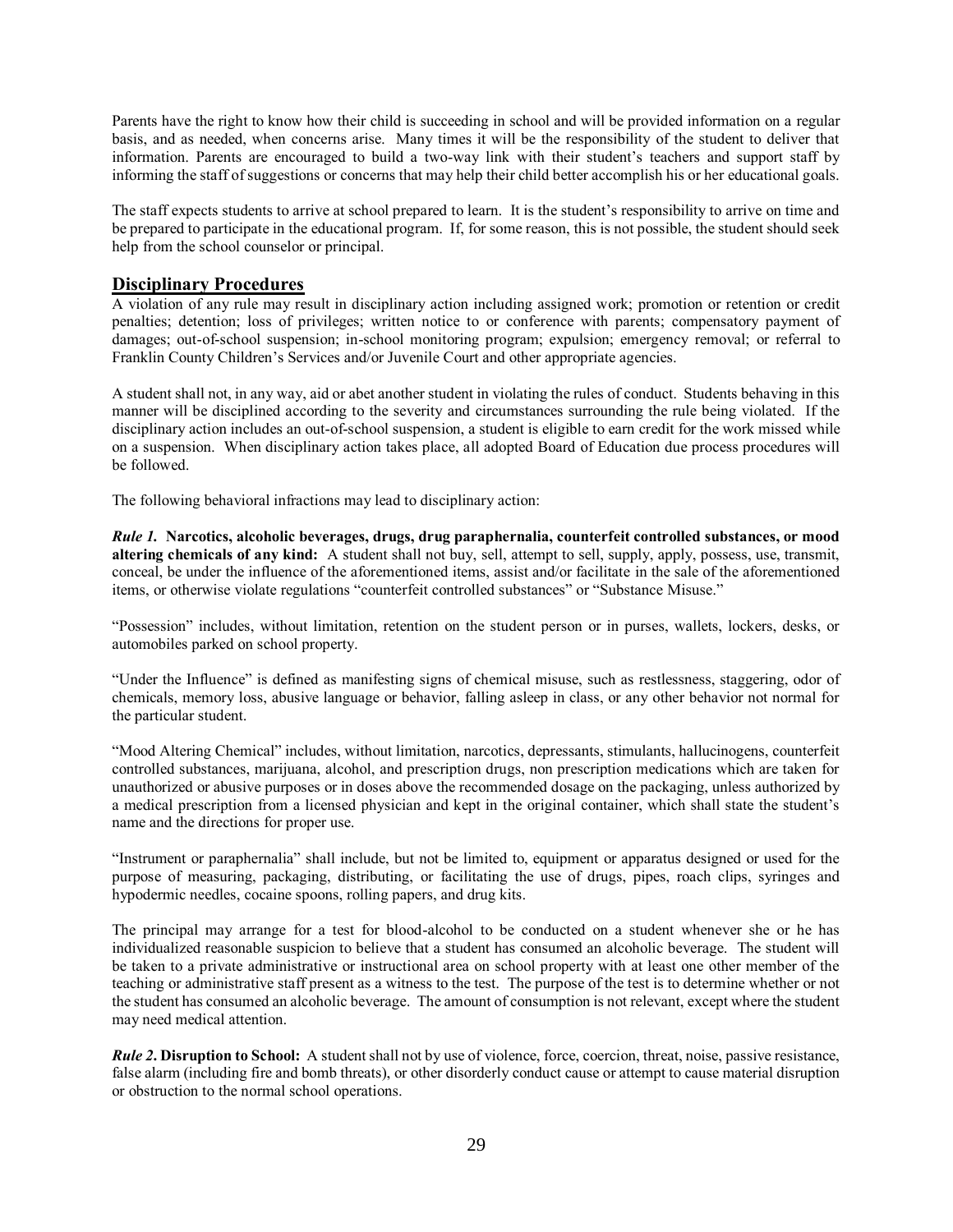*Rule 3***. Damage to School Property:** A student shall not willfully or maliciously damage or attempt to damage any school property. This will include buildings, equipment, lockers, signs posted in a building and vehicles. Parent(s), guardian(s), or custodian(s) will be held financially responsible for any property damage by their child under Ohio Revised Code 3109.09 and 2307.70.

*Rule 4.* **Damage to Private Property:** A student shall not damage or attempt to damage private property of another. Parents, guardians or custodians will be held financially responsible for any property damage by their child under Ohio Revised Code 3109.09 and 2307.70.

*Rule 5.* **Assault and Fighting:** A student shall not knowingly act or behave in such a way as could cause, attempt or threaten physical injury to other students, any school employee, or other persons.

*Rule 6.* **Manifest Disrespect:** A student shall not demonstrate manifest disrespect toward any other individual. Actions may include verbal or nonverbal disrespect, psychological or material abuse.

*Rule 7.* **Dangerous Weapons and Instruments:** A student shall not possess, handle, transmit, or conceal any weapon, dangerous instrument, explosive device, counterfeit weapon, electronic weapon, chemical/irritants or other hazardous agents, or object which a reasonable person might consider, under the circumstances, capable of harming a person or property, nor shall a student make a bomb threat against school property or a school event (see Weapons in the Schools).

*Rule 8.* **Theft or Possessing Stolen Property:** Students shall respect the personal ownership rights of others. Principals may exercise their prerogative of reporting thefts, attempted thefts, or possession of stolen property without making an attempt to return same to local police.

*Rule 9.* **Threatening a Person:** Students shall not threaten another person. Threatening behavior consists of any words or deeds that intimidate or cause fear concerning a person's physical well being.

*Rule 10***. Libel or Slander:** No student shall commit libel or slander. Libel is defamation expressed by print, writing, pictures or signs, while slander is defamation by speaking.

*Rule 11.* **Cheating:** A student shall not engage in academic misconduct, including cheating or plagiarism. Students in violation of this policy will receive a zero for the work in question in addition to other disciplinary procedures that may be imposed.

*Rule 12.* **Felony, Misdemeanor, and Violation of Ordinances:** A student shall not commit any act not listed herein as a violation of the Code of Conduct that constitutes a felony, misdemeanor, or violation of an ordinance.

*Rule 13.* **Repeated or Flagrant Violations of Code of Conduct:** Such violations shall be dealt with in accordance with the Code of Conduct.

*Rule 14***. Hazing:** A student shall not haze (harass by exacting unnecessary or disagreeable work, ridicule, or playing abusive or humiliating tricks by way of initiation) another student, a school employee or persons that are guests of the school or persons conducting business for the school or otherwise violate the anti-hazing policy.

*Rule 15.* **Use of Obscene Language, Gestures, and Inappropriate Materials:** A student shall not use obscene or vulgar language, gestures, signs or possess inappropriate materials.

*Rule 16.* **Truancy:** Truancy is an unexcused absence from school or class for any part of the school day. Students shall abide by the attendance laws of the State of Ohio and the Dublin City School District's Attendance Policy unless excused by the building principal.

*Rule 17.* **Tardiness:** Students shall arrive at school and for each of their assigned classes at the properly scheduled time and shall not violate the attendance regulations, attendance policy, class truancy, class tardiness, or tardiness to school.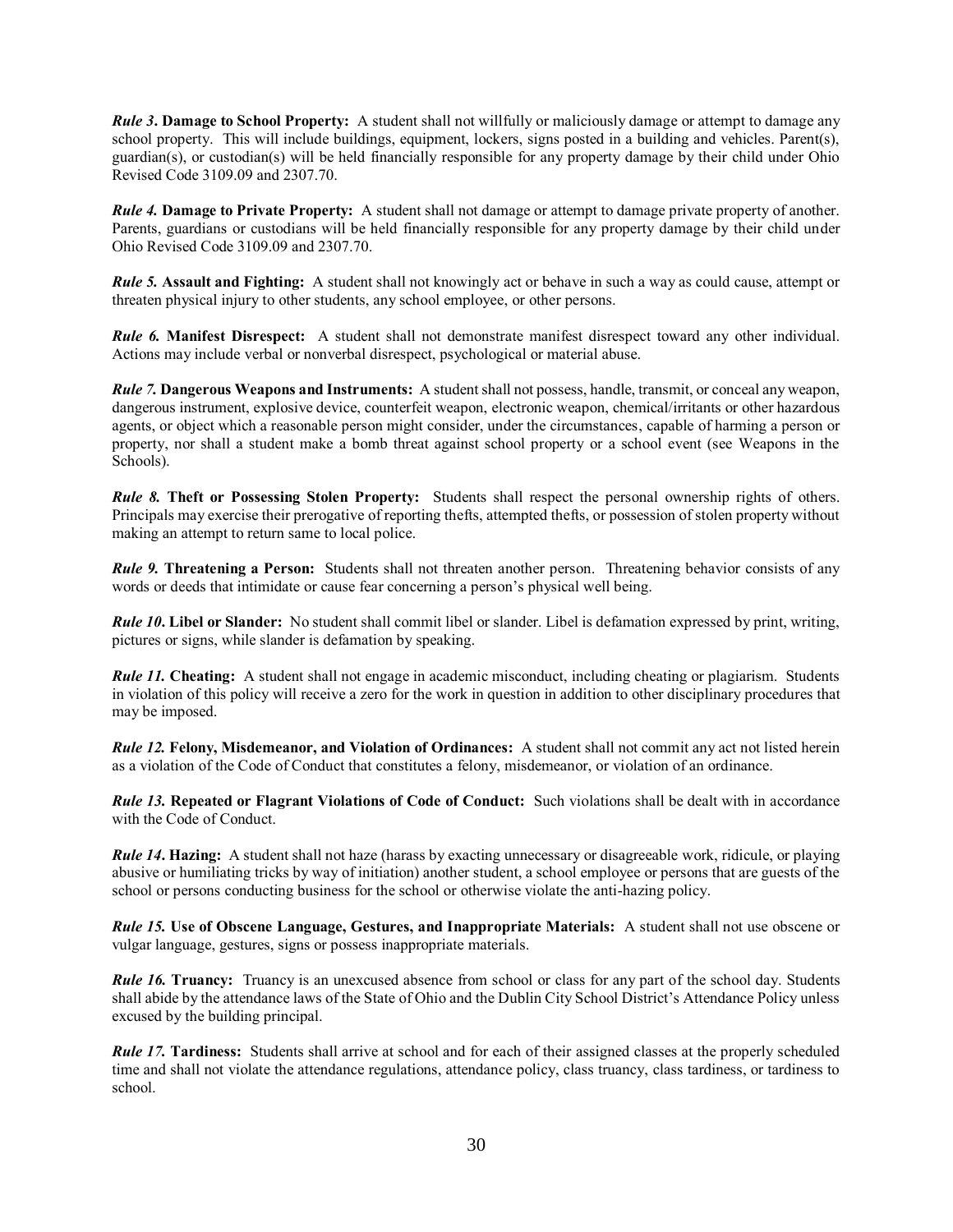*Rule 18.* **Tobacco and Similar Substances:** Students shall not possess, buy, sell, distribute, smoke, burn, or otherwise use any substance containing tobacco or a cigarette or cigar containing clove or any other substance, including lookalike devices.

*Rule 19.* **Forgery and Falsification:** A student shall not falsely represent or attempt to falsely represent any information given to school officials or pertinent to school activities or use the name or identity of another person.

*Rule 20.* **Conduct on Buses:** A student shall not violate bus regulations.

*Rule 21.* **Public Display of Affection:** A student shall not engage in inappropriate public displays of affection.

*Rule 22.* **Dress:** A student shall not violate the dress code.

*Rule 23.* **Gambling:** A student shall not engage in any form of gambling.

*Rule 24.* **Insubordination:** A student shall not be insubordinate or fail to comply with the reasonable directions of members of the school staff.

*Rule 25.* **Harassment:** A student shall not harass, intimidate, disparage, incite, provoke, stalk or threaten any individual on school premises or otherwise disrupt the school environment. For this purpose, harassment or intimidation includes: slurs; profanity; written information; denigrating remarks or actions; obscene gestures; the wearing or display of insignia, signs, buttons, clothing, or apparel; or other verbal or physical conduct including, but not limited to, those based on race, color, national origin, ancestry, citizenship, religion, handicap, age or sex that have the purpose or the effect of (1) causing or intending to cause any other student or school employee to be reasonably placed in fear of his or her personal safety; (2) causing or intending to cause an intimidating, hostile, or offensive educational environment or (3) causing or intending to cause material disruption of the educational process; (4) unreasonably interfering with a student's curricular, co-curricular or extracurricular performance; or (5) otherwise unreasonably having an impact upon a student's educational opportunities (see Harassment).

*Rule 26.* **General Misconduct:** The Code of Conduct shall apply to conduct not specifically set forth herein which substantially and materially disrupts or interferes with the good order, discipline, operation, academic or educational process taking place in the school.

*Rule 27.* **Violation of Technology Policies:** A student shall not violate the technology policies.

*Rule 28.* **Unauthorized Use of Fire/Possession of Fire Starting Device:** A student shall not be in possession of matches, lighters, etc. while on school grounds.

*Rule 29.* **Loitering, Trespassing, or Unauthorized Entry:** Students shall not be willfully present in a school building, locker room, restricted area of the school building or any part of the school grounds at an unauthorized time or without specific permission from a staff member. Students shall not attempt to enter a locker, classroom, closed and/or restricted area without proper authorization.

#### **Application of the Student Code of Conduct**

These conduct codes apply to all school premises, to all phases of school operations, including but not limited to curricular and extracurricular activities, while being transported on a school bus or authorized transportation and at any school-sponsored activity, and to any other circumstance such that the conduct in question has an effect of disrupting school operations or otherwise depriving any student of educational interests or opportunities. Furthermore, students may be disciplined for misconduct that occurs off of property owned or controlled by the district or school but that is connected to activities or incidents that have occurred on property owned or controlled by that district or school and for misconduct regardless of where it occurs that is directed at a district or school official or employee, or the property of such official or employee.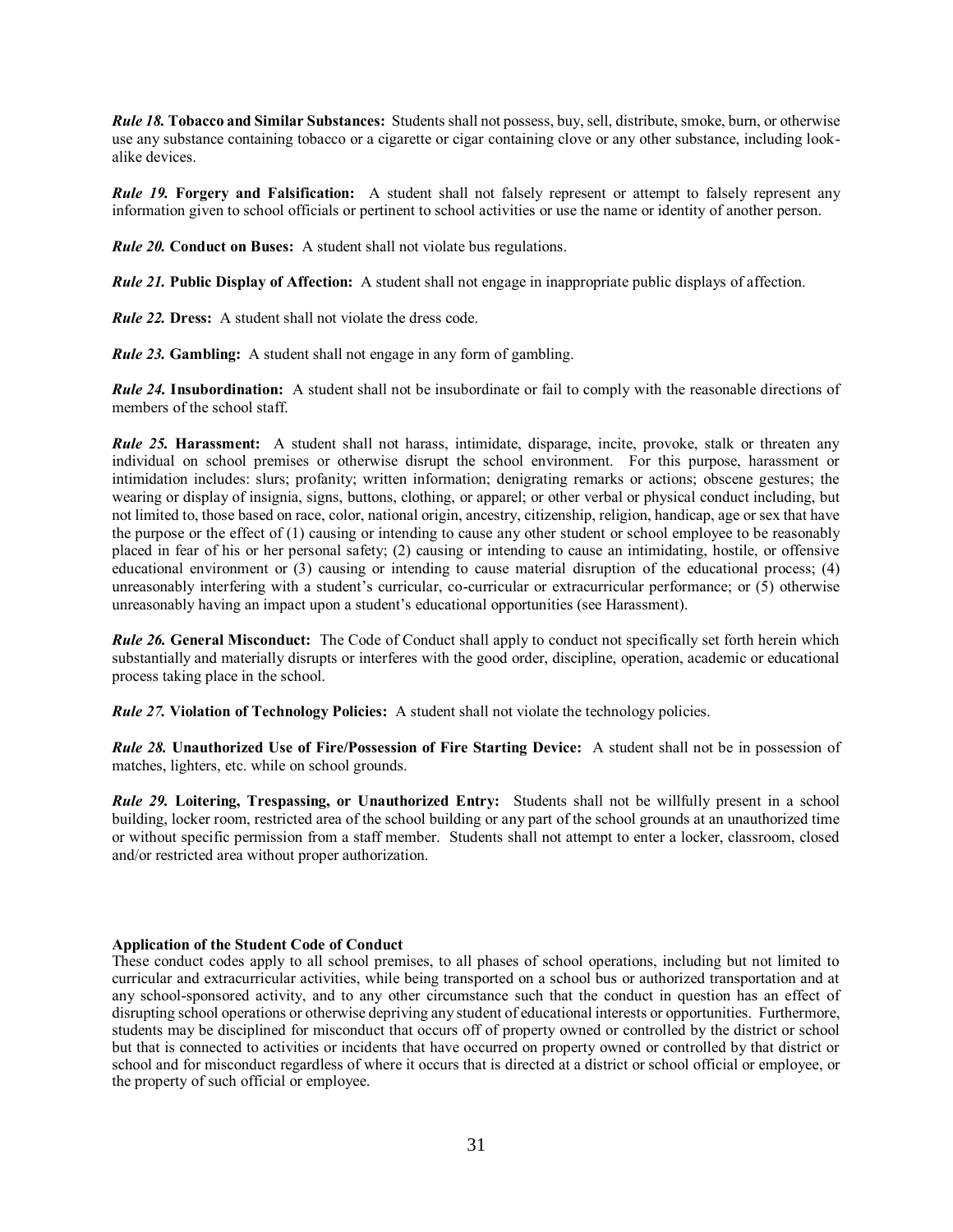#### **Weapons**

The Board of Education prohibits students from bringing to school, possessing, storing, making, or using a weapon, including a concealed weapon, in a school safety zone and any setting that is under the control and supervision of the Board for the purpose of school activities approved and authorized by the Board including, but not limited to, property leased, owned, or contracted for by the Board, a school-sponsored event, or in a Board-owned vehicle. The Board also prohibits the making of a bomb threat against any school property or school event.

The term "weapon" means any object which, in the manner in which it is used, is intended to be used, or is represented, is capable of inflicting serious bodily harm or property damage, as well as endangering the health and safety of persons. Weapons include, but are not limited to, firearms, or air and gas-powered guns (whether loaded or unloaded), knives, razors, clubs, electric weapons (Taser and/or stun gun), metallic knuckles, martial arts weapons, ammunition, chemical irritants and other hazardous agents, explosives or any object indistinguishable from the above or that is held forth as a weapon. "Bomb threat" means to make a false report or indication of the, incendiary, or other device capable of causing property destruction or human injury. Policy exceptions include:

- A. Weapons under the control of law enforcement or school security personnel, or under the control of others in strictly controlled cases specifically authorized in writing by the Board;
- B. Items pre-approved by school administrators as part of a class or individual presentation under adult supervision, if used for the purpose and in the manner approved in appropriate settings or relevant sporting events. This exception does not apply to working firearms, ammunition or ordinance. It does apply to items indistinguishable from weapons, such as starter pistols, theatrical props and some sport equipment.

Before bringing any item to school or to an event that might violate this policy, students are strongly encouraged to ask a school administrator to rule on whether or not the item is covered by this policy. Therefore, any item brought or possessed that was not cleared with administration may be judged under this policy under a broad definition of "weapon," based on the administration's commitment to student and staff safety.

Students shall report any information concerning weapons and/or threats of violence by students, staff members, or visitors to the building principal. Failure to report such information may subject the student to disciplinary action.

This policy shall be implemented through the Code of Conduct/Student Discipline Code, Policy 5610, and Policy 5610.01, and through administrative guidelines.

The Superintendent is authorized to establish instructional programs on the weapons and the requirement that students immediately report knowledge of weapons and threats of violence by students and/or staff to the building principal. Failure to report such knowledge may subject the student to discipline.

The Superintendent will refer any student who violates this policy to the student's parents or guardians and may refer the student to the criminal justice or juvenile delinquency system. The student may also be subject to disciplinary action, up to and including expulsion. In the case of a violation involving firearms brought to or possessed in school, federal and Ohio law makes a referral for 1-year mandatory expulsion. Additionally, under federal law, bringing a firearm to school makes referral to law enforcement mandatory.

#### **Search and Seizure**

Search of a student and his or her possessions may be conducted at any time the student is under the jurisdiction of the Board of Education if there is reasonable suspicion that the student is in violation of law or school rules. A search may also be conducted to protect the safety of others.

#### **Emergency Removal of Students**

If a student's presence poses a continuous danger to persons or property or an ongoing threat of disrupting the academic process, then the Superintendent, Principal or Assistant Principal may remove the student from curricular or extracurricular activities or from the school premises.

A teacher may remove the student from curricular or extracurricular activities under his/her supervision. If a teacher makes an emergency removal, reasons will be submitted to the Principal, in writing, as soon after the removal as is practicable.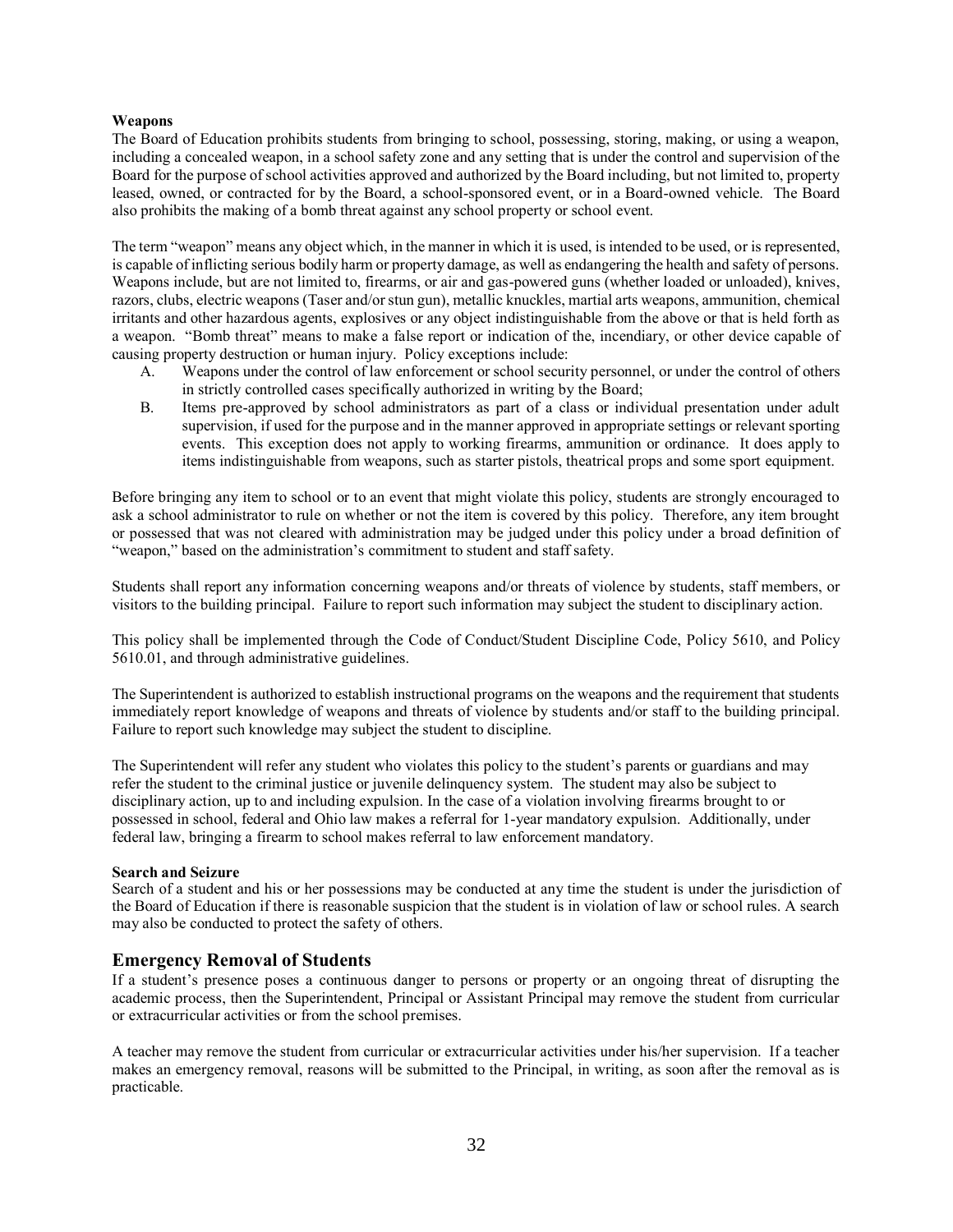In all cases of normal disciplinary procedures where a student is removed from a curricular or extracurricular activity for a period of less than twenty-four (24) hours and is not subject to suspension or expulsion, the requirements of notice and a hearing do not apply.

If the emergency removal exceeds twenty-four (24) hours, then a due process hearing shall be held. Written notice of the hearing and the reason for removal in any intended disciplinary action of suspension or expulsion shall be given to the student as soon as is practicable prior to the hearing. The hearing shall be held in accordance with suspension or expulsion provisions, whichever is applicable, except that the hearing shall be held within seventy-two (72) hours after the removal is ordered.

The person who ordered or requested the removal will be present at the hearing. If the Superintendent or Principal reinstates a student to the hearing for emergency removal, the teacher shall, upon request, be given the reasons for the reinstatement in writing. A teacher cannot refuse reinstatement of a student.

Under the condition of an emergency removal, a student can be restricted from attending class until the matter of the student's misconduct is disposed of either by reinstatement, suspension, expulsion or other disciplinary action.

In cases where it is alleged that federal, state or local laws have been violated, the Principal will, to the extent permitted by law, refer the matter to the proper authorities in addition to imposing school disciplinary measures.

#### The use of physical restraint

Professional staff members and support staff determined appropriate by the Superintendent are permitted to physically restrain and/or seclude a student, but only when there is immediate risk of physical harm to the student and/or others, there is no other safe and effective intervention possible, and the physical restraint or seclusion is used in a manner that is age and developmentally appropriate and protects the safety of all children and adults at school. All restraint and seclusion shall only be done in accordance with Board Policy, which is based on the standards adopted by the State Board of Education regarding the use of student restraint and seclusion.

#### **Discipline of Students with Disabilities**

Students with disabilities will be entitled to the rights and procedures afforded by the Individuals with Disabilities Education Improvement Act (IDEIA) and the Americans with Disabilities Act (ADA), or Section 504 of the Rehabilitation Act of 1973.

#### **Safety Guidelines for Riding Dublin City Schools Buses**

All rules listed below are taken from the bus regulations developed by the Ohio Department of Education in cooperation with the National Highway Traffic Safety Administration. We believe these rules will help ensure a safe and orderly environment on each bus for all students.

Students riding Dublin City Schools buses shall:

- 1. Always obey and cooperate with the bus driver promptly and respectfully.
- 2. Observe the Dublin City Schools Student Code of Conduct on the bus.
- 3. Turn in a completed medical emergency card to the bus driver within three (3) days after receiving it.
- 4. Arrive at the bus stop 5 to 10 minutes before the bus is scheduled to arrive. Buses are on a time schedule and will not return for late students before or after school.
- 5. Not behave at the bus stop in a manner, which may threaten life, limb or property of any individual. When getting on or off the bus, students must cross the street or highway only when the driver has signaled that the way is clear. Students must remain visible to the driver at all times.
- 6. Wait for the bus to come to a complete stop and the door to open before leaving the Designated Place of Safety to get on the bus or before getting up from a seat to get off the bus.
- 7. Go directly to an available or assigned seat do not stand. Students may not change seats without the driver's permission.
- 8. Remain seated, keeping aisles and exits clear at all times.
- 9. Not put any part of the body out of a bus window. Please do not open or close the windows on the bus without the driver's permission.
- 10. Talk quietly at all times. At railroad crossings there is to be no talking.
- 11. Not use profane language.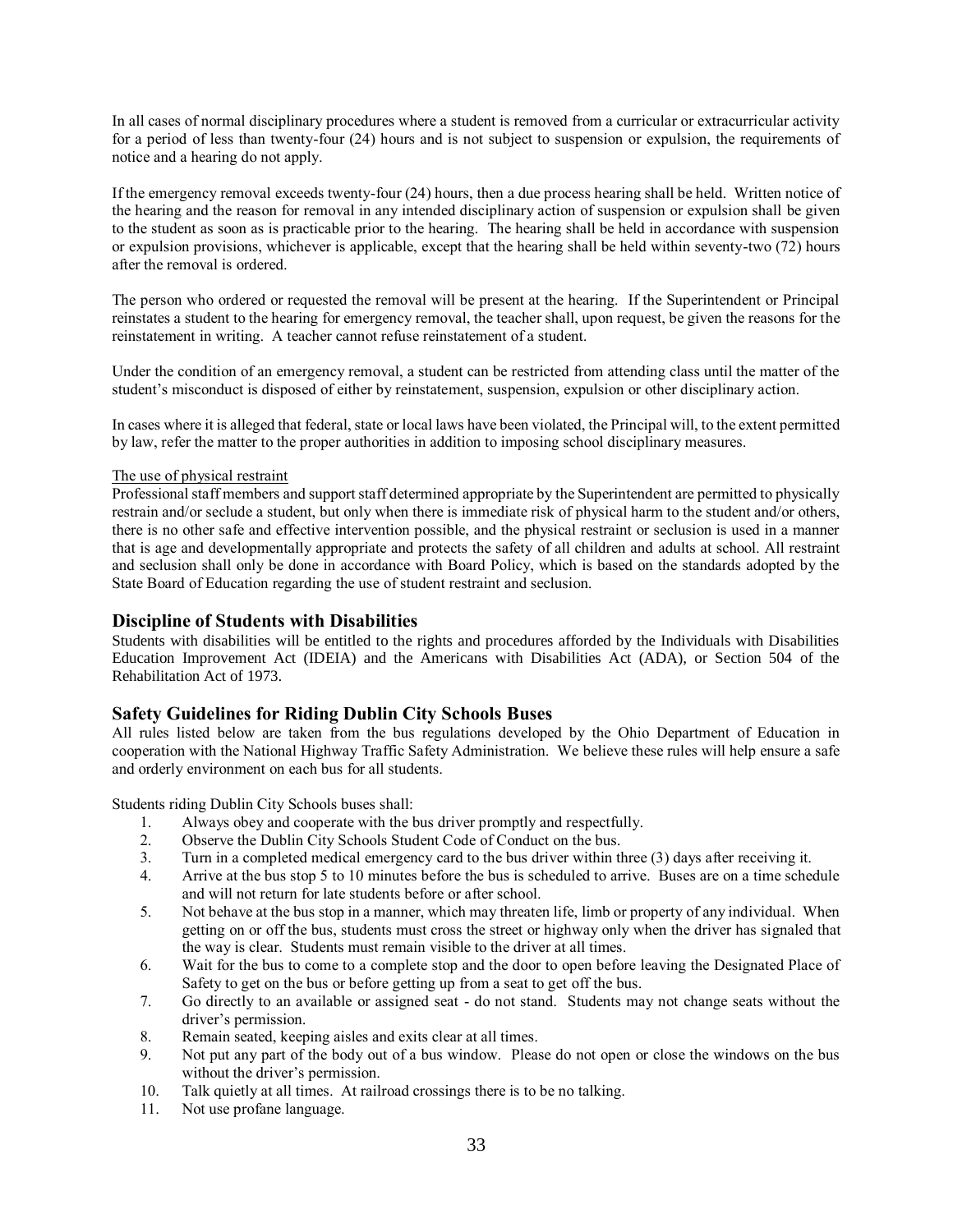- 12. Not eat, drink, spit, or litter on the bus.
- 13. Not throw or pass objects on, from or into the bus.
- 14. Carry on the bus only objects that can be held in their laps.
- 15. Not bring animals, dangerous materials, or objects onto the bus.
- 16. Not damage the bus in any way. If you damage the bus, you will be responsible to pay to have the bus repaired. Report to the driver any damage you find.
- 17. Ride their regularly assigned bus and leave or board the bus at locations, which they have been assigned unless each student has parental and administrative authorization to do otherwise.
- 18. Not use electronic equipment, such as radios, CD players, cell phones, etc., unless permitted to do so by the bus driver. In no case will the use of any electronic device be permitted that creates a distraction for the bus driver.

#### **Dublin City Schools Bus Discipline Referral Procedure**

As stated in Rule 20 of the Code of Conduct, "A student shall not violate bus regulations." There is a Bus Discipline Referral Procedure in place, which includes a variety of interventions and documentation by the bus driver. Normally, interventions include driver-to-student and driver-to-parent contact; if there is no resolution, the Discipline Referral Report is handed over to the building principal.

#### **Penalties for Infractions**

A student who misbehaves on the bus shall be disciplined in accordance with the Student Discipline Code and may lose the privilege of riding on the bus. The following are the steps that will be followed in the case of repeated behavior infractions. Steps may be skipped depending on the severity of the incident.

| Driver Interventions        | Driver to student, Driver to parent                      |
|-----------------------------|----------------------------------------------------------|
| 1st Bus Discipline Referral | Warning from Administration                              |
| 2nd Bus Discipline Referral | Administrative Intervention                              |
| 3rd Bus Discipline Referral | 3-day bus suspension                                     |
| 4th Bus Discipline Referral | 5-day bus suspension                                     |
| 5th Bus Discipline Referral | 10-day bus suspension                                    |
| More than 5 Referrals       | Repeat 10-day bus suspension, possible recommendation to |
|                             | Superintendent for permanent removal from the bus        |

#### **Alternative Transportation Guidelines**

A signed waiver is required if there are any adjustments in the normal pick up or drop-off location of a student. A temporary change may be requested in writing and sent directly to the school at least two days in advance. A longterm adjustment requires a Transportation Form with a minimum 2-week notice. Requested changes are contingent upon availability of space on the bus.

#### **Videotapes on School Buses**

The Board of Education has installed video cameras on school buses to monitor student behavior. If a student misbehaves on a bus and his/her actions have been recorded on video, the tape will be submitted to the Principal and may be used as evidence of misbehavior.

#### **Bullying and Other Forms of Aggressive Behavior (AG 5517.01)**

**[Please check the website, [www.dublinschools.net,](http://www.dublinschools.net/) for any possible revisions to this administrative guideline made during the school year.]**

#### **Definitions of Terms:**

"Harassment, Intimidation, or Bullying" means any intentional written, verbal, graphic, electronic, or physical act that a student or group of students exhibited toward another particular student more than once and the behavior both:

A. causes mental or physical harm to the other student; and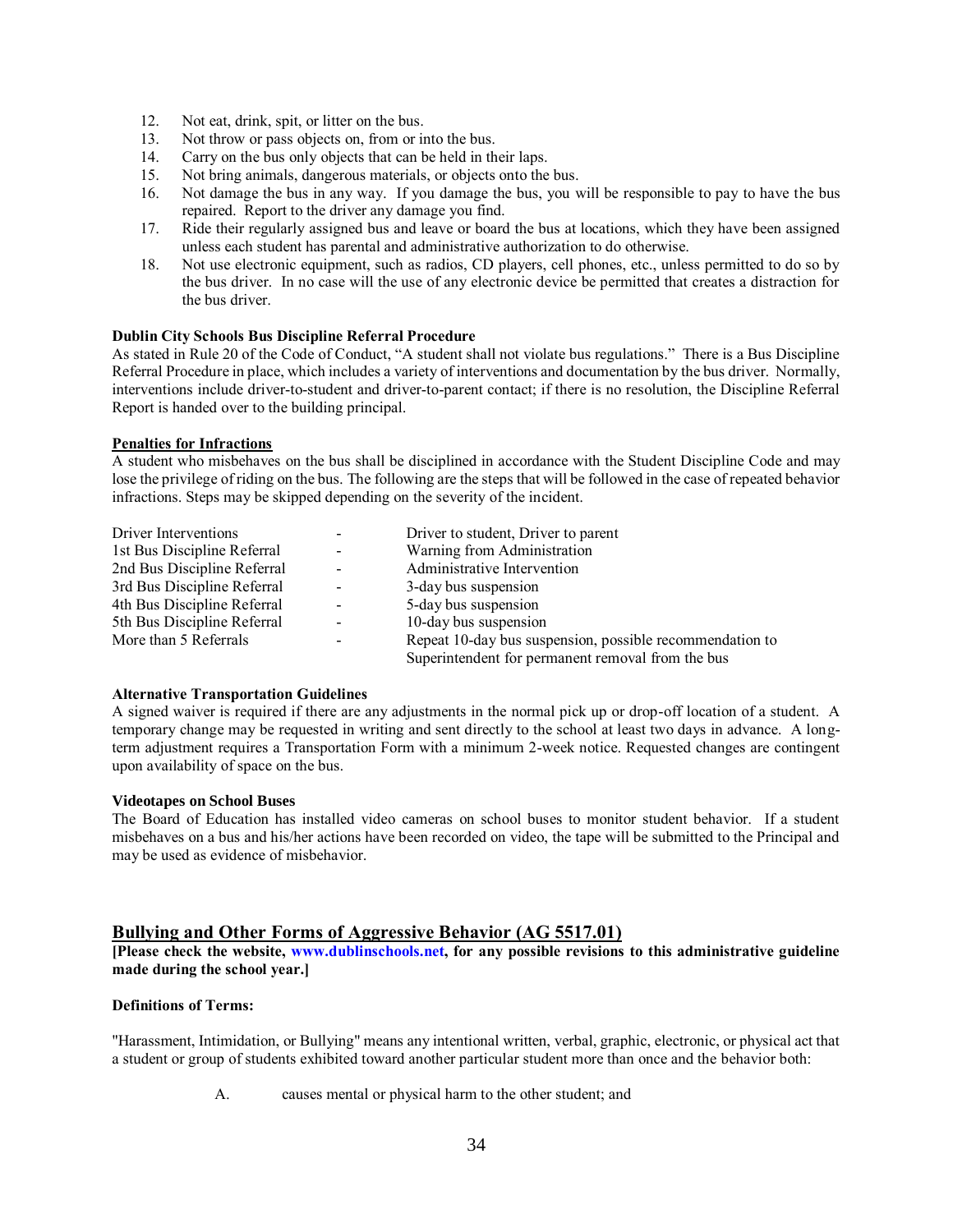B. is sufficiently severe, persistent, or pervasive that it creates an intimidating, threatening, or abusive educational environment for the other student.

"Harassment, Intimidating, or Bullying" also means cyberbullying through electronically transmitted acts i.e., Internet, cell phone, personal digital assistance (PDA), or wireless hand-held device that a student has exhibited toward another particular student more than once and the behavior both:

- A. causes mental or physical harm to the other student/school personnel; and
- B. is sufficiently severe, persistent, or pervasive that it creates an intimidating, threatening, or abusive educational environment for the other student.

#### **"Harassment, Intimidating, or Bullying" also includes violence within a dating relationship.**

In evaluating whether conduct constitutes harassment, intimidation, or bullying, special attention should be paid to the words chosen or the actions taken, whether such conduct occurred in front of others or was communicated to others, how the perpetrator interacted with the victim, and the motivation, either admitted or appropriately inferred.

A school-sponsored activity shall mean any activity conducted on or off school property (including school buses and other school-related vehicles) that is sponsored, recognized, or authorized by the Board of Education.

"Electronic act" means an act committed through the use of a cellular telephone, computer, pager, personal communication device, or other electronic communication device.

#### **Types of Conduct**

Harassment, intimidation, or bullying can include many different behaviors including overt intent to ridicule, humiliate, or intimidate another student. Examples of conduct that could constitute prohibited behaviors include:

- A. physical violence and/or attacks;
- B. threats, taunts, and intimidation through words and/or gestures;
- C. extortion, damage, or stealing of money and/or possessions;
- D. exclusion from the peer group or spreading rumors;
- E. repetitive and hostile behavior with the intent to harm others through the use of information and communication technologies and other web-based/on-line sites (also known as "cyber-bullying"), such as the following:
	- 1. posting slurs on web sites where students congregate or on web logs (personal on-line journals or diaries);
	- 2. sending abusive or threatening instant messages;
	- 3. using camera phones to take embarrassing photographs of students and posting them on-line/or otherwise distributing them;
	- 4. using web sites to circulate gossip and rumors to other students; and,
	- 5. excluding others from an on-line group by falsely reporting them for inappropriate language to Internet Service Providers.
- F. violence within a dating relationship.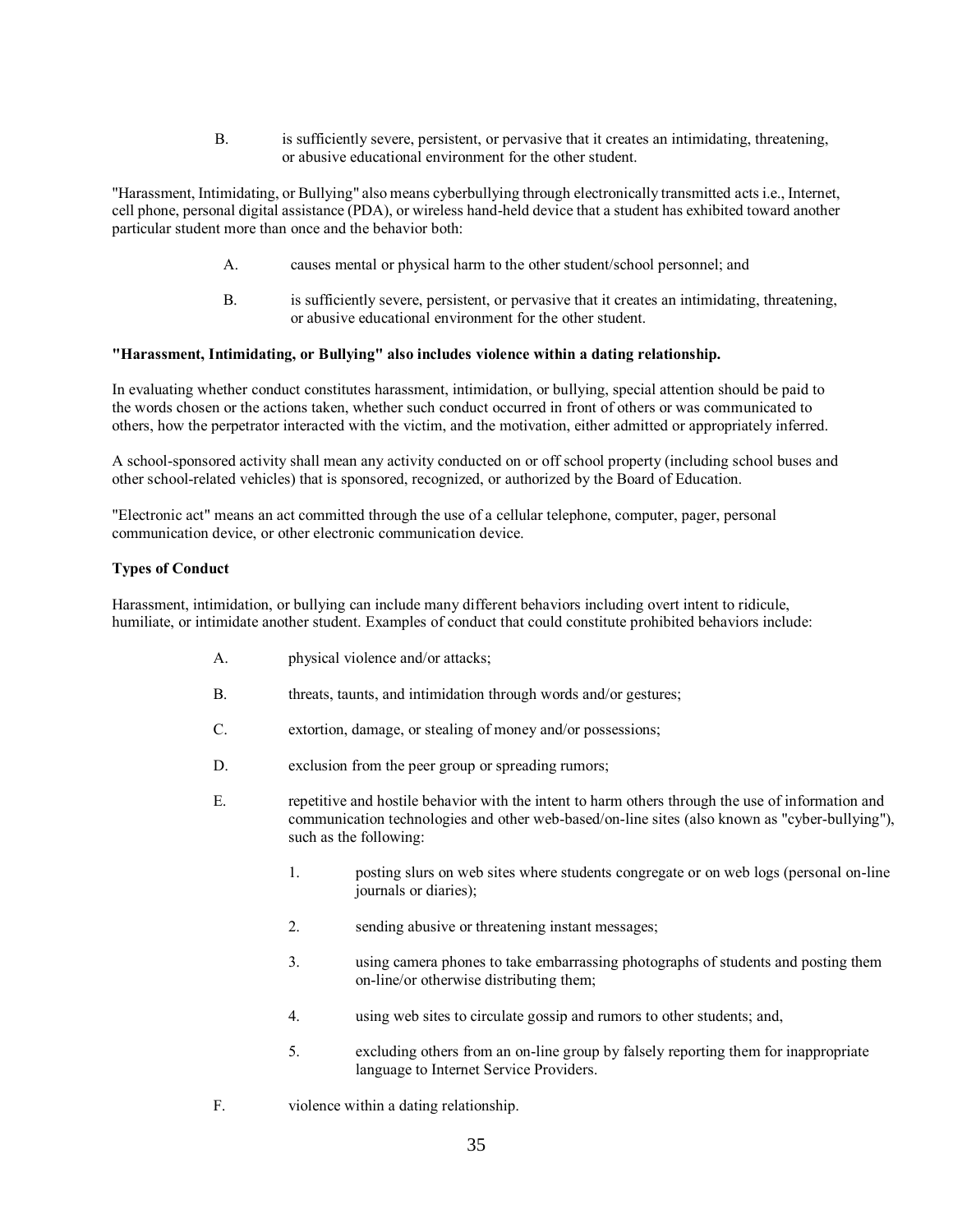The following procedures shall be used for reporting, investigating, and resolving complaints of aggressive behavior and/or bullying.

#### **Complaint Procedures**

Building principals, assistant principals, and the Superintendent have the responsibility for conducting investigations concerning claims of aggressive behavior and/or bullying. The investigator(s) shall be a neutral party having had no involvement in the complaint presented.

Any student, employee or third party who has knowledge of conduct in violation of Policy 5517.01 or feels s/he has been a victim of aggressive behavior and/or bullying in violation of Policy 5517.01 is encouraged to immediately report his/her concerns.

Teachers and other school staff, who witness acts of harassment, intimidation, or bullying, as defined above, shall promptly notify the building principal and/or his/her designee of the event observed, and shall promptly file a written incident report concerning the events witnessed. Teachers and other school staff who receive student or parent reports of suspected harassment, intimidation, and bullying shall promptly notify the building principal and/or his/her designee of such report(s). If the report is a formal, written complaint, such complaint shall be forwarded promptly (no later than the next school day) to the building principal or his/her designee. If the report is an informal complaint by a student that is received by a teacher or other professional employee, s/he shall prepare a written report of the informal complaint which shall be promptly forwarded (no later than the next school day) to the building principal or his/her designee.

In addition to addressing both informal and formal complaints, school personnel are encouraged to address the issue of harassment, intimidation, or bullying in other interactions with students. School personnel may find opportunities to educate students about harassment, intimidation, and bullying and help eliminate such prohibited behaviors through class discussions, counseling, and reinforcement of socially appropriate behavior. School personnel should intervene promptly whenever they observe student conduct that has the purpose or effect of ridiculing, humiliating, or intimidating another student even if such conduct does not meet the formal definition of "harassment, intimidation, or bullying."

All complaints will be promptly investigated in accordance with the following procedures:

| Step I  | Any complaints, allegations, or rumors of aggressive behavior and/or bullying shall be presented<br>to the building principal or assistant principal or the Superintendent. Students may also report their<br>concerns to teachers or counselors who will be responsible for notifying the appropriate<br>administrator or Board of Education official. Complaints against the building principal shall be<br>filed with the Superintendent. Complaints against the Superintendent shall be filed with the Board<br>President. Information may be initially presented anonymously. All such information will be reduced<br>to writing and should include the specific nature of the offense $(e.g., the person(s) involved, number$<br>of times and places of the alleged conduct, the target of the suspected aggressive behavior and/or<br>bullying, and the names of any potential witnesses). If the person filing the formal complaint is<br>an adult, s/he must sign the charge affirming its veracity. If the person filing the formal complaint<br>is a minor, s/he may either sign the charge or affirm its veracity before two (2) administrators. |
|---------|--------------------------------------------------------------------------------------------------------------------------------------------------------------------------------------------------------------------------------------------------------------------------------------------------------------------------------------------------------------------------------------------------------------------------------------------------------------------------------------------------------------------------------------------------------------------------------------------------------------------------------------------------------------------------------------------------------------------------------------------------------------------------------------------------------------------------------------------------------------------------------------------------------------------------------------------------------------------------------------------------------------------------------------------------------------------------------------------------------------------------------------------------------------|
| Step II | The administrator/Board official receiving the complaint shall promptly investigate. Parents will be<br>notified of the nature of any complaint involving their student. The administrator/Board official will<br>arrange such meetings as may be necessary with all concerned parties within five (5) work days after<br>receipt of the information or complaint. The parties will have an opportunity to submit evidence and<br>a list of witnesses. All findings related to the complaint will be reduced to writing. The<br>administrator/Board official conducting the investigation shall notify the complainant and parents as<br>appropriate when the investigation is concluded and a decision regarding disciplinary action, as<br>warranted, is determined.                                                                                                                                                                                                                                                                                                                                                                                       |

A copy of the notification letter or the date and details of notification to the complainant, together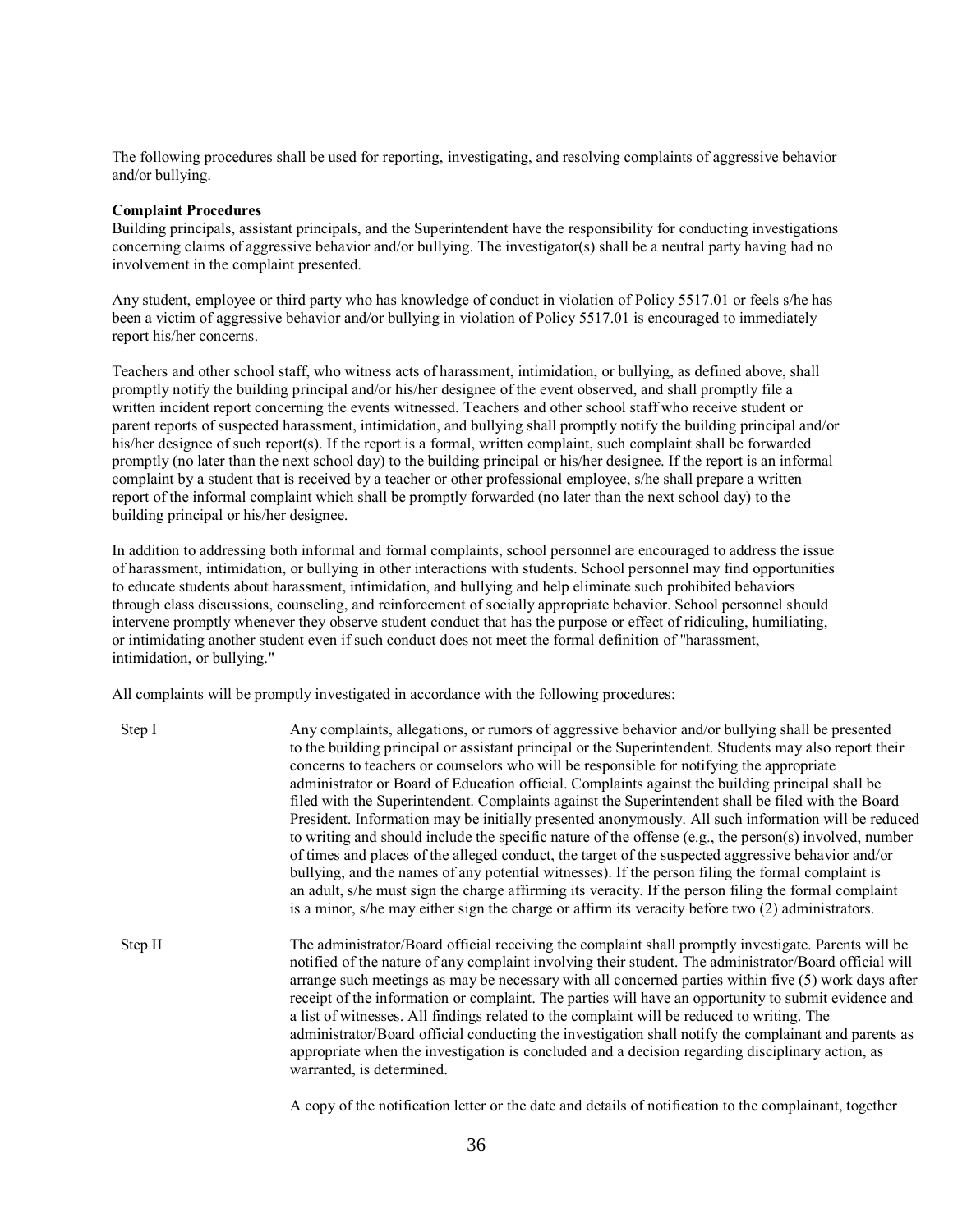with any other documentation related to the incident, including disciplinary action taken or recommended, shall be forwarded to the Superintendent. Step III If the complainant is not satisfied with the decision at Step II, s/he may submit a written appeal to the Superintendent or designee. Such appeal must be filed within ten (10) work days after receipt of the Step II decision. The Superintendent or designee will arrange such meetings with the complainant and other affected parties as deemed necessary to review and discuss the appeal. The Superintendent or designee shall provide a written decision to the complainant's appeal within ten (10) work days of the appeal being filed. If the complainant is not satisfied with the decision at Step III, a written appeal may be filed with the Board. Such appeal must be filed within ten (10) work days after receipt of the Step III decision. The Board shall, within twenty (20) work days, conduct a hearing at which time the

complainant shall be given an opportunity to present the complaint. The Board shall provide a written decision to the complainant within ten (10) work days following completion of the hearing.

Documentation related to the incident, other than any discipline imposed or remedial action taken, will be maintained in a file separate from the student's education records or the employee's personnel file.

#### **Publication of the Prohibition Against Harassment, Intimidation, and Bullying**

At least once each year, a written statement describing the policy and the consequences for violations of the policy shall be sent to each student's custodial parent/guardian. The prohibition against harassment, intimidation, or bullying shall be publicized in student handbooks and in District publications that set forth comprehensive rules, procedures and standards of conduct for students. Information regarding the policy shall be incorporated into employee training materials. The following statement shall be included:

> **Harassment, intimidation, or bullying behavior by any student in the Dublin City School District is strictly prohibited, and such conduct may result in disciplinary action, including suspension and/or expulsion from school. "Harassment, intimidation, or bullying", in accordance with R.C. 3313.666 means any intentional written, verbal, graphic or physical act including electronically transmitted acts i.e., Internet, cell phone, personal digital assistant (PDA), or wireless hand-held device, either overt or covert, by a student or group of students toward other students, including violence within a dating relationship, with the intent to harass, intimidate, injure, threaten, ridicule, or humiliate. Such behaviors are prohibited on or immediately adjacent to school grounds, at any school-sponsored activity, on school provided transportation, or at any official school bus stop that a reasonable person under the circumstances should know will have the effect of:**

- **A. Causing mental or physical harm to the other students including placing an individual in reasonable fear of physical harm and/or damaging of students' personal property; and,**
- **B. Is sufficiently severe, persistent, or pervasive that it creates an intimidating, threatening, or abusive educational environment for the other students.**

#### **Retaliation/False Charges**

Retaliation against any person who reports, is thought to have reported, files a complaint, or otherwise participates in an investigation or inquiry related to a complaint of aggressive behavior and/or bullying is prohibited. Such retaliation shall be considered a serious violation of Board policy and independent of whether a complaint is substantiated and may result in disciplinary action. This may include suspension or up to expulsion for students, up to discharge for employees, exclusion for parents, guests, volunteers, and contractors, and removal from any official position and/or a request to resign for Board members. Individuals may also be referred to law enforcement officials.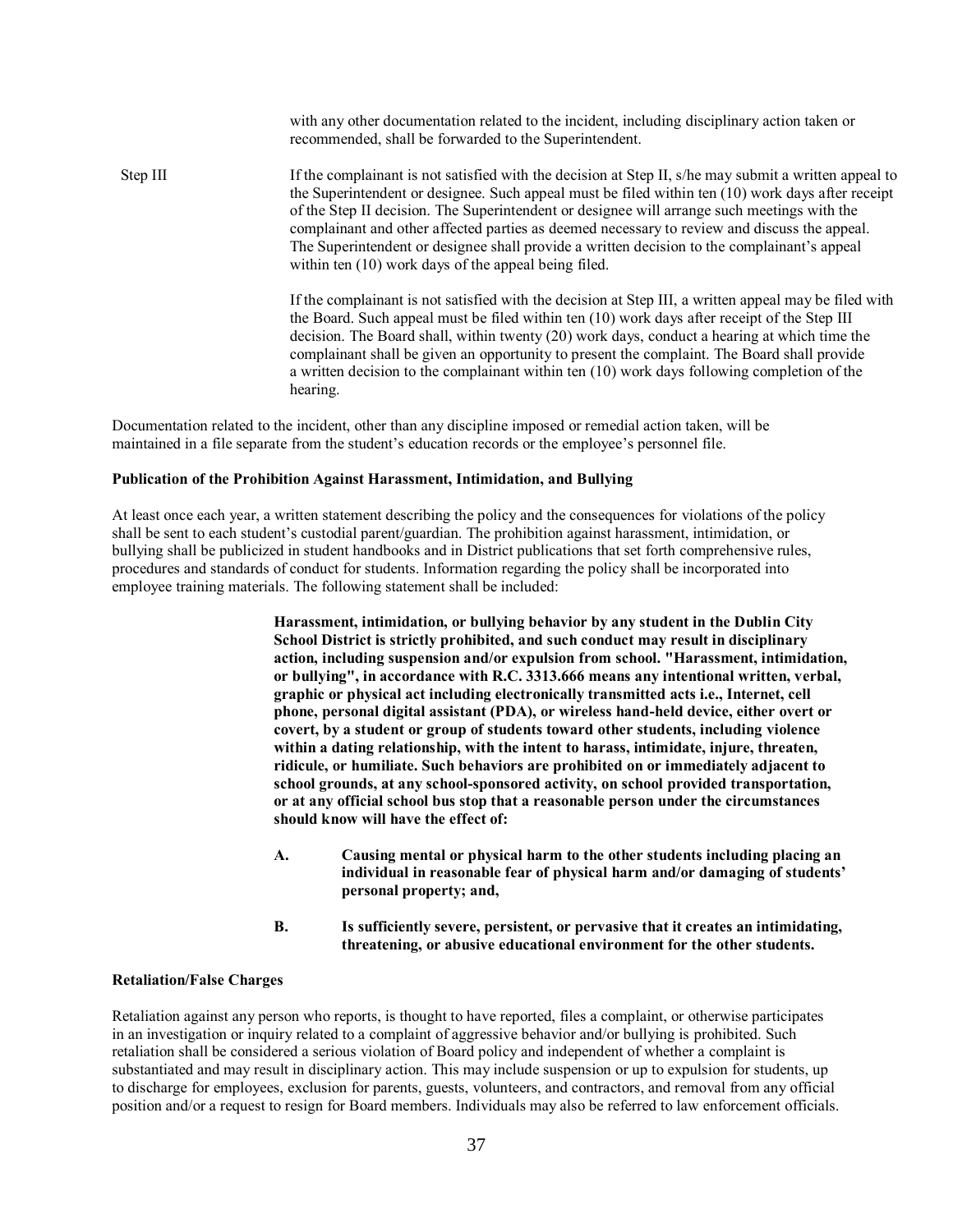False charges shall also be regarded as a serious offense and will result in disciplinary action or other appropriate sanctions. Suspected retaliation should be reported in the same manner as aggressive behavior and/or bullying.

#### **Remedial Actions**

Verified acts of harassment, intimidation, or bullying shall result in an intervention by the building principal or his/her designee that is intended to provide that the prohibition against harassment, intimidation, or bullying behavior is enforced, with the goal that any such prohibited behavior will cease.

Harassment, intimidation, and bullying behavior can take many forms and can vary dramatically in seriousness and impact on the targeted individual and other students. Accordingly, there is no one prescribed response to verified acts of harassment, intimidation, and bullying. While conduct that rises to the level of "harassment, intimidation, or bullying," as defined above will generally warrant disciplinary action against the perpetrator of such prohibited behaviors whether or to what extent to impose disciplinary action (detention, in and out-of-school suspension, or expulsion) is a matter for the professional discretion of the building principal. The following sets forth possible interventions for building principals to enforce the Board's prohibition against "harassment, intimidation, or bullying."

#### **Non-Disciplinary Interventions**

When verified acts of harassment, intimidation or bullying are identified early and/or when such verified acts do not reasonably require a disciplinary response, students may be counseled as to the definition of harassment, intimidation, or bullying, its prohibition, and their duty to avoid any conduct that could be considered harassing, intimidating, or bullying.

If a complaint arises out of conflict between students or groups of students, peer mediation may be considered. Special care, however, is warranted in referring such cases to peer mediation. A power imbalance may make the process intimidating for the victim and therefore inappropriate. The victim's communication and assertiveness skills may be low and could be further eroded by fear resulting from past intimidation and fear of future intimidation. In such cases, the victim should be given additional support. Alternatively, peer mediation may be deemed inappropriate to address the concern.

#### **Disciplinary Interventions**

When acts of harassment, intimidation, and bullying are verified and a disciplinary response is warranted, students are subject to the full range of disciplinary consequences. Anonymous complaints that are not otherwise verified, however, shall not be the basis for disciplinary action.

In and out-of-school suspension may be imposed only after informing the accused perpetrator of the reasons for the proposed suspension and giving him/her an opportunity to explain the situation.

Expulsion may be imposed in accordance with Board policy. This consequence shall be reserved for serious incidents of harassment, intimidation, or bullying and/or when past interventions have not been successful in eliminating prohibited behaviors.

#### **Reporting Obligations**

If after investigation, acts of harassment, intimidation, or bullying by a specific student are verified, the principal shall notify, in writing the custodial parent/guardian of the perpetrator of that finding. If disciplinary consequences are imposed against such student, a description of such discipline shall be included in the notification.

If after investigation, acts of bullying against a specific student are verified, the Principal shall notify in writing the custodial parent/guardian of the victim of such finding. In providing such notification, care shall be taken to respect the statutory privacy rights of the perpetrator of such harassment, intimidation, or bullying.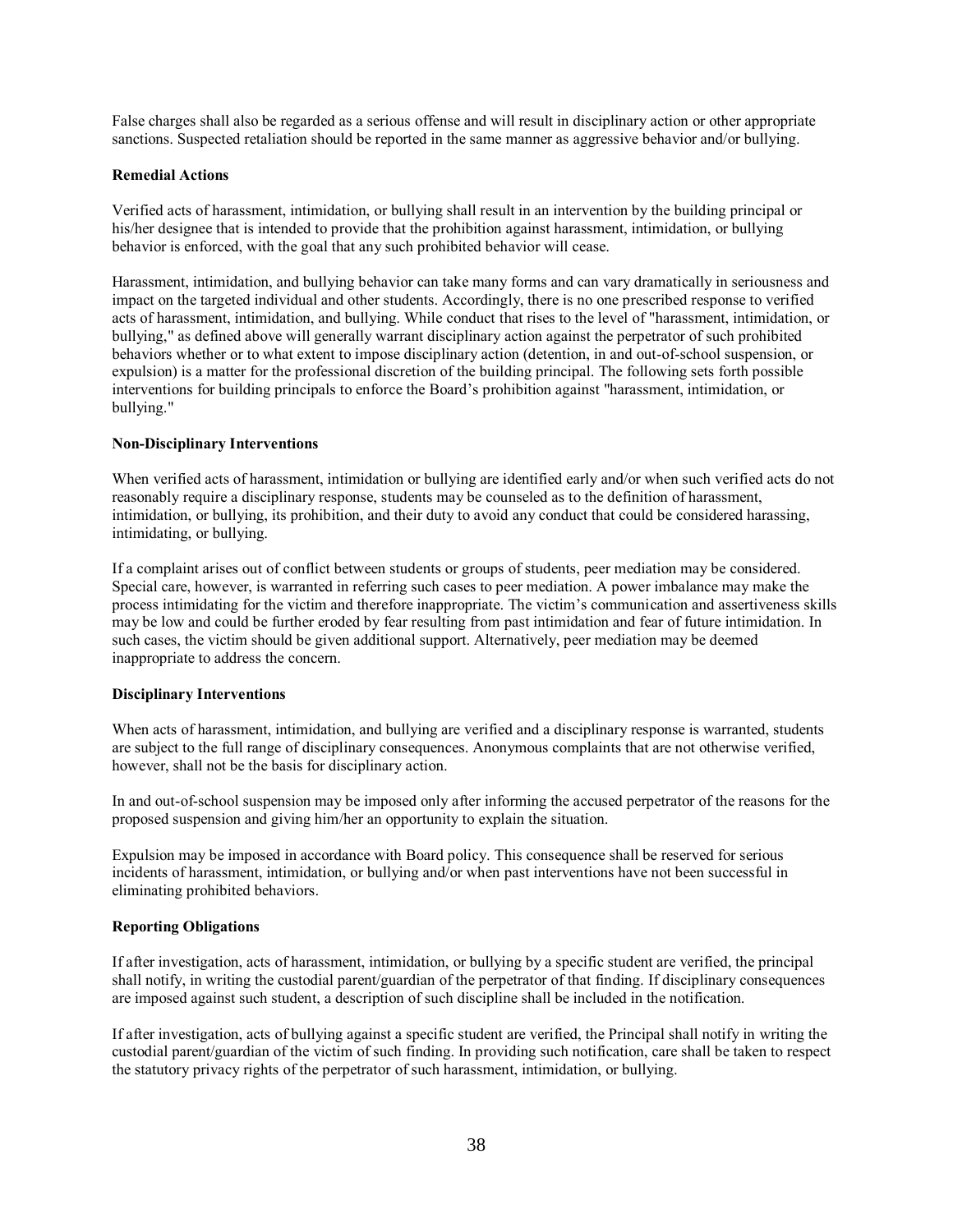Semiannually, the Superintendent shall provide the Board President a written summary of all reported incidents of harassment, intimidation, or bullying and post the summary on the District website.

#### **Intervention Strategies**

In addition to the prompt investigation of complaints of harassment, intimidation, or bullying and direct intervention when such prohibited acts are verified, other District actions may ameliorate any potential problem with harassment, intimidation or bullying in school or at school-sponsored activities. While no specific action is required and school needs for such interventions may vary from time-to-time, the following list of potential intervention strategies shall serve as a resource for administrators and school personnel:

- A. Respectful responses to harassment, intimidation or bullying concerns raised by students, parents, or school personnel.
- B. Planned professional development programs addressing targeted individuals' problem, including what is safe and acceptable Internet use.
- C. Data collection to document victim problems to determine the nature and scope of the problem.
- D. Use of peers to help ameliorate the plight of victims and include them in group activities.
- E. Avoidance of sex-role stereotyping (e.g., males need to be strong and tough).
- F. Awareness and involvement on the part of all school personnel and parents with regard to victim problems.
- G. An attitude that promotes communication, friendship, assertiveness skills and character education.
- H. Modeling by school personnel of positive, respectful, and supportive behavior toward students.
- I. Creating a school atmosphere of team spirit and collaboration that promotes appropriate social behavior by students in support of others (Ohio School Climate Guidelines).
- J. Employing classroom strategies that instruct students how to work together in a collaborative and supportive atmosphere.
- K. Form harassment, intimidation, and bullying task forces, programs, and other initiatives involving volunteers, parents, law enforcement, and community members.

#### **Intervention Strategies for Protecting Victims**

- A. Supervise and discipline offending students fairly and consistently.
- B. Provide adult supervision during recess, lunch time, bathroom breaks, and in the hallways during times of transition.
- C. Maintain contact with parents and guardians of all involved parties.
- D. Assist the victims to obtain counseling if assessment indicates that it is needed.
- E. Inform school personnel of the incident and instruct them to monitor the victim and the offending party for indications of harassing, intimidating, and bullying behavior. Personnel are to intervene when prohibited behaviors are witnessed.
- F. Check with the victim daily to verify that there has been no incidents of harassment, intimidation, bullying, or retaliation from the offender or other parties.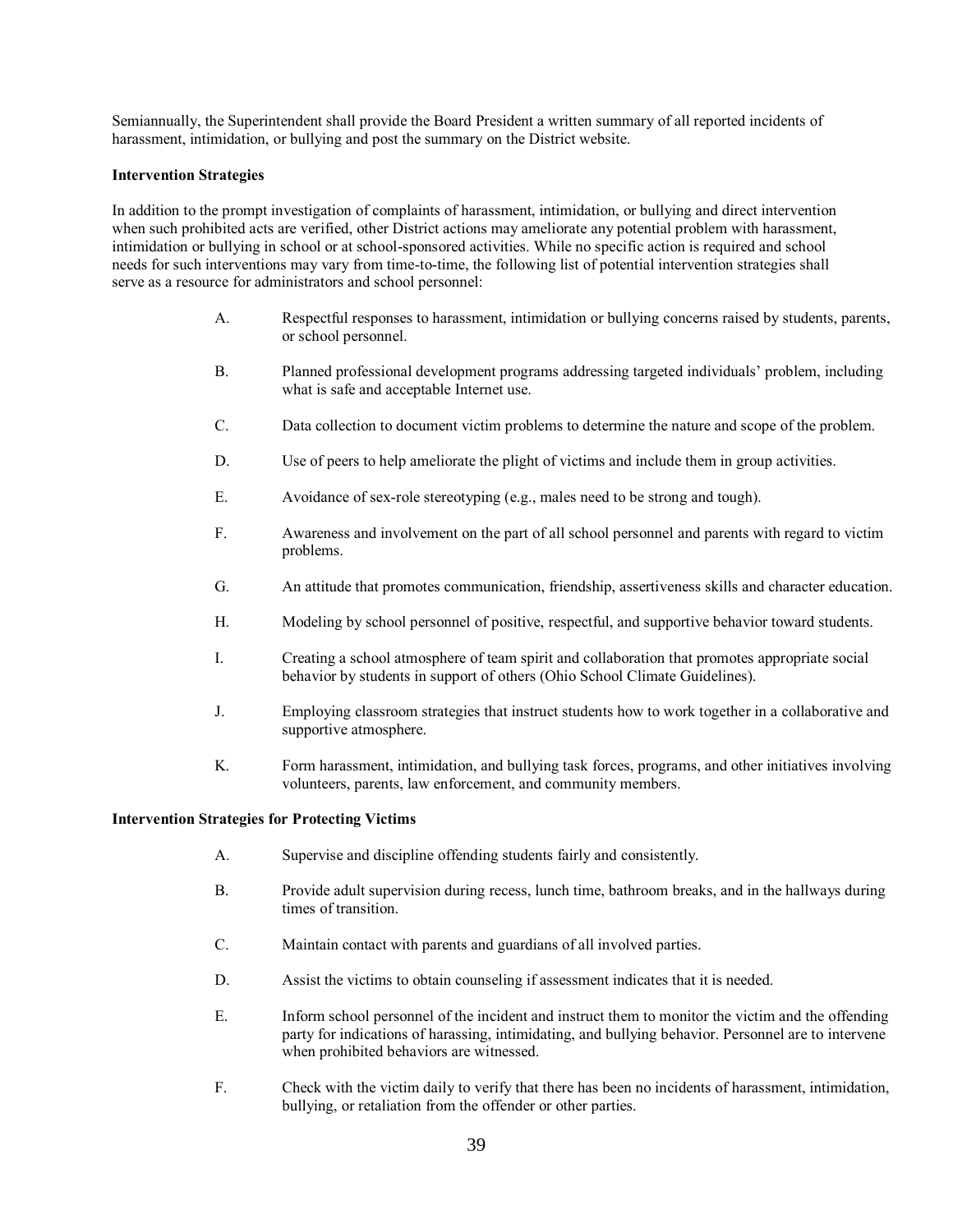#### **Training**

Orientation sessions for students shall introduce the elements of this policy and procedure. Students will be provided with age-appropriate information on the recognition and prevention of harassment, intimidation, or bullying, including dating violence prevention education in grades 7-12, written or verbal discussion of the consequences for violations of Policy 5517.01, and their rights and responsibilities under this and other District policies, procedures, and rules, at student orientation sessions and on other appropriate occasions. Parents will be provided with information about this policy and procedure, as well as information about other District and school rules and disciplinary policies. This policy and procedure shall be reproduced in student, staff, volunteer, and parent handbooks.

Information regarding the policy on harassment, intimidation, and bullying behaviors shall be incorporated into training materials used with employees and volunteers with direct contact with students. The in-service education provided to middle and high school employees shall include training in the prevention of dating violence. Time spent by school employees in the training, workshops, or courses shall apply toward any State or District-mandated continuing education requirements.

School personnel members are encouraged to address the issue of harassment, intimidation, and bullying in other interaction with students. School personnel may find opportunities to educate students about bullying and help eliminate bullying behavior through class discussions, counseling, and reinforcement of socially appropriate behavior. School personnel should intervene promptly whenever they observe student conduct that has the purpose or effect of ridiculing, humiliating, or intimidating another student, even if such conduct does not meet the formal definition of "harassment, intimidation, or bullying."

#### **Police and Child Protective Services**

Allegations of criminal misconduct and suspected child abuse will be reported to the appropriate law enforcement agency and/or to Child Protective Services (CPS), according to the prescribed timelines. The School District shall also investigate for the purpose of determining whether there has been a violation of District Policy, even if law enforcement or CPS officials are also investigating. All School District personnel shall cooperate with investigations by outside agencies.

In addition to, or instead of, filing a bullying, harassment, or intimidation complaint through this policy, a complainant may choose to exercise other options, including but not limited to filing a complaint with outside agencies or filing a private lawsuit. Nothing prohibits a complainant from seeking redress under other provisions of the Revised Code or law that may apply. (End of AG 5517.01)

#### **Complaints Relating to Section 504**

If a person believes that s/he has been discriminated against on the basis of his/her disability, the person may utilize the following complaint procedures as a means of reaching, at the lowest possible administrative level, a prompt and equitable resolution of the matter.

In accordance with Section 504 of the Rehabilitation Act of 1973 and its implementing regulations ("Section 504"), parents and students will be notified of their right to file an internal complaint regarding an alleged violation, misinterpretation, or misapplication of Section 504. In addition, students and their parents will be notified of their right to file a complaint with the U.S. Department of Education's Office for Civil Rights. Finally, students and parents will be advised of their right to request a due process hearing before an Impartial Hearing Officer (IHO) regarding the identification, evaluation, or educational placement of persons with disabilities, and their right to examine relevant records.

The persons designated as the District Section 504 Compliance Officers/ADA Coordinators (District Compliance Officers) are listed below with their contact information.

Chris Ondrus, Director of Student Services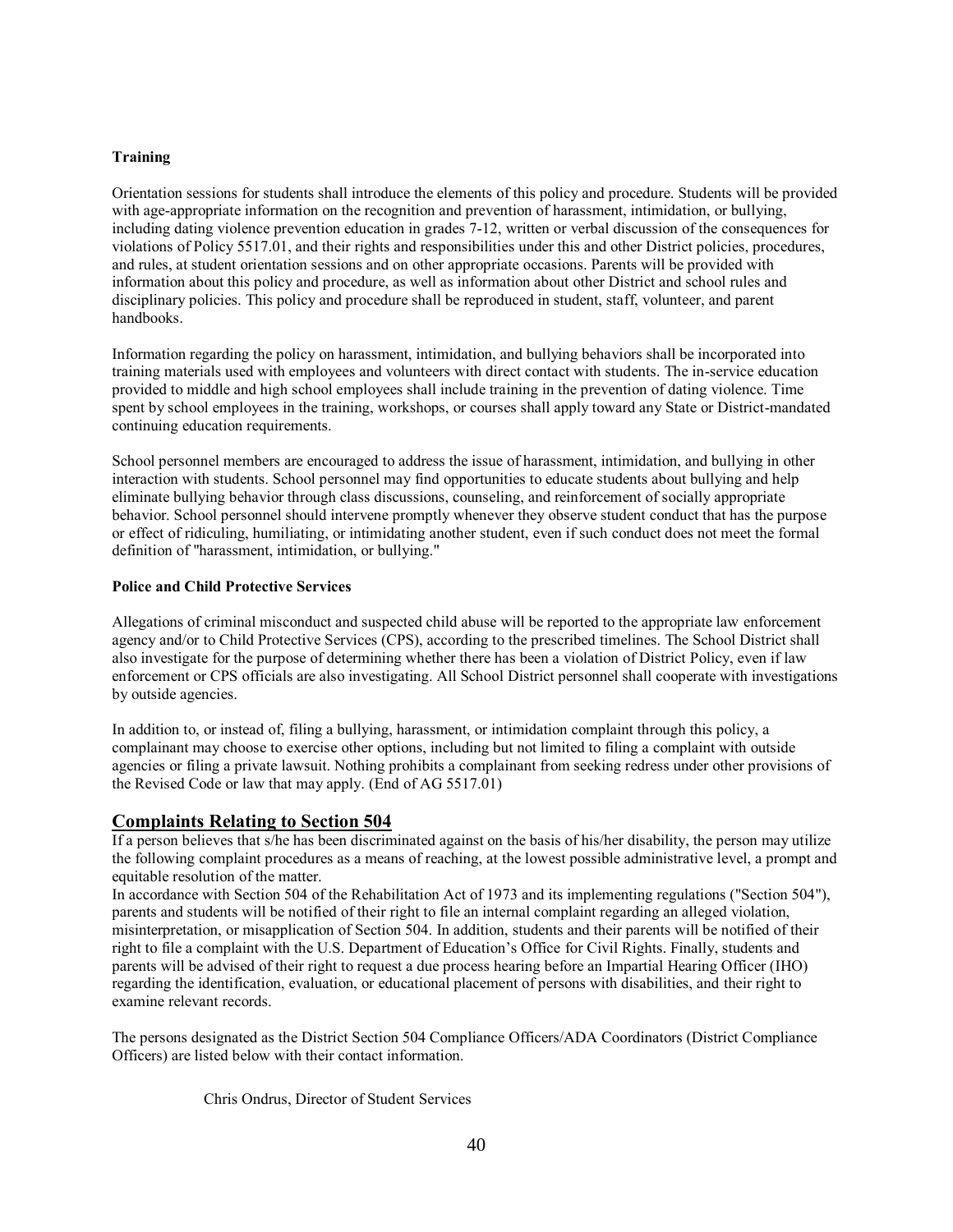Tyler Wolfe, Director of Elementary Education Tom McDonnell, Director of Secondary Education Dublin City Schools 5175 Emerald Parkway Dublin, OH 43017 Phone: 614-764-5913 Fax: 614-761-5856 Email: "last name\_first name"@dublinschools.net

Building principals shall serve as Building Section 504/ADA Compliance Officers ("Building Compliance Officers").

Internal complaints and requests for due process hearings must be put in writing and must identify the specific circumstances or areas of dispute that have given rise to the complain or the request for a hearing, and offer possible solutions to the dispute. The complaint or request for due process hearing must be filed with a District Compliance Officer within the time limits specified below. The District's Compliance Officers are available to assist individuals in filing a complaint or request.

#### Procedural Information and Rights – Students and Parents (AG 2260.01b)

**[Please check the website, [www.dublinschools.net,](http://www.dublinschools.net/) for any possible revisions to this administrative guideline made during the school year.]**

In accordance with various Federal laws (including Section 504, the Americans with Disabilities Act of 1990, as amended ("ADA"), FERPA, and Title VII), the following procedural safeguards will be provided with respect to decisions or actions regarding the identification, evaluation, educational program or placement, or content of a Section 504 Plan of a student who is or may be disabled under Section 504, but not also disabled under the IDEIA:

- A. students with disabilities have the right to take part in, and receive benefits from, public education programs without discrimination because of their disabilities;
- B. parents have the right to be advised of their rights under Section 504;
- C. parents have the right to receive written notice of any decision regarding the identification, evaluation, or educational placement of their child;
- D. parents have the right to have their child receive a free appropriate public education ("FAPE") if the child has a physical or mental impairment that substantially limits one or more major life activities;

This includes the right to be educated with students who are not disabled to the maximum extent appropriate (i.e., the student's education will be provided in the regular education classroom unless it is demonstrated that education in the regular environment with the use of supplementary aids and services cannot be achieved satisfactorily) and to receive regular or special education and related aids/services that are designed to meet the individual educational needs of students with disabilities as adequately as the needs of nondisabled students are met.

E. parents have the right to have their child educated in facilities with, and receive services comparable to those provided to, students without disabilities;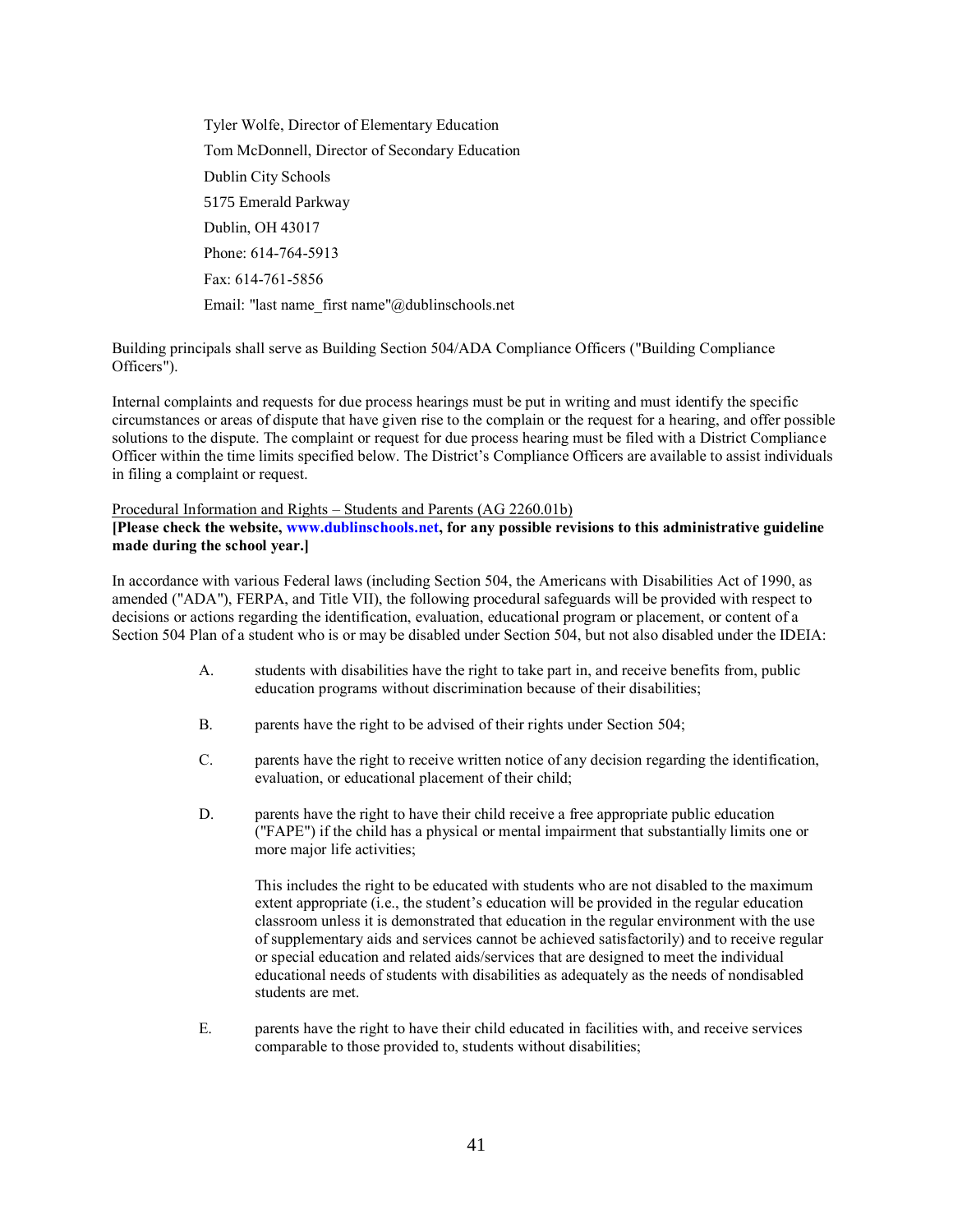- F. parents have the right to have evaluation and educational placement decisions made based upon a variety of informational sources, and by persons who know the student, and are knowledgeable about the evaluation data and placement options;
- G. parents have the right to have their child transported in a non-discriminatory manner;

If the District refers a student for aids, benefits, or services outside the District, the District will ensure that adequate transportation is provided at no greater cost to the parents than if the aids, benefits, or services were provided within the District.

H. parents have the right to place their child in a private school or alternative educational program;

However, if the District makes a FAPE available to the student that conforms to the requirements of Section 504 and nevertheless the parents choose to place the student elsewhere, the District is not required to pay for the student's education at the private school or alternative program, including costs associated with transportation.

- I. parents have the right to have their child given an equal opportunity to participate in nonacademic and extracurricular activities offered by the District;
- J. parents have the right to examine all relevant education records, including, but not limited to, those documents related to decisions regarding their child's identification, evaluation, educational program and placement;
- K. parents have the right to obtain, at their own expense, an independent educational evaluation of their child;
- L. parents have the right to obtain copies of education records at a reasonable cost unless the fee would effectively deny the parents access to the records;
- M. parents have the right to a response from the District to reasonable requests for explanations and interpretations of their child's education records;
- N. parents have the right to receive all information in the parents' native language and mode of communication;
- O. parents have the right to periodic re-evaluations and an evaluation before any significant change in program/service modifications;
- P. parents have the right to request amendments of their child's education record(s) if there is reasonable cause to believe that information contained in the record(s) is inaccurate, misleading or otherwise in violation of the privacy rights of their child;

If the District refuses to amend the record $(s)$ , the parents have the right to request a hearing and/or to attach to the record(s) a statement of why they disagree with the information it contains.

- Q. parents have the right to request mediation or an impartial due process hearing related to decisions or actions concerning their child's identification, evaluation, educational program or placement;
- R. parents have the right to file an internal complaint;
- S. parents have the right to be represented at any point in the process by an attorney;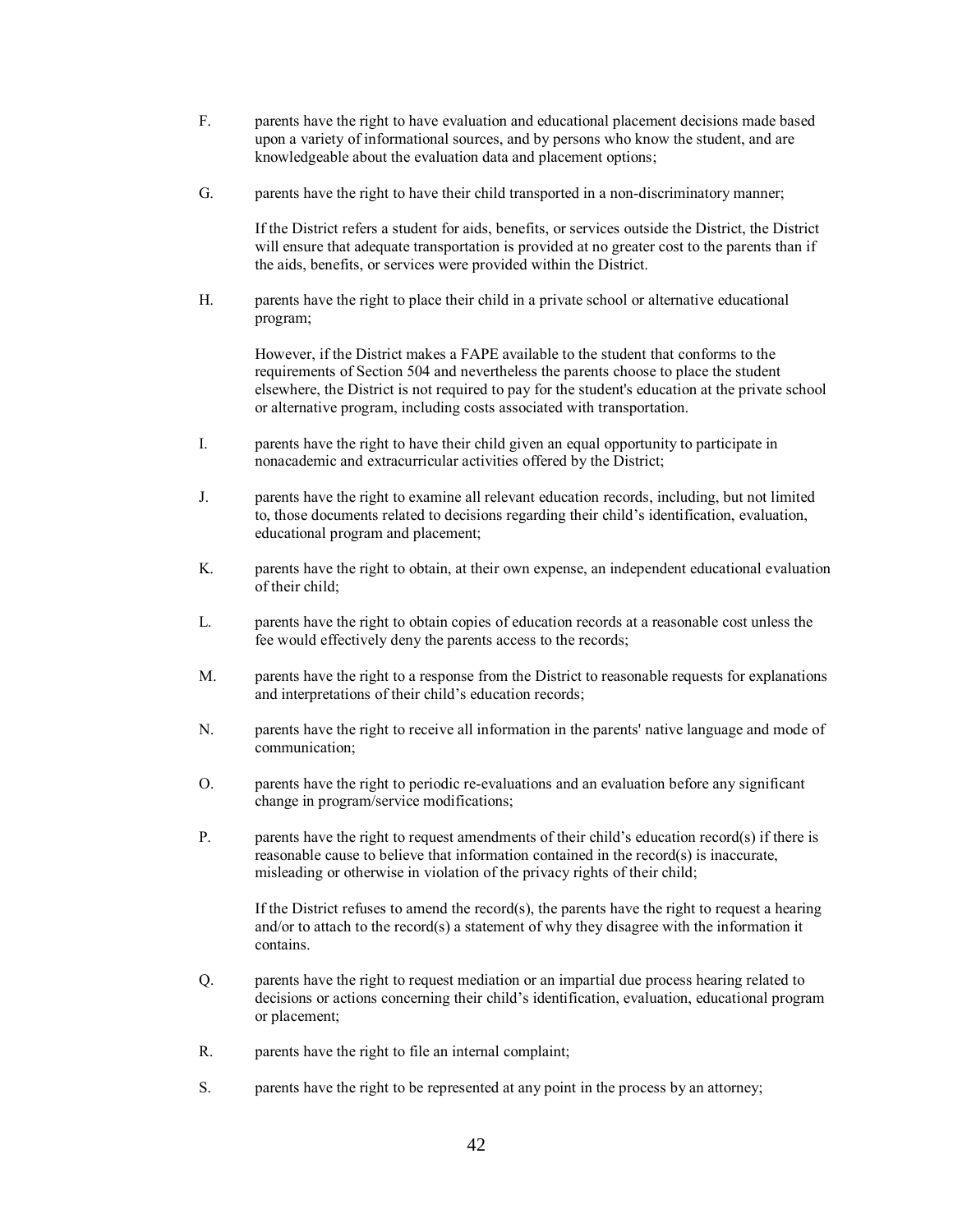- T. parents have the right to recover reasonable attorney fees as authorized by law (i.e., if the parents are successful on their due process claim);
- U. parents have the right to be notified of their Section 504 rights:
	- 1. when evaluations are conducted;
	- 2. when consent for an evaluation is withheld;
	- 3. when eligibility is determined;
	- 4. when a Section 504 Plan is developed; and
	- 5. before there is significant change in the Section 504 Plan.

#### Due Process Hearing

- A. When a request for a due process hearing is received, the aggrieved party will have the opportunity to receive a hearing conducted by an impartial hearing officer ("IHO") (i.e., by a person not employed by the Board of Education, not involved in the education or care of the child, and not having a personal or professional interest that would conflict with his/her objectivity in the hearing).
- B. The District will maintain a list of trained IHO's that may include IDEIA hearing officers, attorneys, and Directors of Special Education outside the District. The District Compliance Officer will appoint an IHO from that list, and the costs of the hearing shall be borne by the District. The appointment of an IHO will be made within fifteen (15) school days after the request for a due process hearing is received.
- C. A party to such a due process hearing shall have:
	- 1. the right, at his/her/their own cost, to be accompanied and advised by legal counsel and by individuals with special knowledge or training with respect to the problems of children with disabilities;
	- 2. the right to present evidence, and confront, cross-examine and compel the attendance of witnesses;
	- 3. the right to a written or electronic verbatim record of such hearing; and
	- 4. the right to written findings of fact and the reasons for the decision.
- D. The IHO shall conduct the due process hearing within a reasonable period of time (i.e., not to exceed ninety (90) calendar days from the request for such a hearing, unless this timeframe is mutually waived by the parties or is determined by the IHO to be impossible to comply with due to extenuating circumstances).
- E. The IHO will give the parent and/or student written notice of the date, time and place of the hearing. Notice will be given no less than twenty-one (21) calendar days prior to the date of the hearing, unless otherwise agreed to by the parent and/or student. The notice shall include:
	- 1. a statement of time, place and nature of the hearing;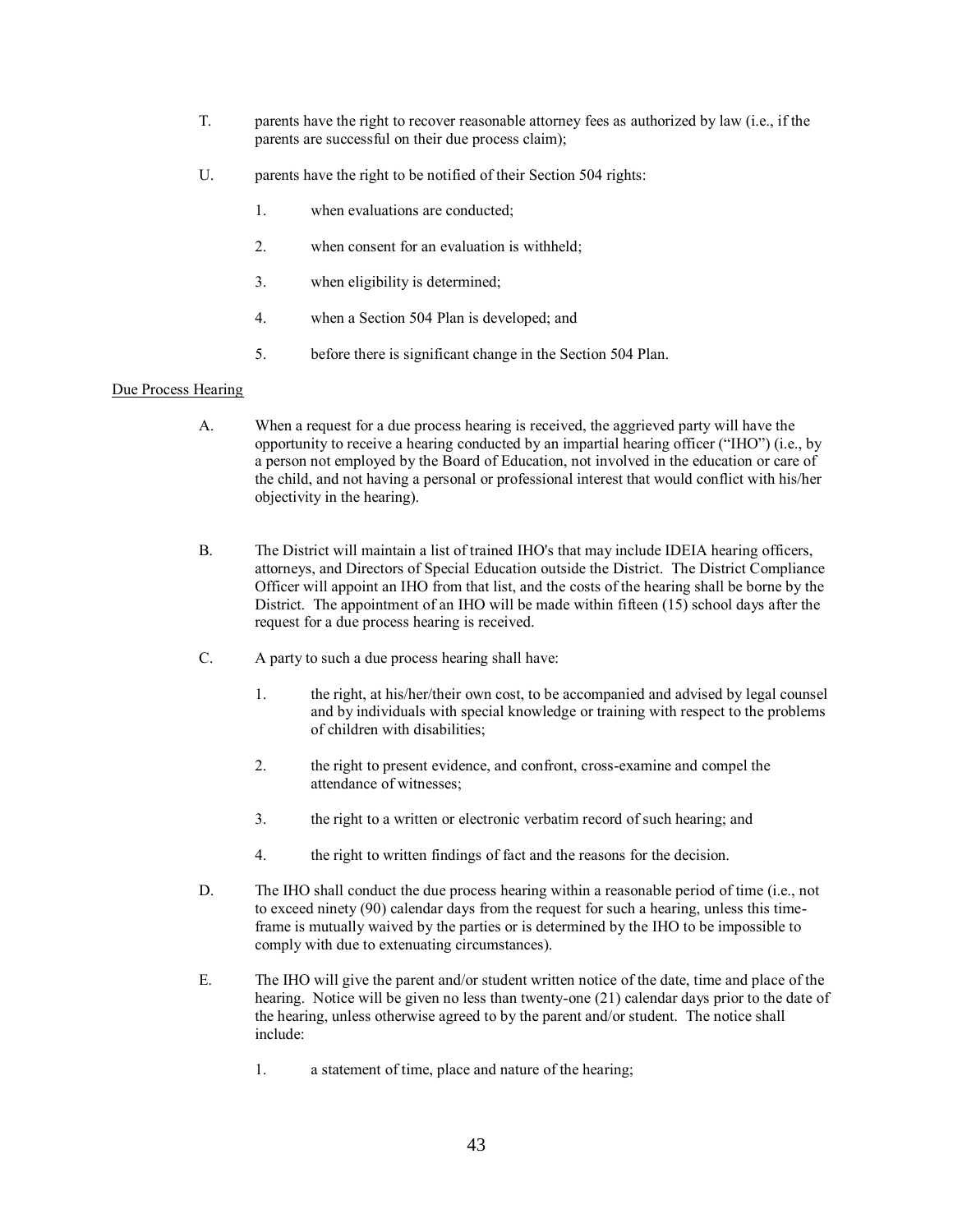- 2. a statement of the legal authority and jurisdiction under which the hearing is being held;
- 3. a reference to the particular section of the statutes and rules involved;
- 4. a statement of the availability of relevant records for examination;
- 5. a short and plain statement of the matters asserted; and
- 6. a statement of the right to be represented by counsel.
- F. The IHO shall conduct the hearing in a manner that will afford all parties a full and fair opportunity to present evidence and to otherwise be heard. The parent and/or student may be represented by another person of his/her choice, including an attorney.
- G. The IHO shall make a full and complete record of the proceedings.
- H. The IHO shall render a decision in writing to the parties within thirty (30) calendar days following the conclusion of the hearing. The decision will be based solely on the testimony and demonstrative evidence presented at the hearing and include a summary of the evidence (i.e., findings of fact) and the reason for the decision.

The notification shall include a statement that either party may appeal the decision.

I. Appeal of the IHO's decision may be made to a Federal court of competent jurisdiction.

#### Retaliation

Retaliation against a person who makes a report or files a complaint alleging unlawful discrimination/retaliation, or participates as a witness in an investigation is prohibited. Specifically, the Board will not retaliate against, coerce, intimidate, threaten or interfere with any individual because the person opposed any act or practice made unlawful by Section 504 or the ADA, or because that individual made a charge, testified, assisted or participated in any manner in an investigation, proceeding, or hearing under those laws, or because that individual exercised, enjoyed, aided or encouraged any other person in the exercise or enjoyment of any right granted or protected by those laws. (End of AG 2260.01b)

## **Other District Policies and Procedures**

#### **Visitors**

In order to properly monitor the safety of students and staff, visitors are required to register their attendance upon arrival at our schools. Visitors are asked to enter through the front doors of the school where they will be invited to register their attendance with the school's electronic check-in system in the school's main office. Any visitor found in the building without a visitor/volunteer badge will be asked to return to the school office.

If parents wish to confer with a member of the staff, they should call for an appointment prior to coming to the school, in order to prevent any inconvenience to parents/staff or disruption of the learning process. Students may not bring visitors to school without first obtaining permission from the building principal.

#### **Homeless Students**

Homeless students will be provided with a free and appropriate public education in the same manner as other students served by the District. Homeless students are eligible to receive transportation services, participate in education programs for students with disabilities or limited English proficiency, participate in gifted and talented programs, and receive meals under school nutrition programs. Homeless students will not be denied enrollment based on lack of proof of residency. For additional information, contact the liaison for Homeless Students at 760-4359.

#### **Public Concerns/Complaints**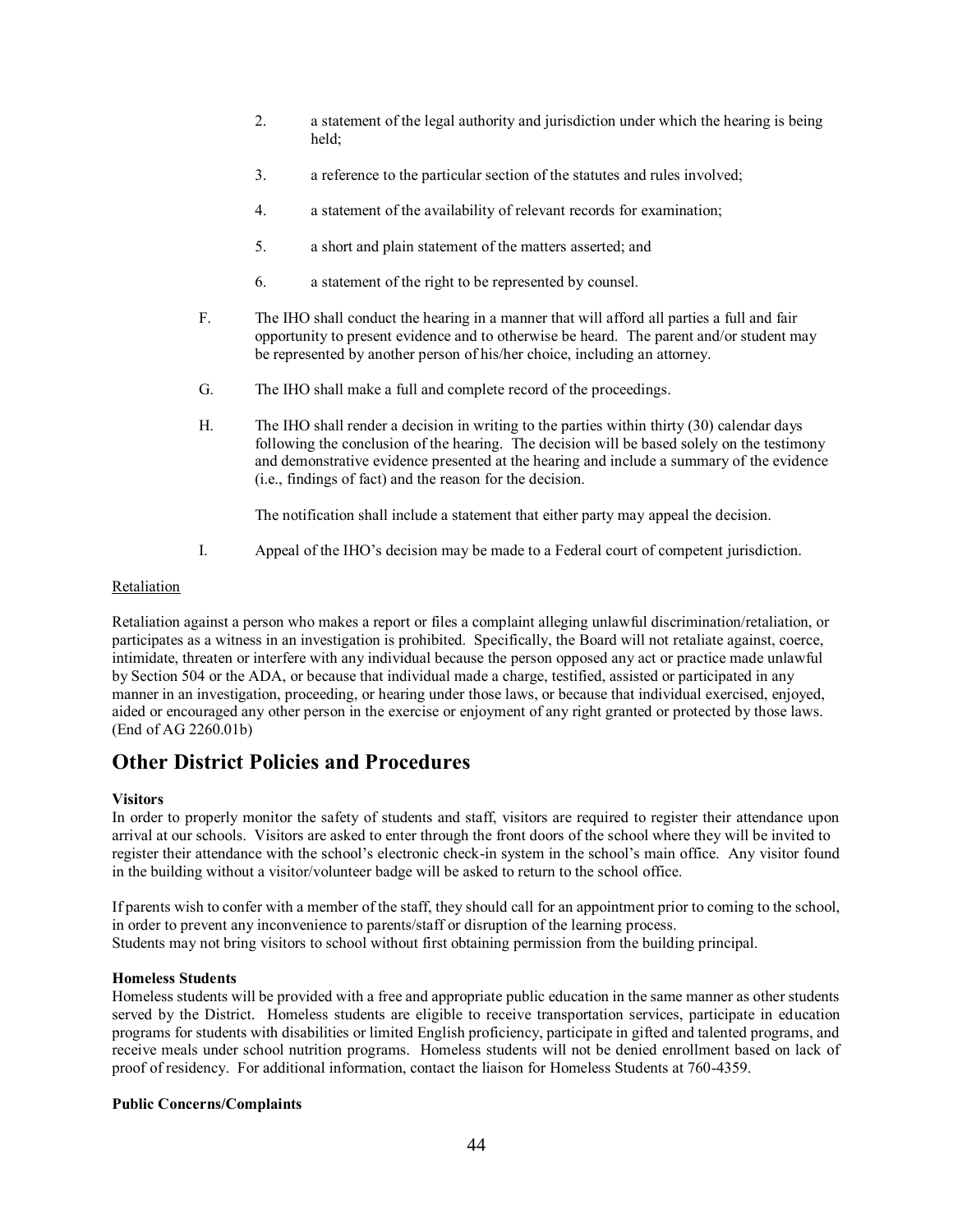From time to time concerns regarding the school will arise. Dublin Schools welcome constructive criticism, believing it can improve the quality of program and in meeting individual student needs more effectively.

Persons with concerns are asked to try to resolve the matter as near the source as possible. When additional help is needed, following the usual channels of authority is appropriate within the school.

The district does maintain policies regarding public concerns/complaints about the school for those problems not resolvable at the school building level and requiring Central Office or Board of Education involvement. Copies of Policy and Guideline 9130 may be obtained from your building, our web site, or from the Superintendent's office.

#### **Forms**

Many forms routinely completed by parents prior to the start of school, or during the first few days of the school year, are on the district website [\(www.dublinschools.net\)](http://www.dublinschools.net/) under "STUDENT & PARENT RESOURCES." Please contact the school of attendance if you have any questions.